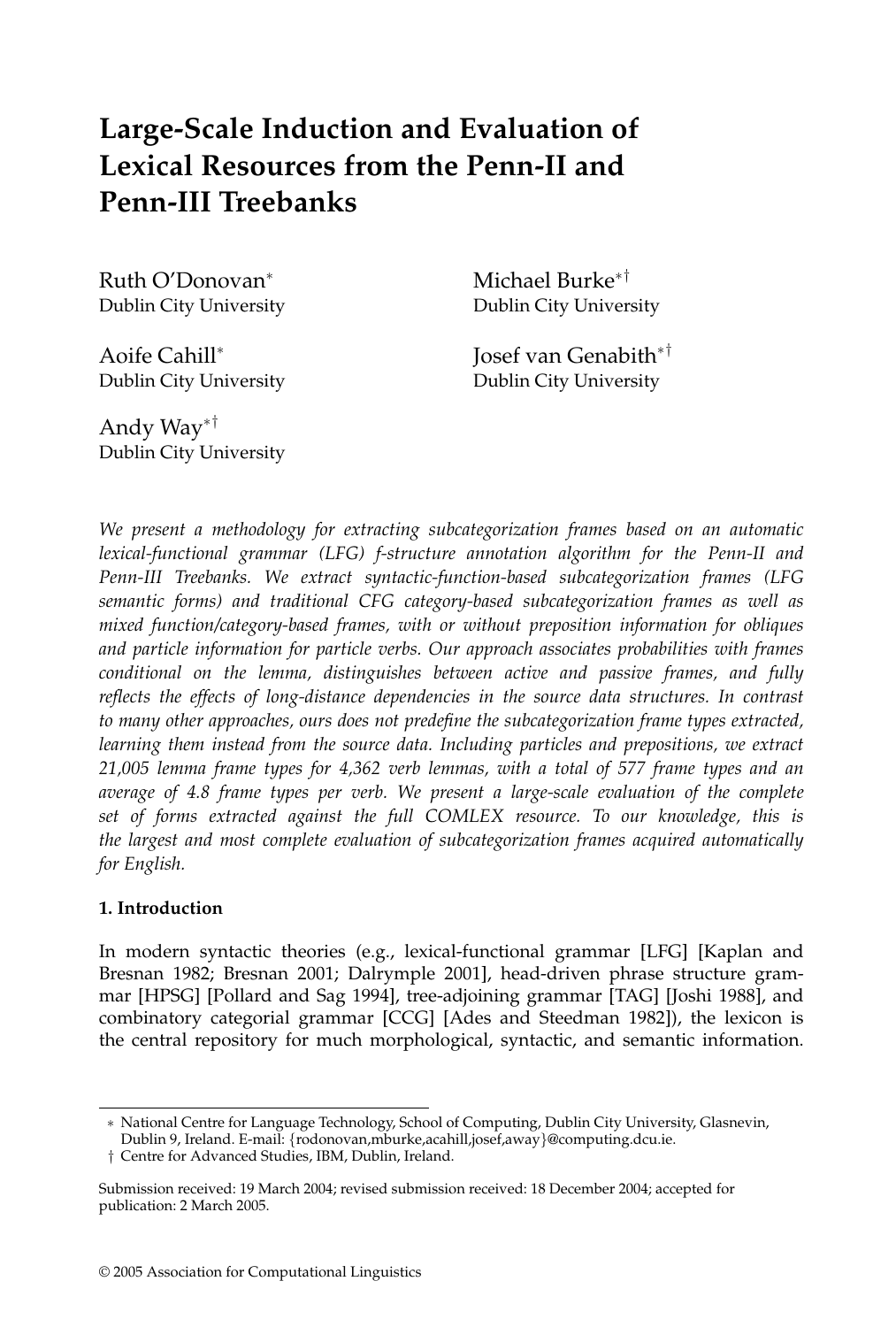Extensive lexical resources, therefore, are crucial in the construction of wide-coverage computational systems based on such theories.

One important type of lexical information is the subcategorization requirements of an entry (i.e., the arguments a predicate must take in order to form a grammatical construction). Lexicons, including subcategorization details, were traditionally produced by hand. However, as the manual construction of lexical resources is time consuming, error prone, expensive, and rarely ever complete, it is often the case that the limitations of NLP systems based on lexicalized approaches are due to bottlenecks in the lexicon component. In addition, subcategorization requirements may vary across linguistic domain or genre (Carroll and Rooth 1998). Manning (1993) argues that, aside from missing domain-specific complementation trends, dictionaries produced by hand will tend to lag behind real language use because of their static nature. Given these facts, research on automating acquisition of dictionaries for lexically based NLP systems is a particularly important issue.

Aside from the extraction of theory-neutral subcategorization lexicons, there has also been work in the automatic construction of lexical resources which comply with the principles of particular linguistic theories such as LTAG, CCG, and HPSG (Chen and Vijay-Shanker 2000; Xia 1999; Hockenmaier, Bierner, and Baldridge 2004; Nakanishi, Miyao, and Tsujii 2004). In this article we present an approach to automating the process of lexical acquisition for LFG (i.e., grammatical-function-based systems). However, our approach also generalizes to CFG category-based approaches. In LFG, subcategorization requirements are enforced through semantic forms specifying which grammatical functions are required by a particular predicate. Our approach is based on earlier work on LFG semantic form extraction (van Genabith, Sadler, and Way 1999) and recent progress in automatically annotating the Penn-II and Penn-III Treebanks with LFG f-structures (Cahill et al. 2002; Cahill, McCarthy, et al. 2004). Our technique requires a treebank annotated with LFG functional schemata. In the early approach of van Genabith, Sadler, and Way (1999), this was provided by *manually* annotating the rules extracted from the publicly available subset of the AP Treebank to automatically produce corresponding f-structures. If the f-structures are of high quality, reliable LFG semantic forms can be generated quite simply by recursively reading off the subcategorizable grammatical functions for each local PRED value at each level of embedding in the f-structures. The work reported in van Genabith, Sadler, and Way (1999) was small scale (100 trees) and proof of concept and required considerable manual annotation work. It did not associate frames with probabilities, discriminate between frames for active and passive constructions, properly reflect the effects of long-distance dependencies (LDDs), or include CFG category information. In this article we show how the extraction process can be scaled to the complete *Wall Street Journal* (WSJ) section of the Penn-II Treebank, with about one million words in 50,000 sentences, based on the *automatic* LFG f-structure annotation algorithm described in Cahill et al. (2002) and Cahill, McCarthy, et al. (2004). More recently we have extended the extraction approach to the larger, domain-diverse Penn-III Treebank. Aside from the parsed WSJ section, this version of the treebank contains parses for a subsection of the Brown corpus (almost 385,000 words in 24,000 trees) taken from a variety of text genres.<sup>1</sup> In addition to extracting grammatical-function-

<sup>1</sup> For the remainder of this work, when we refer to the *Penn-II Treebank*, we mean the parse-annotated WSJ, and when we refer to the *Penn-III Treebank*, we mean the parse-annotated WSJ and Brown corpus combined.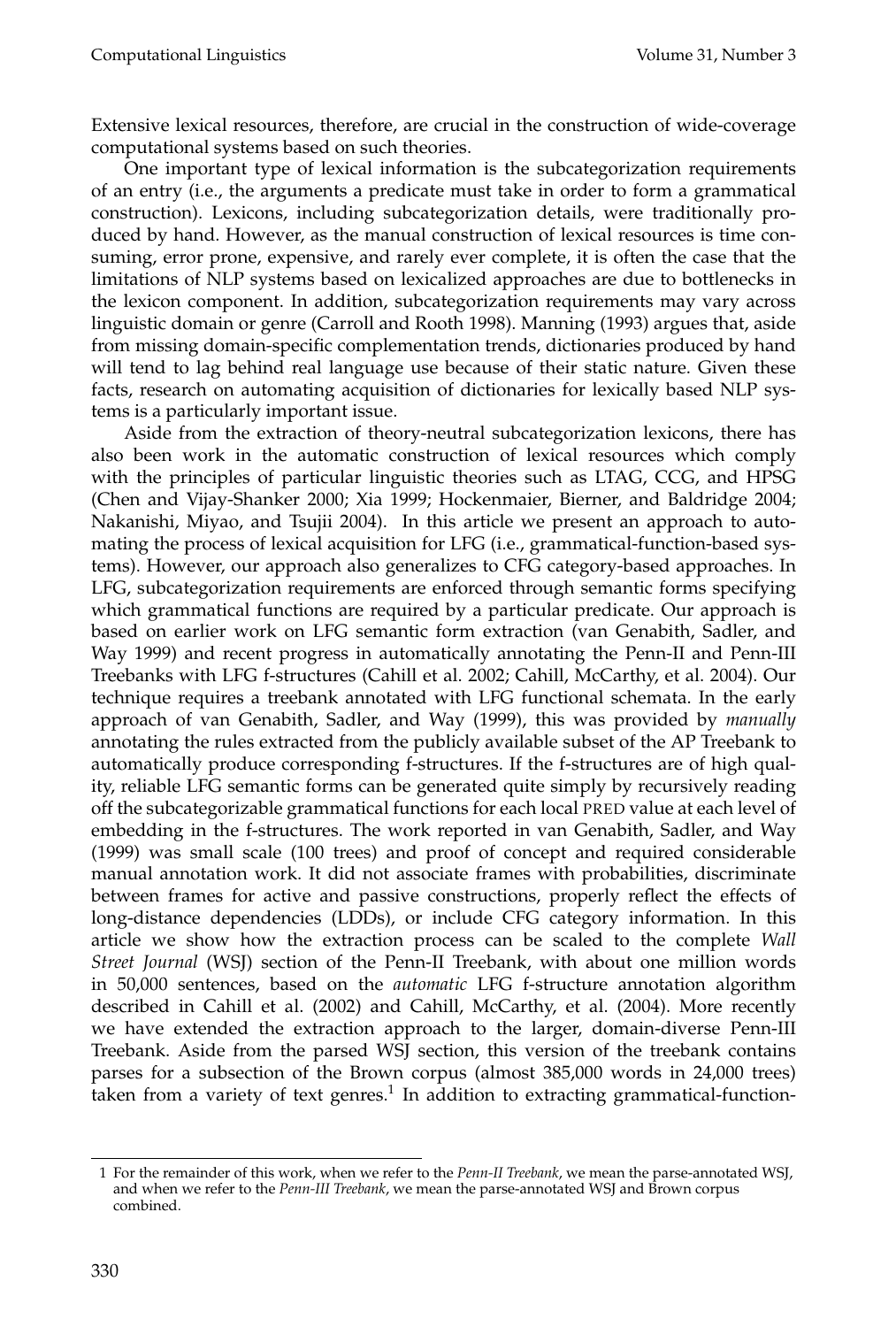based subcategorization frames, we also include the syntactic categories of the predicate and its subcategorized arguments, as well as additional details such as the prepositions required by obliques and particles accompanying particle verbs. Our method discriminates between active and passive frames, properly reflects LDDs in the source data structures, assigns conditional probabilities to the semantic forms associated with each predicate, and does not predefine the subcategorization frames extracted.

In Section 2 of this article, we briefly outline LFG, presenting typical lexical entries and the encoding of subcategorization information. Section 3 reviews related work in the area of automatic subcategorization frame extraction. Our methodology and its implementation are presented in Section 4. In Section 5 we present results from the extraction process. We evaluate the complete induced lexicon against the COMLEX resource (Grishman, MacLeod, and Meyers 1994) and present the results in Section 6. To our knowledge, this is by far the largest and most complete evaluation of subcategorization frames automatically acquired for English. In Section 7, we examine the coverage of our lexicon in regard to unseen data and the rate at which new lexical entries are learned. Finally, in Section 8 we conclude and give suggestions for future work.

# **2. Subcategorization in LFG**

Lexical functional grammar (Kaplan and Bresnan 1982; Bresnan 2001; Dalrymple 2001) is a member of the family of constraint-based grammars. It posits minimally two levels of syntactic representation:<sup>2</sup> c(onstituent)-structure encodes details of surface syntactic constituency, whereas f(unctional)-structure expresses abstract syntactic information about predicate–argument–modifier relations and certain morphosyntactic properties such as tense, aspect, and case. C-structure takes the form of phrase structure trees and is defined in terms of CFG rules and lexical entries. F-structure is produced from functional annotations on the nodes of the c-structure and implemented in terms of recursive feature structures (attribute–value matrices). This is exemplified by the analysis of the string *The inquiry soon focused on the judge* (wsj 0267 72) using the grammar in Figure 1, which results in the annotated c-structure and f-structure in Figure 2.

The value of the PRED attribute in an f-structure is a **semantic form**  $\Pi \langle g f_1, g f_2, \ldots, g f_n \rangle$ *gfn*, where Π is a lemma and *gf* a grammatical function. The semantic form provides an **argument list**  $\langle gf_1, gf_2, \ldots, gf_n \rangle$  specifying the **governable grammatical functions** (or arguments) required by the predicate to form a grammatical construction. In Figure 1 the verb *FOCUS* requires a subject and an oblique object introduced by the preposition *on*: FOCUS((↑ SUBJ)(↑ OBL<sub>on</sub>)). The argument list can be empty, as in the PRED value for *judge* in Figure 1. According to Dalrymple (2001), LFG assumes the following universally available inventory of grammatical functions:  $SUBJ(ect)$ ,  $OBJ(ect)$ ,  $OBI<sub>θ</sub>$ ,  $COMP$ , XCOMP, OBL(ique) $\theta$ , ADJ(unct), XADJ. OBJ $\theta$  and OBL $\theta$  represent families of grammatical functions indexed by their semantic role, represented by the theta subscript. This list of grammatical functions is divided into governable (subcategorizable) grammatical functions (**arguments**) and nongovernable (nonsubcategorizable) grammatical functions (**modifiers**/**adjuncts**), as summarized in Table 1.

<sup>2</sup> LFGs may also involve morphological and semantic levels of representation.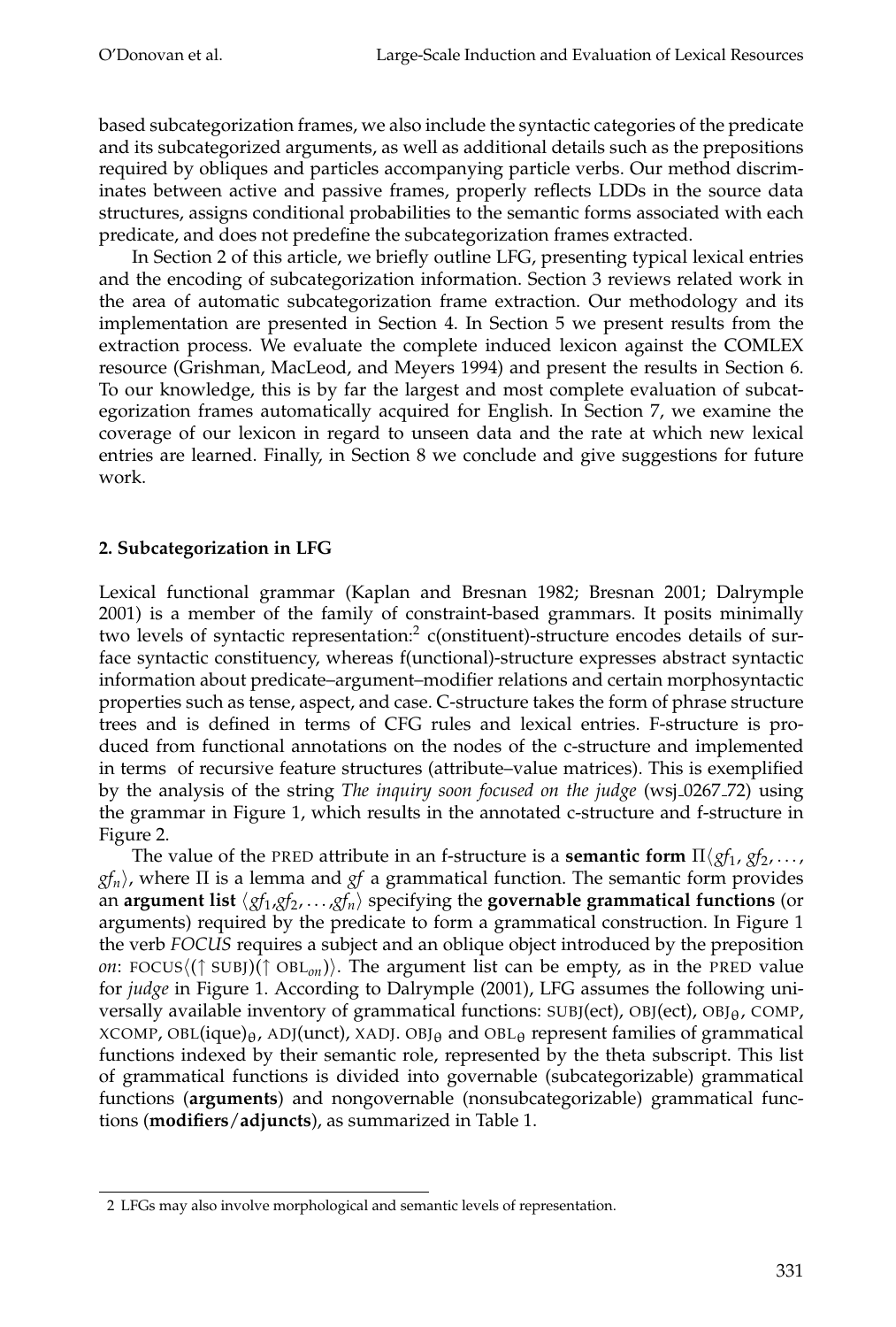| $S \rightarrow$            | NP-SBJ<br>$(\uparrow$ SUBJ $) = \downarrow$ | <b>ADVP-TMP</b><br>$\downarrow$ $\in$ $\uparrow$ ADJ                                                                | <b>VP</b><br>$\uparrow = \downarrow$ |
|----------------------------|---------------------------------------------|---------------------------------------------------------------------------------------------------------------------|--------------------------------------|
| $NP-SBI \rightarrow$       | DT<br>$(\uparrow$ SPEC DET) = $\downarrow$  | <b>NN</b><br>$\uparrow$ = $\downarrow$                                                                              |                                      |
| $VP \rightarrow$           | <b>VBD</b><br>$\uparrow = \downarrow$       | PP-CLR<br>$($ $\uparrow$ OBL $) = \downarrow$                                                                       |                                      |
| $ADVP-TMP \rightarrow$     | RB<br>$\uparrow = \downarrow$               |                                                                                                                     |                                      |
| $PP-CLR \rightarrow$       | IN<br>$\uparrow = \downarrow$               | NP<br>$(†$ OBJ $) = \downarrow$                                                                                     |                                      |
| $NP \rightarrow$           | DT<br>$(\uparrow$ SPEC DET) = $\downarrow$  | NN<br>$\uparrow = \downarrow$                                                                                       |                                      |
| focused                    | <b>VBP</b>                                  | $(\uparrow$ PRED) = 'FOCUS $\langle (\uparrow$ SUBJ $)(\uparrow$ OBL <sub>on</sub> )''<br>$(\uparrow$ TENSE) = PAST |                                      |
| inquiry                    | <b>NN</b>                                   | $(\uparrow$ PRED) = 'INQUIRY'<br>$(\uparrow$ NUM) = SG<br>$(†$ PERS) = 3                                            |                                      |
| judge                      | <b>NNS</b>                                  | $(\uparrow$ PRED) = 'JUDGE'<br>$(\uparrow$ NUM) = SG<br>$(†$ PERS) = 3                                              |                                      |
| on                         | IN                                          | $(\uparrow$ PRED) = 'ON $\langle (\uparrow$ OBJ) $\rangle'$                                                         |                                      |
| soon                       | RB                                          | $(\uparrow$ PRED) = 'SOON'                                                                                          |                                      |
| the<br>$E_{i}^{2}$ and $1$ | DT                                          | $(\uparrow$ PRED) = 'THE'                                                                                           |                                      |

#### **Figure 1**

Sample LFG rules and lexical entries.

A number of languages allow the possibility of object functions in addition to the primary OBJ, such as the second or indirect object in English. Oblique arguments are realized as prepositional phrases in English. COMP, XCOMP, and XADJ are all clausal functions which differ in the way in which they are controlled. A COMP is a **closed** function which contains its own internal SUBJ:

## *The judge thinks [COMP that it will resume].*

XCOMP and XADJ are **open** functions not requiring an internal SUBJ. The subject is instead specified externally in the matrix phrase:

## *The judge wants [XCOMP to open an inquiry].*

While many linguistic theories state subcategorization requirements in terms of phrase structure (CFG categories), Dalrymple (2001) questions the viability and universality of such an approach because of the variety of ways in which grammatical functions may be realized at the language-specific constituent structure level. LFG argues that subcategorization requirements are best stated at the f-structure level, in functional rather than phrasal terms. This is because of the assumption that abstract grammatical functions are primitive concepts as opposed to derivatives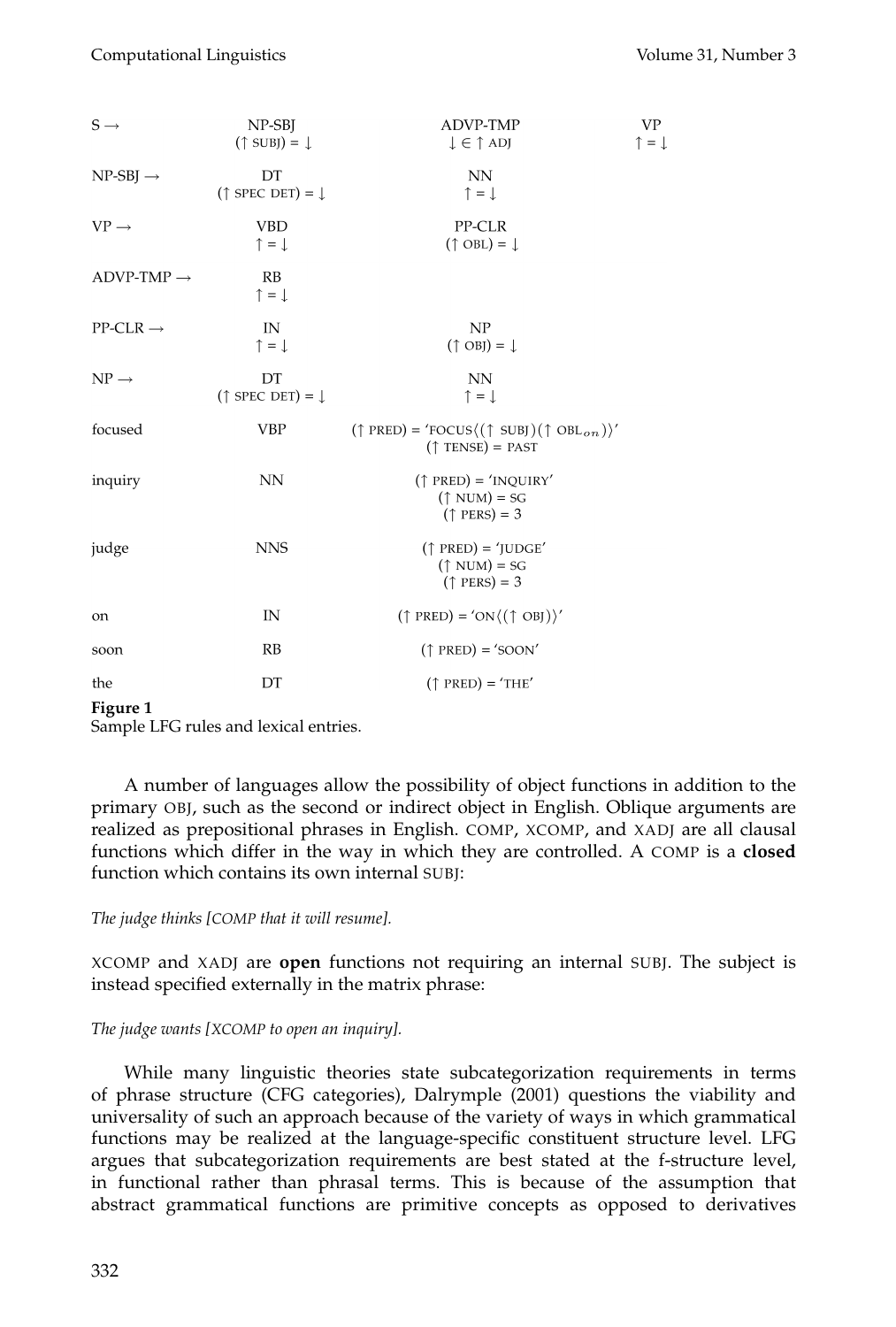

#### **Figure 2**

C- and f-structures for Penn Treebank sentence wsj 0267 72, *The inquiry soon focused on the judge*.

of phrase structural position. In LFG, the subcategorization requirements of a particular predicate are expressed by its semantic form: FOCUS(↑ SUBJ)(↑ OBL*on*) in Figure 1.

The subcategorization requirements expressed by semantic forms are enforced at f-structure level through **completeness** and **coherence** well-formedness conditions on f-structure (Kaplan and Bresnan 1982):

An f-structure is *locally complete* iff it contains all the governable grammatical functions that its predicate governs. An f-structure is *complete* iff it and all its subsidiary f-structures are locally complete. An f-structure is *locally coherent* iff all the governable grammatical functions that it contains are governed by a local predicate. An f-structure is *coherent* iff it and all its subsidiary f-structures are locally coherent. (page 211)

Consider again the f-structure in Figure 2. The semantic form associated with the verb focus is FOCUS(↑ SUBJ)(↑ OBL*on*). The f-structure is locally complete, as it contains the SUBJ and an OBL with the preposition on specified by the semantic form. The f-structure also satisfies the coherence condition, as it does not contain any governable grammatical functions other than the SUBJ and OBL required by the local PRED.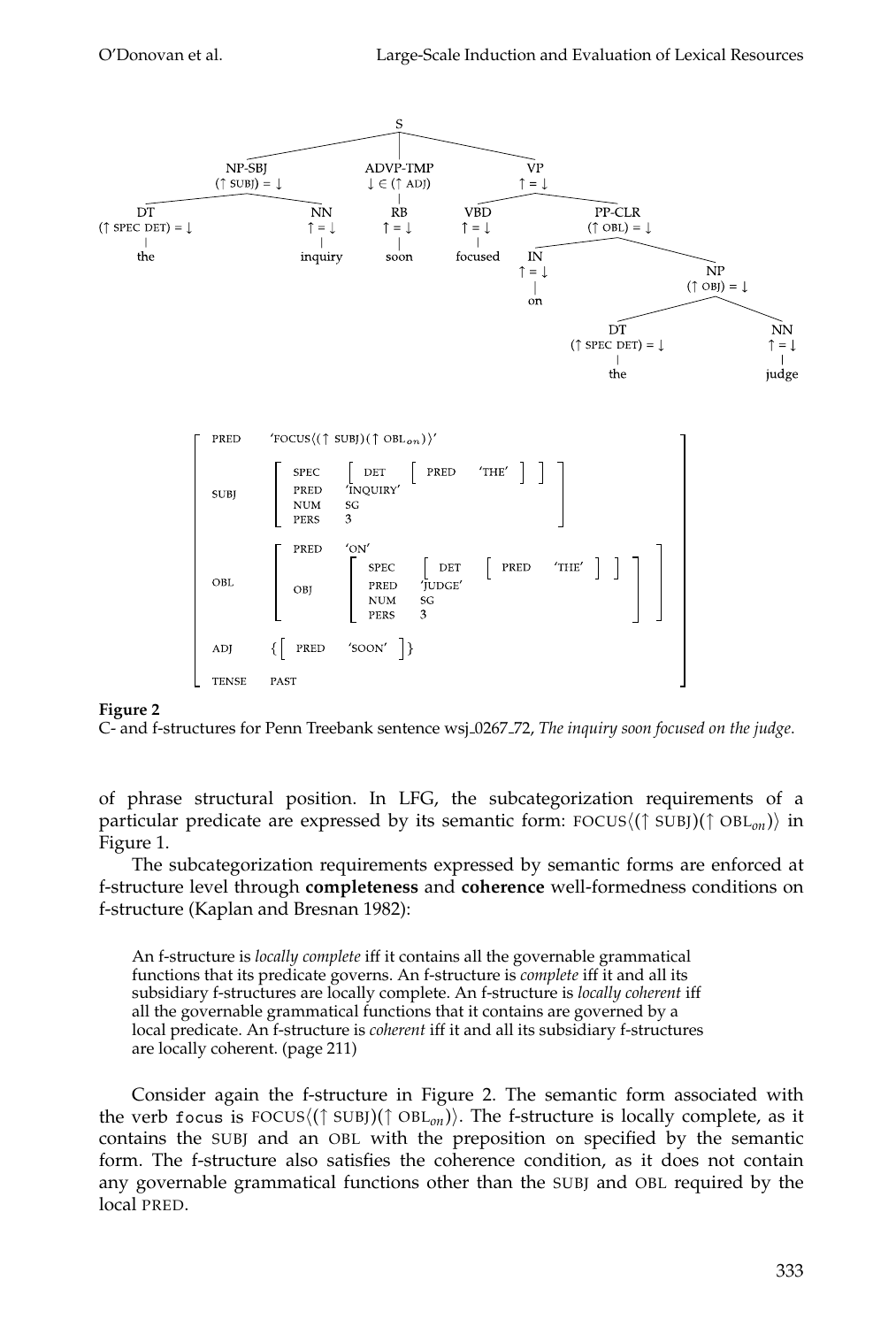|                  | Governable GFs Nongovernable GFs |
|------------------|----------------------------------|
| <b>SUBJ</b>      | ADJ                              |
| OBJ              | XADJ                             |
| <b>XCOMP</b>     |                                  |
| COMP             |                                  |
| $OBJ_{\theta}$   |                                  |
| OBL <sub>θ</sub> |                                  |

Governable and nongovernable grammatical functions in LFG.

Because of the specific form of the LFG lexicon, our extraction approach differs in interesting ways from that of previous lexical extraction experiments. This contrast is made evident in Sections 3 and 4.

## **3. Related Work**

The encoding of verb subcategorization properties is an essential step in the construction of computational lexicons for tasks such as parsing, generation, and machine translation. Creating such a resource by hand is time consuming and error prone, requires considerable linguistic expertise, and is rarely if ever complete. In addition, a hand-crafted lexicon cannot be easily adapted to specific domains or account for linguistic change. Accordingly, many researchers have attempted to construct lexicons automatically, especially for English. In this section, we discuss approaches to CFG-based subcategorization frame extraction as well as attempts to induce lexical resources which comply with specific linguistic theories or express information in terms of more abstract predicate-argument relations. The evaluation of these approaches is discussed in greater detail in Section 6, in which we compare our results with those reported elsewhere in the literature.

We will divide more-general approaches to subcategorization frame acquisition into two groups: those which extract information from raw text and those which use preparsed and hand-corrected treebank data as their input. Typically in the approaches based on raw text, a number of subcategorization patterns are predefined, a set of verb subcategorization frame associations are hypothesized from the data, and statistical methods are applied to reliably select hypotheses for the final lexicon. Brent (1993) relies on morphosyntactic cues in the untagged Brown corpus as indicators of six predefined subcategorization frames. The frames do not include details of specific prepositions. Brent used hypothesis testing on binomial frequency data to statistically filter the induced frames. Ushioda et al. (1993) run a finite-state NP parser on a POS-tagged corpus to calculate the relative frequency of the same six subcategorization verb classes. The experiment is limited by the fact that all prepositional phrases are treated as adjuncts. Ushioda et al. (1993) employ an additional statistical method based on log-linear models and Bayes' theorem to filter the extra noise introduced by the parser and were the first to induce relative frequencies for the extracted frames. Manning (1993) attempts to improve on the approach of Brent (1993) by passing raw text through a stochastic tagger and a finite-state parser (which includes a set of simple rules for subcategorization frame recognition) in order to extract verbs and the constituents with which they co-occur. He assumes 19 different subcategorization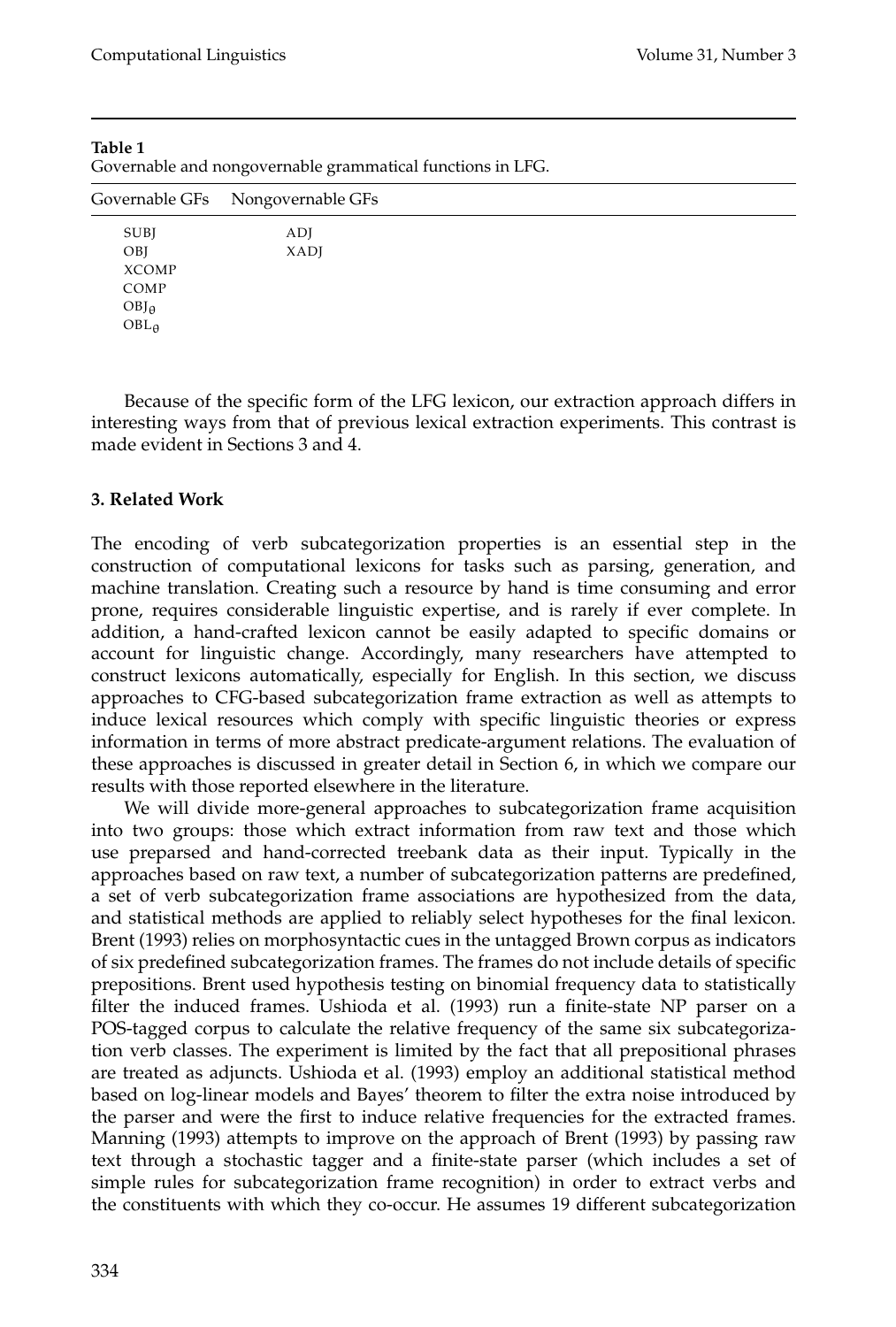frame definitions, and the extracted frames include details of specific prepositions. The extracted frames are noisy as a result of parser errors and so are filtered using the binomial hypothesis theory (BHT), following Brent (1993). Applying his technique to approximately four million words of *New York Times* newswire, Manning acquired 4,900 verb-subcategorization frame pairs for 3,104 verbs, an average of 1.6 frames per verb. Briscoe and Carroll (1997) predefine 163 verbal subcategorization frames, obtained by manually merging the classes exemplified in the COMLEX (MacLeod, Grishman, and Meyers 1994) and ANLT (Boguraev et al. 1987) dictionaries and adding around 30 frames found by manual inspection. The frames incorporate control information and details of specific prepositions. Briscoe and Carroll (1997) refine the BHT with a priori information about the probabilities of subcategorization frame membership and use it to filter the induced frames. Recent work by Korhonen (2002) on the filtering phase of this approach uses linguistic verb classes (based on Levin [1993]) for obtaining more accurate back-off estimates for hypothesis selection. Carroll and Rooth (1998) use a handwritten head-lexicalized, context-free grammar and a text corpus to compute the probability of particular subcategorization patterns. The approach is iterative with the aim of estimating the distribution of subcategorization frames associated with a particular predicate. They perform a mapping between their frames and those of the OALD, resulting in 15 frame types. These do not contain details of specific prepositions.

More recently, a number of researchers have applied similar techniques to automatically derive lexical resources for languages other than English. Schulte im Walde (2002a, 2002b) uses a head-lexicalized probabilistic context-free grammar similar to that of Caroll and Rooth (1998) to extract subcategorization frames from a large German newspaper corpus from the 1990s. She predefines 38 distinct frame types, which contain maximally three arguments each and are made up of a combination of the following: nominative, dative, and accusative noun phrases; reflexive pronouns; prepositional phrases; expletive *es*; subordinated nonfinite clauses; subordinated finite clauses; and copula constructions. The frames may optionally contain details of particular prepositional use. Unsupervised training is performed on a large German newspaper corpus, and the resulting probabilistic grammar establishes the relevance of different frame types to a specific lexical head. Because of computing time constraints, Schulte im Walde limits sentence length for grammar training and parsing. Sentences of length between 5 and 10 words were used to bootstrap the lexicalized grammar model. For lexicalized training, sentences of length between 5 and 13 words were used. The result is a subcategorization lexicon for over 14,000 German verbs. The extensive evaluation carried out by Schulte im Walde will be discussed in greater detail in Section 6.

Approaches using treebank-based data as a source for subcategorization information, such as ours, do not predefine the frames to be extracted but rather learn them from the data. Kinyon and Prolo (2002) describe a simple tool which uses fine-grained rules to identify the arguments of verb occurrences in the Penn-II Treebank. This is made possible by manual examination of more than 150 different sequences of syntactic and functional tags in the treebank. Each of these sequences was categorized as a modifier or argument. Arguments were then mapped to traditional syntactic functions. For example, the tag sequence NP-SBJ denotes a mandatory argument, and its syntactic function is subject. In general, argumenthood was preferred over adjuncthoood. As Kinyon and Prolo (2002) does not include an evaluation, currently it is impossible to say how effective their technique is. Sarkar and Zeman (2000) present an approach to learn previously unknown frames for Czech from the Prague Dependency Bank (Hajic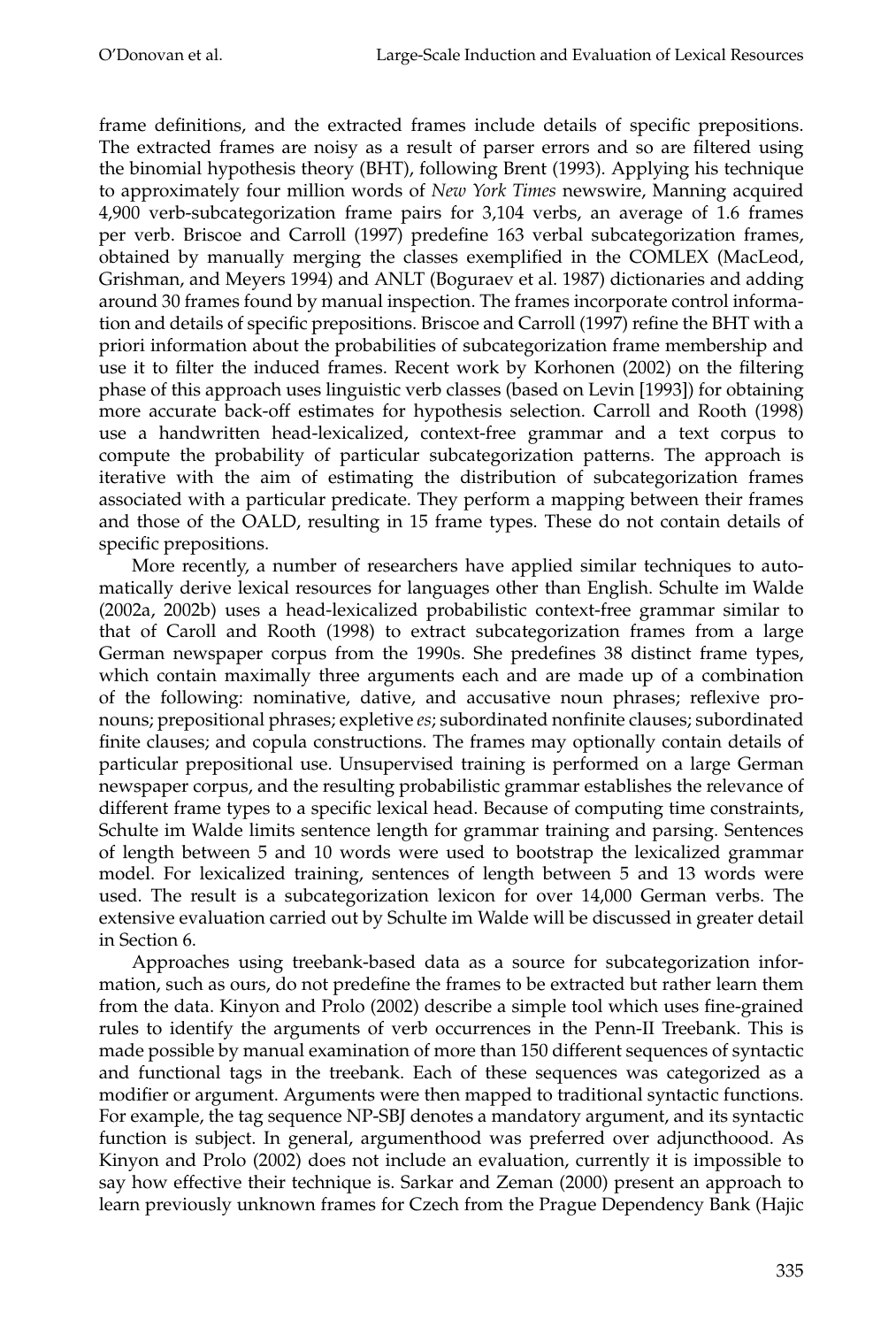1998). Czech is a language with a freer word order than English and so configurational information cannot be relied upon. In a dependency tree, the set of all dependents of the verb make up a so-called observed frame, whereas a subcategorization frame contains a subset of the dependents in the observed frame. Finding subcategorization frames involves filtering adjuncts from the observed frame. This is achieved using three different hypothesis tests: BHT, log-likelihood ratio, and *t*-score. The system learns 137 subcategorization frames from 19,126 sentences for 914 verbs (those which occurred five times or more). Marinov and Hemming (2004) present preliminary work on the automatic extraction of subcategorization frames for Bulgarian from the BulTreeBank (Simov, Popova, and Osenova 2002). In a similar way to that of Sarkar and Zeman (2000), Marinov and Hemming's system collects both arguments and adjuncts. It then uses the binomial log-likelihood ratio to filter incorrect frames. The BulTreebank trees are annotated with HPSG-typed feature structure information and thus contain more detail than the dependency trees. The work done for Bulgarian is small-scale, however, as Marinov and Hemming are working with a preliminary version of the treebank with 580 sentences.

Work has been carried out on the extraction of formalism-specific lexical resources from the Penn-II Treebank, in particular TAG, CCG, and HPSG. As these formalisms are fully lexicalized with an invariant (LTAG and CCG) or limited (HPSG) rule component, the extraction of a lexicon essentially amounts to the creation of a grammar. Chen and Vijay-Shanker (2000) explore a number of related approaches to the extraction of a lexicalized TAG from the Penn-II Treebank with the aim of constructing a statistical model for parsing. The extraction procedure utilizes a head percolation table as introduced by Magerman (1995) in combination with a variation of Collins's (1997) approach to the differentiation between complement and adjunct. This results in the construction of a set of lexically anchored elementary trees which make up the TAG in question. The number of frame types extracted (i.e., an elementary tree without a specific lexical anchor) ranged from 2,366 to 8,996. Xia (1999) also presents a similar method for the extraction of a TAG from the Penn Treebank. The extraction procedure consists of three steps: First, the bracketing of the trees in the Penn Treebank is corrected and extended based on the approaches of Magerman (1994) and Collins (1997). Then the elementary trees are read off in a quite straightforward manner. Finally any invalid elementary trees produced as a result of annotation errors in the treebank are filtered out using linguistic heuristics. The number of frame types extracted by Xia (1999) ranged from 3,014 to 6,099.

Hockenmaier, Bierner, and Baldridge (2004) outline a method for the automatic extraction of a large syntactic CCG lexicon from the Penn-II Treebank. For each tree, the algorithm annotates the nodes with CCG categories in a top-down recursive manner. The first step is to label each node as either a head, complement, or adjunct based on the approaches of Magerman (1994) and Collins (1997). Each node is subsequently assigned the relevant category based on its constituent type and surface configuration. The algorithm handles "like" coordination and exploits the traces used in the treebank in order to interpret LDDs. Unlike our approach, those of Xia (1999) and Hockenmaier, Bierner, and Baldridge (2004) include a substantial initial correction and clean-up of the Penn-II trees.

Miyao, Ninomiya, and Tsujii (2004) and Nakanishi, Miyao, and Tsujii (2004) describe a methodology for acquiring an English HPSG from the Penn-II Treebank. Manually defined heuristics are used to automatically annotate each tree in the treebank with partially specified HPSG derivation trees: Head/argument/modifier distinctions are made for each node in the tree based on Magerman (1994) and Collins (1997);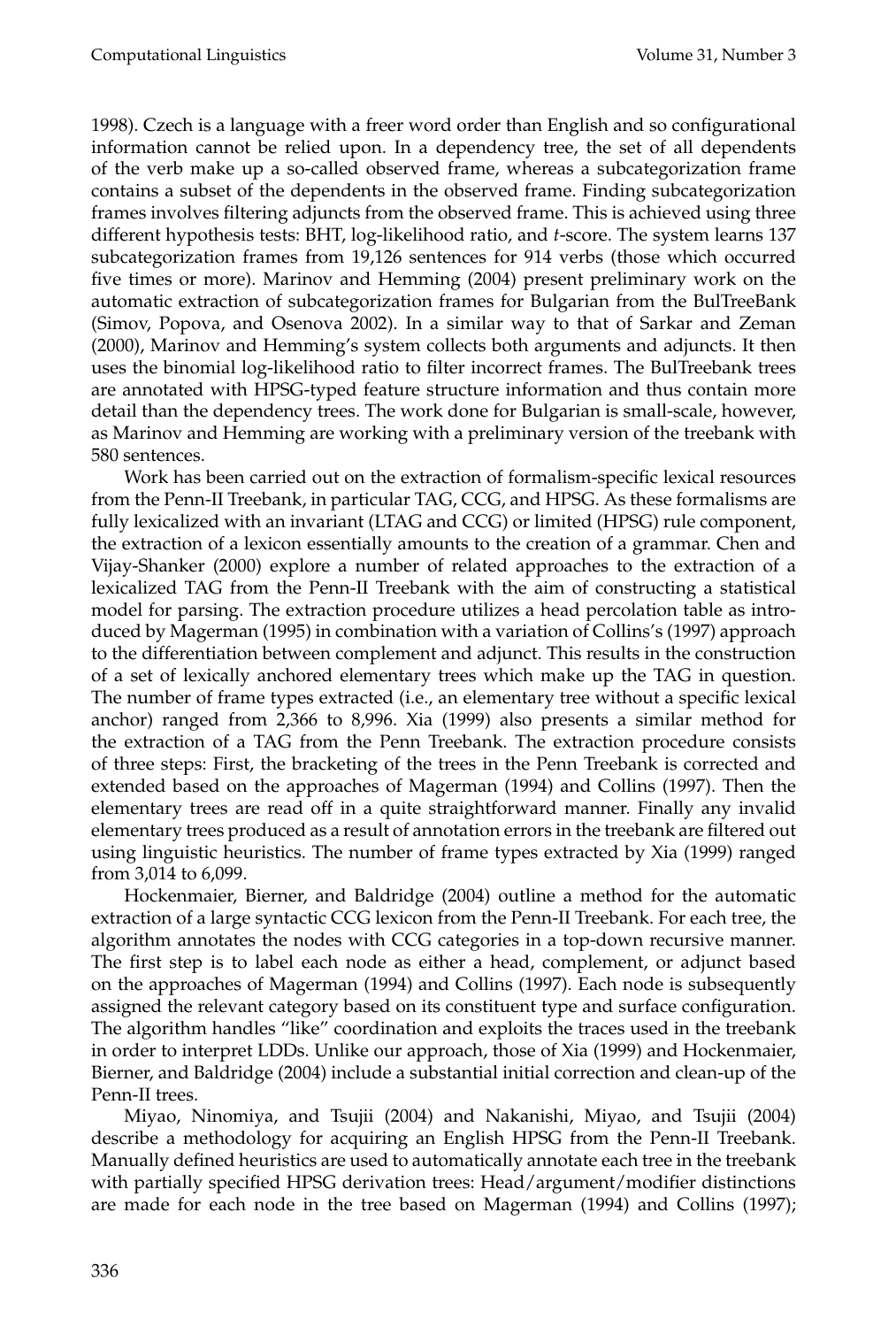the whole tree is then converted to a binary tree; heuristics are applied to deal with phenomena such as LDDs and coordination and to correct some errors in the treebank, and finally an HPSG category is assigned to each node in the tree in accordance with its CFG category. In the next phase of the process (externalization), HPSG lexical entries are automatically extracted from the annotated trees through the application of "inverse schemata."

# **4. Methodology**

The first step in the application of our methodology is the production of a treebank annotated with LFG f-structure information. F-structures are attribute–value structures which represent abstract syntactic information, approximating to basic predicate–argument–modifier structures. Most of the early work on automatic f-structure annotation (e.g., van Genabith, Way, and Sadler 1999; Frank 2000; Sadler, van Genabith, and Way 2000) was applied only to small data sets (fewer than 200 sentences) and was largely proof of concept. However, more recent work (Cahill et al. 2002; Cahill, McCarthy, et al. 2004) has presented efforts in evolving and scaling up annotation techniques to the Penn-II Treebank (Marcus et al. 1994), containing more than 1,000,000 words and 49,000 sentences.

We utilize the automatic annotation algorithm of Cahill et al. (2002) and Cahill, McCarthy, et al. (2004) to derive a version of Penn-II in which each node in each tree is annotated with LFG functional annotations in the form of attribute-value structure equations. The algorithm uses categorial, configurational, local head, and Penn-II functional and trace information. The annotation procedure is dependent on locating the head daughter, for which an amended version of Magerman (1994) is used. The head is annotated with the LFG equation  $\uparrow = \downarrow$ . Linguistic generalizations are provided over the left (the prefix) and the right (suffix) context of the head for each syntactic category occurring as the mother nodes of such heads. To give a simple example, the rightmost NP to the left of a VP head under an S is likely to be the subject of the sentence ( $\uparrow$  SUBJ = $\downarrow$ ), while the leftmost NP to the right of the V head of a VP is most probably the verb's object ( $\uparrow$  OBJ = $\downarrow$ ). Cahill, McCarthy, et al. (2004) provide four classes of annotation principles: one for noncoordinate configurations, one for coordinate configurations, one for traces (long-distance dependencies), and a final "catch all and clean up" phase.

The satisfactory treatment of long-distance dependencies by the annotation algorithm is imperative for the extraction of accurate semantic forms. The Penn Treebank employs a rich arsenal of traces and empty productions (nodes which do not realize any lexical material) to coindex displaced material with the position where it should be interpreted semantically. The algorithm of Cahill, McCarthy, et al. (2004) translates the traces into corresponding reentrancies in the f-structure representation by treating null constituents as full nodes and recording the traces in terms of index=i f-structure annotations (Figure 3). Passive movement is captured and expressed at f-structure level using a passive:+ annotation. Once a treebank tree is annotated with feature structure equations by the annotation algorithm, the equations are collected, and a constraint solver produces an f-structure.

In order to ensure the quality of the semantic forms extracted by our method, we must first ensure the quality of the f-structure annotations. The results of two different evaluations of the automatically generated f-structures are presented in Table 2. Both use the evaluation software and triple encoding presented in Crouch et al. (2002). The first of these is against the DCU 105, a gold-standard set of 105 hand-coded f-structures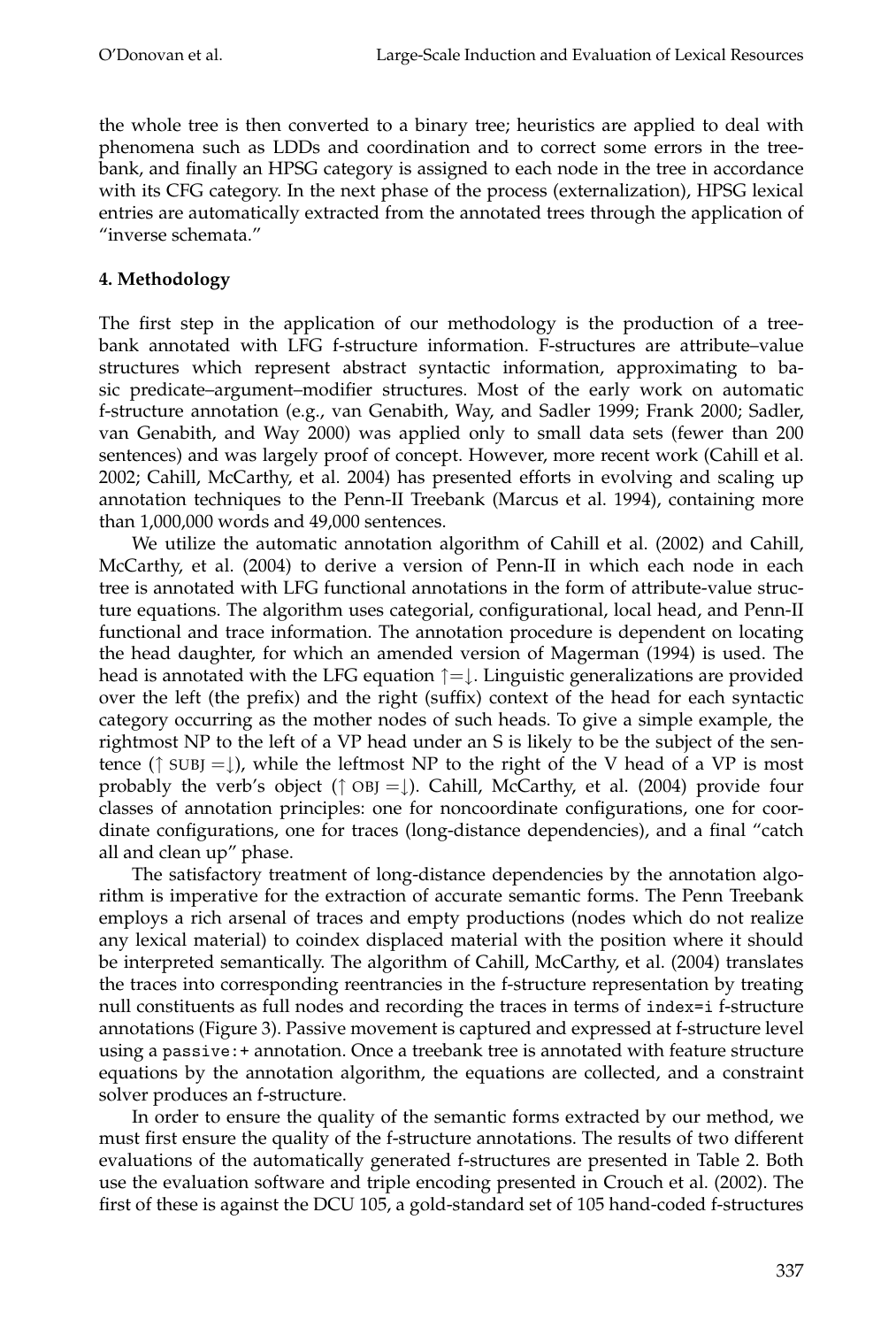

#### **Figure 3**

Use of reentrancy between TOPIC and COMP to capture long-distance *dependency* in Penn Treebank sentence wsj 0008 2, *Until Congress acts*, *the government hasn't any authority to issue new debt obligations of any kind, the Treasury said.*

from Section 23 of the Penn Treebank as described in Cahill, McCarthy, et al. (2004). For the full set of annotations they achieve precision of over 96.5% and recall of over 96.6%. There is, however, a risk of overfitting when evaluation is limited to a gold standard of this size. More recently, Burke, Cahill, et al. (2004a) carried out an evaluation of the automatic annotation algorithm against the publicly available PARC 700 Dependency Bank (King et al. 2003), a set of 700 randomly selected sentences from Section 23 which have been parsed, converted to dependency format, and manually corrected and extended by human validators. They report precision of over 88.5% and recall of over 86% (Table 2). The PARC 700 Dependency Bank differs substantially from both the DCU 105 f-structure bank and the automatically generated f-structures in regard to

| Table 2                        | Results of f-structure evaluation. |                            |
|--------------------------------|------------------------------------|----------------------------|
|                                |                                    | DCU 105 PARC 700           |
| Precision<br>Recall<br>F-score | 96.52%<br>96.62%<br>96.57%         | 88.57%<br>86.10%<br>87.32% |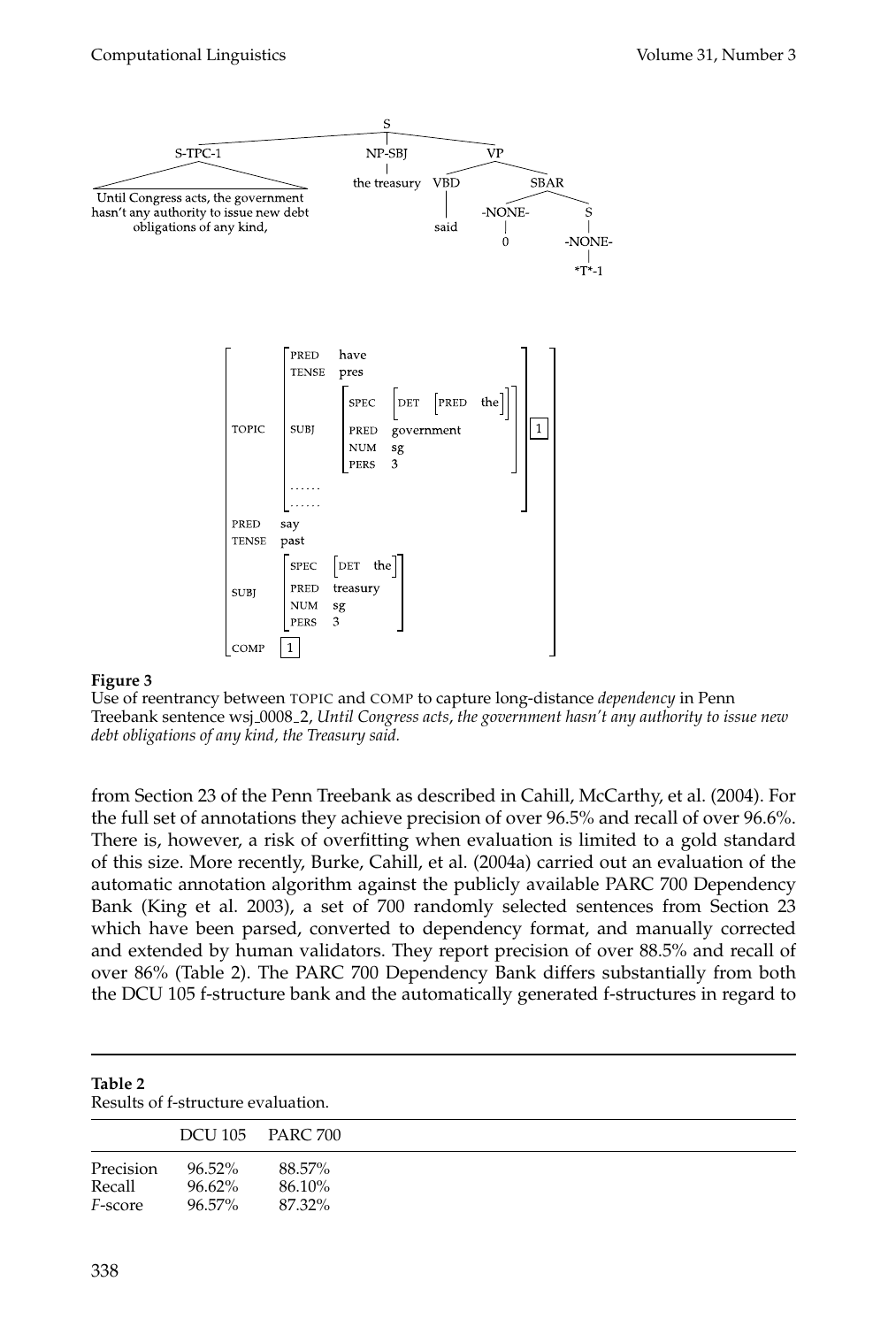the style of linguistic analysis, feature nomenclature, and feature geometry. Some, but not all, of these differences are captured by automatic conversion software. A detailed discussion of the issues inherent in this process and a full analysis of results is presented in Burke, Cahill, et al. (2004a). Results broken down by grammatical function for the DCU 105 evaluation are presented in Table 3. OBL (prepositional phrase) arguments are traditionally difficult to annotate reliably. The results show, however, that with respect to obliques, the annotation algorithm, while slightly conservative (recall of 82%), is very accurate: 96% of the time it annotates an oblique, the annotation is correct.

A high-quality set of f-structures having been produced, the semantic form extraction methodology is applied. This is based on and substantially extends both the granularity and coverage of an idea in van Genabith, Sadler, and Way (1999):

For each f-structure generated, for each level of embedding we determine the local PRED value and collect the subcategorisable grammatical functions present at that level of embedding. (page 72)

Consider the automatically generated f-structure in Figure 4 for tree wsj 0003 22 in the Penn-II and Penn-III Treebanks. It is crucial to note that in the automatically generated f-structures the value of the PRED feature is a lemma and not a semantic form. Exploiting the information contained in the f-structure and applying the method described above, we recursively extract the following nonempty semantic forms: impose([subj, obj, obl:on]), in([obj]), of([obj]), and on([obj]). In effect, in both the approach of van Genabith, Sadler, and Way (1999) and our approach, semantic forms are reverse-engineered from automatically generated f-structures for treebank trees. The automatically induced semantic forms contain the following subcategorizable syntactic functions:

| $\mid$ SUBJ $\mid$ OBJ $\mid$ OBJ2 $\mid$ OBL $_{prep}$ $\mid$ OBL2 $\mid$ COMP $\mid$ XCOMP $\mid$ PART $\mid$ |  |  |  |  |
|-----------------------------------------------------------------------------------------------------------------|--|--|--|--|
|-----------------------------------------------------------------------------------------------------------------|--|--|--|--|

PART is not a syntactic function in the strict sense, but we decided to capture the relevant co-occurrence patterns of verbs and particles in the semantic forms. Just as

|                | Precision and recall on automatically generated f-structures by feature against the DCU 105. |                |                 |  |  |
|----------------|----------------------------------------------------------------------------------------------|----------------|-----------------|--|--|
| Feature        | Precision                                                                                    | Recall         | <i>F</i> -score |  |  |
| <b>ADJUNCT</b> | $892/968 = 92$                                                                               | $892/950 = 94$ | 93              |  |  |
| COMP           | $88/92 = 96$                                                                                 | $88/102 = 86$  | 91              |  |  |
| COORD          | $153/184 = 83$                                                                               | $153/167 = 92$ | 87              |  |  |
| DET            | $265/267=99$                                                                                 | $265/269=99$   | 99              |  |  |
| OBJ            | $442/459=96$                                                                                 | $442/461 = 96$ | 96              |  |  |
| OBL            | $50/52 = 96$                                                                                 | $50/61 = 82$   | 88              |  |  |
| OBLAG          | $12/12 = 100$                                                                                | $12/12 = 100$  | 100             |  |  |
| PASSIVE        | $76/79=96$                                                                                   | $76/80 = 95$   | 96              |  |  |
| RELMOD         | $46/48 = 96$                                                                                 | $46/50 = 92$   | 94              |  |  |
| SUBI           | $396/412 = 96$                                                                               | $396/414 = 96$ | 96              |  |  |
| TOPIC          | $13/13 = 100$                                                                                | $13/13 = 100$  | 100             |  |  |
| TOPICREL       | $46/49 = 94$                                                                                 | $46/52 = 88$   | 91              |  |  |
| XCOMP          | $145/153 = 95$                                                                               | $145/146 = 99$ | 97              |  |  |
|                |                                                                                              |                |                 |  |  |

Precision and recall on automatically generated f-structures by feature against the DCU 105.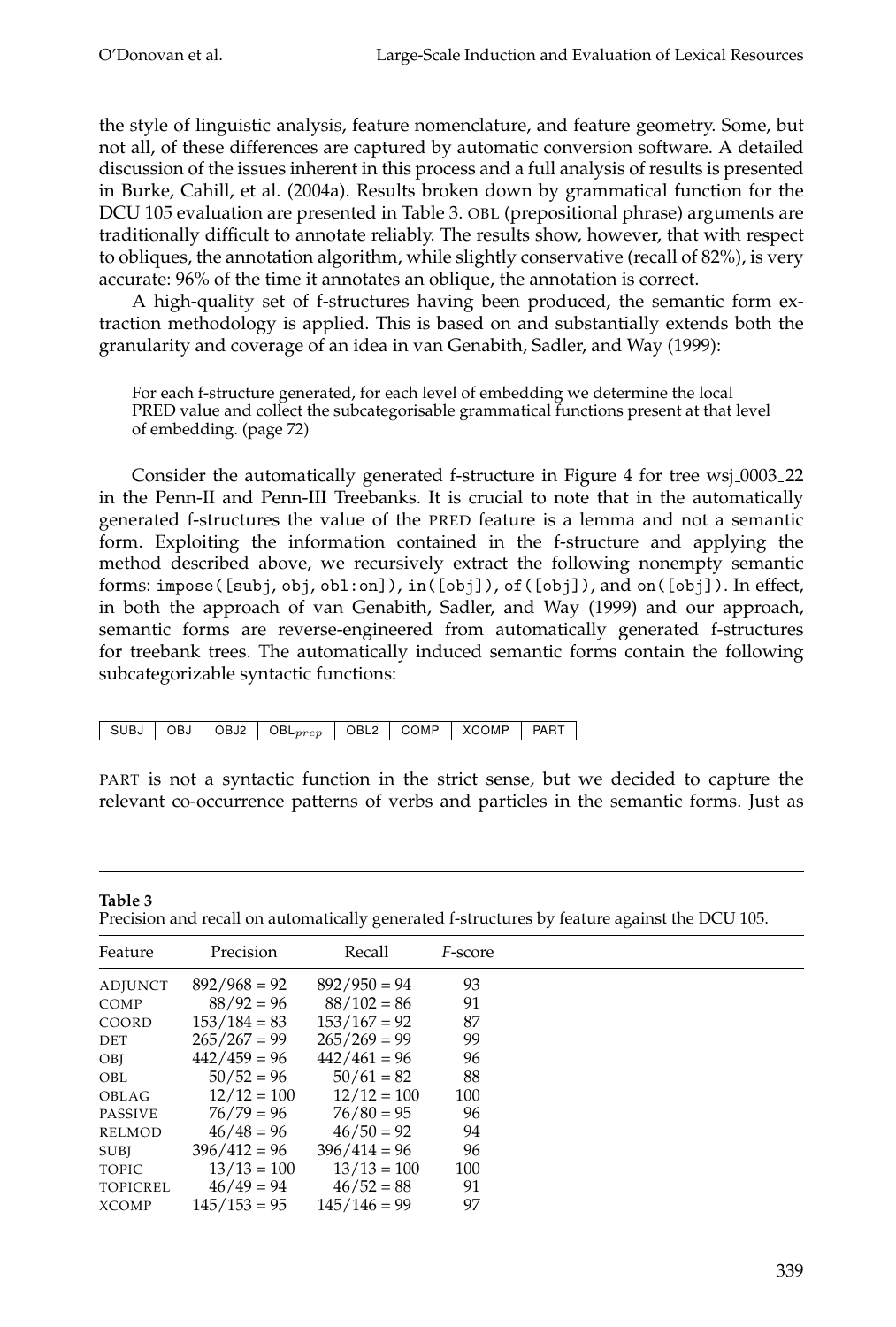

#### **Figure 4**

Automatically generated f-structure and extracted semantic forms for the Penn-II Treebank string wsj 0003 22, *In July*, *the Environmental Protection Agency imposed a gradual ban on virtually all uses of asbestos.*

OBL*prep* includes the prepositional head of the PP, PART includes the actual particle which occurs, for example, add([subj, obj, part:up]).

In the work presented here, we substantially extend and scale the approach of van Genabith, Sadler, and Way (1999) in regard to coverage, granularity, and evaluation. First, we scale the approach to the full WSJ section of the Penn-II Treebank and the parsed Brown corpus section of Penn-III, with a combined total of approximately 75,000 trees. Van Genabith, Sadler, and Way (1999) was proof of concept on 100 trees. Second, in contrast to the approach of van Genabith, Sadler, and Way (1999) (and many other approaches), our approach fully reflects long-distance dependencies, indicated in terms of traces in the Penn-II and Penn-III Treebanks and corresponding reentrancies at f-structure. Third, in addition to abstract syntactic-functionbased subcategorization frames, we also compute frames for syntactic function–CFG category pairs, for both the verbal heads and their arguments, and also generate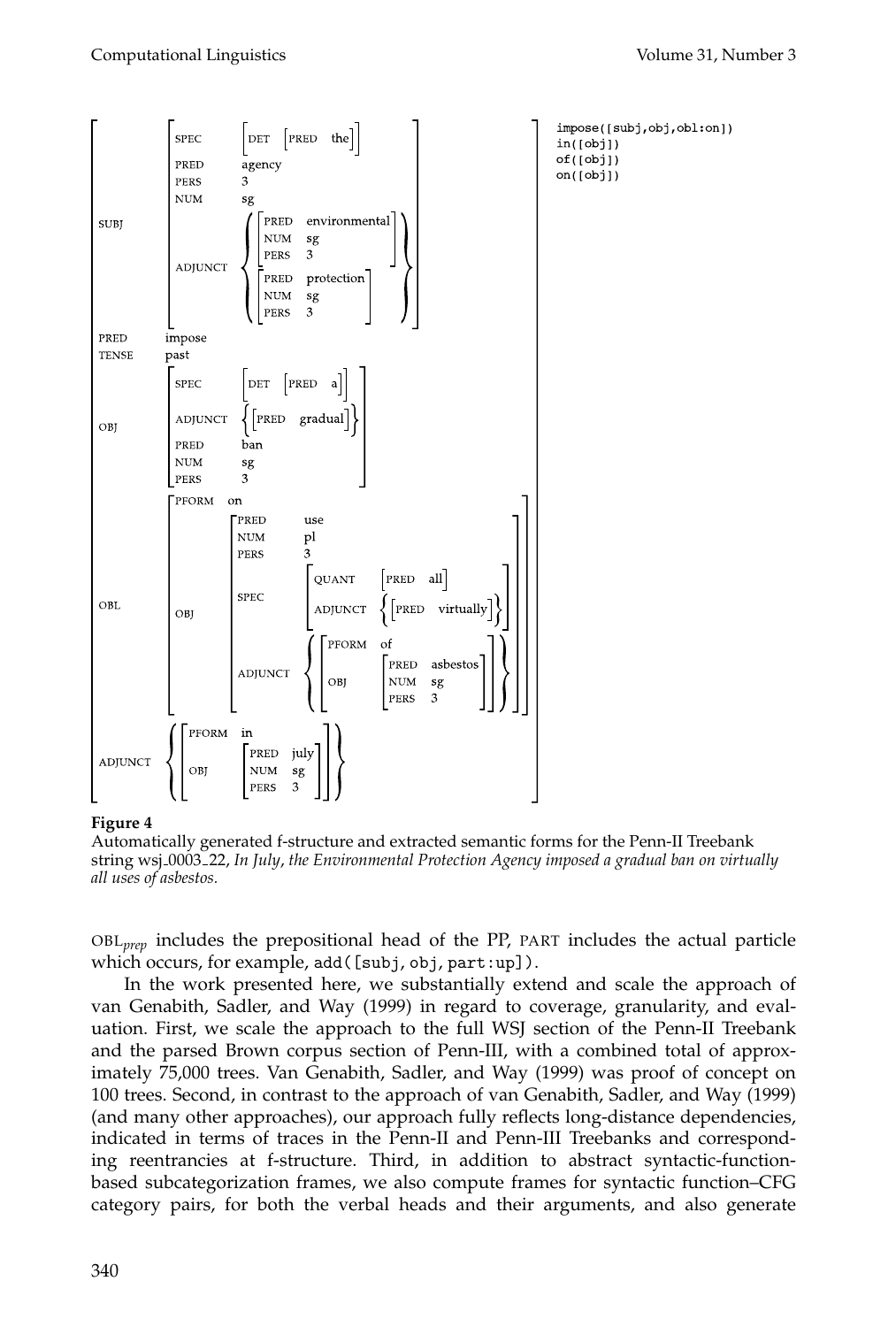| Conflation of Penn Treebank tags. |                                           |  |  |
|-----------------------------------|-------------------------------------------|--|--|
|                                   | Conflated Category Penn Treebank Category |  |  |
| JJ                                | JJ                                        |  |  |
|                                   | JJR                                       |  |  |
|                                   | JJS                                       |  |  |
| N                                 | $\mathrm{NN}$                             |  |  |
|                                   | <b>NNS</b>                                |  |  |
|                                   | NNP                                       |  |  |
|                                   | <b>NNPS</b>                               |  |  |
|                                   | PRP                                       |  |  |
| RB                                | RB                                        |  |  |
|                                   | RBR                                       |  |  |
|                                   | <b>RBS</b>                                |  |  |
| V                                 | VB                                        |  |  |
|                                   | <b>VBD</b>                                |  |  |
|                                   | <b>VBG</b>                                |  |  |
|                                   | <b>VBN</b>                                |  |  |
|                                   | <b>VBP</b>                                |  |  |
|                                   | VBZ                                       |  |  |
|                                   | MD                                        |  |  |

#### **Table 4** Conflation of Penn Treebank tags.

pure CFG-based subcategorization frames. Fourth, in contrast to the approach of van Genabith, Sadler, and Way (1999) (and many other approaches), our method differentiates between frames for active and passive constructions. Fifth, in contrast to that of van Genabith, Sadler, and Way (1999), our method associates conditional probabilities with frames. Sixth, we evaluate the complete set of semantic forms extracted (not just a selection) against the manually constructed COMLEX (MacLeod, Grishman, and Meyers 1994) resource.

In order to capture CFG-based categorial information, we add a CAT feature to the f-structures automatically generated from the Penn-II and Penn-III Treebanks. Its value is the syntactic category of the lexical item whose lemma gives rise to the PRED value at that particular level of embedding. This makes it possible to classify words and their semantic forms based on their syntactic category and reduces the risk of inaccurate assignment of subcategorization frame frequencies due to POS ambiguity, distinguishing, for example, between the nominal and verbal occurrences of the lemma fight. With this, the output for the verb impose in Figure 4 is impose(**v**,[subj, obj, obl:on]). For some of our experiments, we conflate the different verbal (and other) tags used in the Penn Treebanks to a single verbal marker (Table 4). As a further extension, the extraction procedure reads off the syntactic category of the head of each of the subcategorized syntactic functions: impose(**v**,[subj(**n**),obj(**n**),obl:on]). 3 In this way, our methodology is able to produce surface syntactic as well as abstract functional subcategorization details. Dalrymple (2001) argues that there are cases, albeit exceptional ones, in which constraints on syntactic category are an issue in subcategorization. In contrast to much of the work reviewed in Section 3, which limits itself to the extraction of surface syntactic subcategorization details, our system can provide this information as well as details of grammatical function.

<sup>3</sup> We do not associate syntactic categories with OBLs as they are always PPs.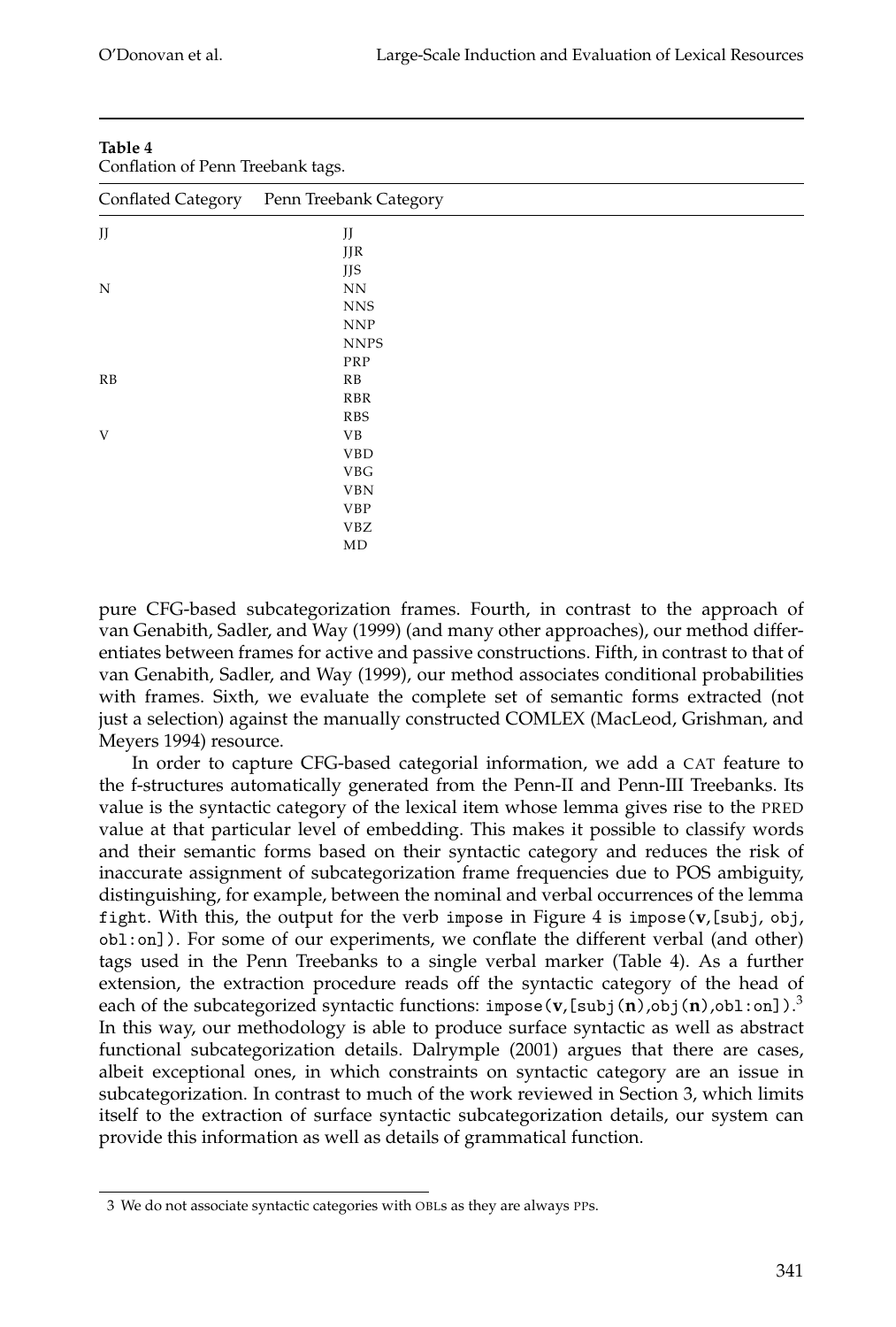Another way in which we develop and extend the basic extraction algorithm is to deal with passive voice and its effect on subcategorization behavior. Consider Figure 5: Not taking into account that the example sentence is a passive construction, the extraction algorithm extracts *outlaw([subj])*. This is incorrect, as outlaw is a transitive verb and therefore requires both a subject and an object to form a grammatical sentence in the active voice. To cope with this problem, the extraction algorithm uses the feature-value pair passive:+, which appears in the f-structure at the level of embedding of the verb in question, to mark that predicate as occurring in the passive: *outlaw([subj]*,*p)*. The annotation algorithm's accuracy in recognizing passive constructions is reflected by the f-score of 96% reported in Table 3 for the PASSIVE feature.

The syntactic functions COMP and XCOMP refer to clausal complements with different predicate control patterns as described in Section 2. However, as it stands, neither of these functions betrays anything about the syntactic nature of the constructs in question. Many lexicons, both automatically acquired and manually created, are more fine grained in their approaches to subcategorized clausal arguments, differentiating, for example, between a *that*-clause and a *to* + *infinitive* clause (Ushioda et al. 1993). With only a slight modification, our system, along with the details provided by the automatically generated f-structures, allows us to extract frames with an equivalent level of detail. For example, to identify a *that*-clause, we use



# **Figure 5**

Automatically generated f-structure for the Penn-II Treebank string wsj 0003 23. *By 1997*, *almost all remaining uses of cancer-causing asbestos will be outlawed.*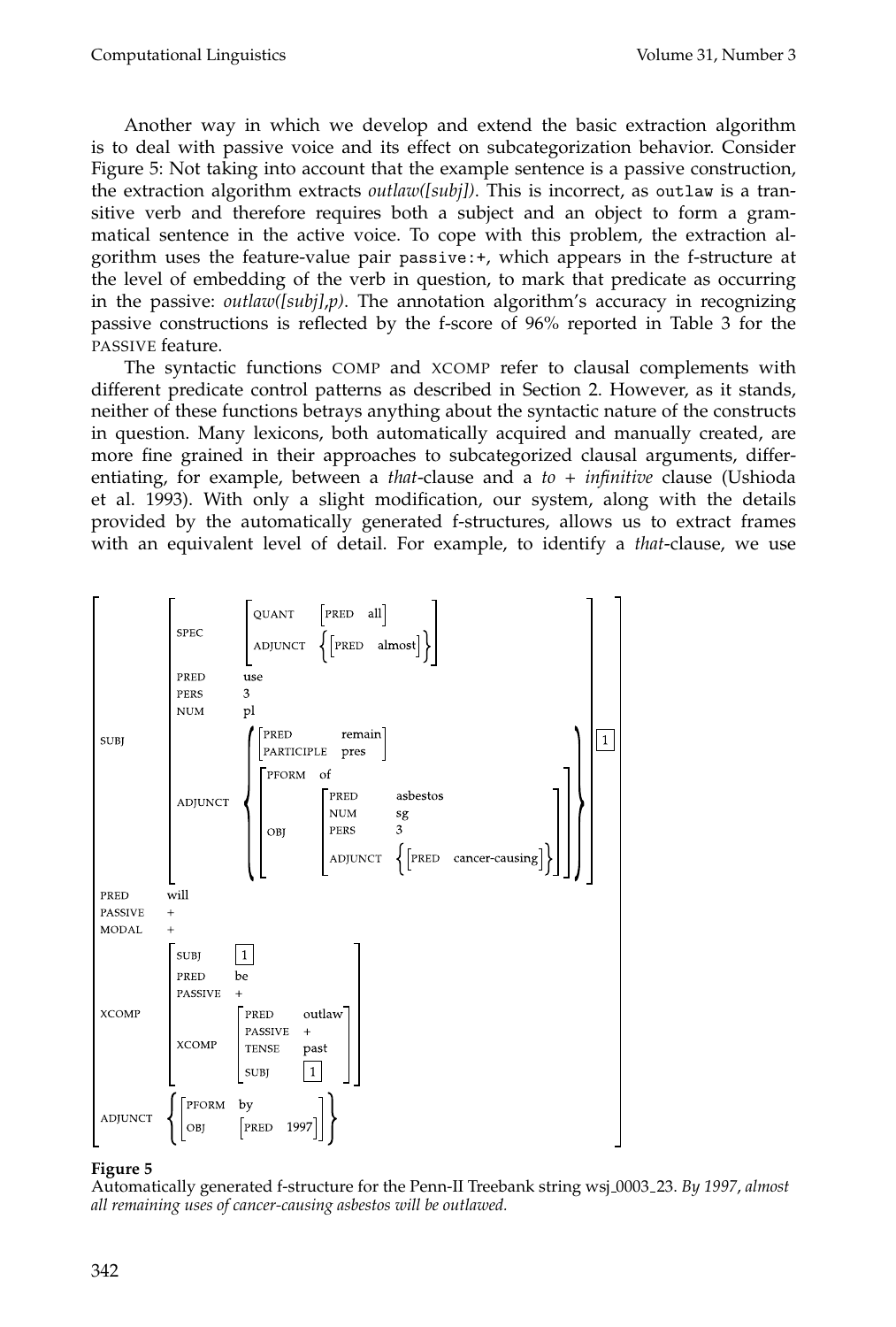| Semanue forms for the verb accept. |     |                                     |  |  |
|------------------------------------|-----|-------------------------------------|--|--|
| Semantic form                      |     | Occurrences Conditional probability |  |  |
| accept([subj, obj])                | 122 | 0.813                               |  |  |
| accept([subj])                     | 11  | 0.073                               |  |  |
| accept([subj, comp])               | 5   | 0.033                               |  |  |
| accept([subj, obl:as])             |     | 0.020                               |  |  |
| accept([subj, obj, obl:as])        |     | 0.020                               |  |  |
| accept([subj, obj, obl:from])      |     | 0.020                               |  |  |
| accept([subj, obj, obl:at])        |     | 0.007                               |  |  |
| accept([subj, obj, obl:for])       |     | 0.007                               |  |  |
| accept([subj, obj, xcomp])         |     | 0.007                               |  |  |

Semantic forms for the verb accept.

the feature-value pair that:+ at f-structure level to read off the following subcategorization frame for the verb *add: add([subj*,*comp(that)])*. Using the feature-value pair *to inf:+*, we can identify *to* + *infinitive* clauses, resulting in the following frame for the verb *want: want([subj*,*xcomp(to inf)])*. We can also derive control information about open complements. In Figure 5, the reentrant XCOMP subject is identical to the subject of will in the matrix clause, which allows us to induce information about the nature of the external control of the XCOMP (i.e., whether it is subject or object control).

In order to estimate the likelihood of the co-occurrence of a predicate with a particular argument list, we compute conditional probabilities for subcategorization frames based on the number of token occurrences in the corpus:

$$
\mathcal{P}(ArgList|\Pi) = \frac{count(\Pi \langle ArgList \rangle)}{\sum_{i=1}^{n} count(\Pi \langle ArgList_i \rangle)}
$$

where *ArgList*<sub>1</sub>... *ArgList<sub>n</sub>* are the possible argument lists which can occur for Π. Because of variations in verbal subcategorization across domains, probabilities are also useful for predicting the way in which verbs behave in certain contexts. In Section 6, we use the conditional probabilities to filter possible error judgments by our system. Tables 5–7 show, with varying levels of analysis, the attested semantic forms for the verb accept with their associated conditional probabilities. The effect of differentiating between the active and passive occurrences of verbs can be seen in the different conditional probabilities associated with the intransitive frame ([subj]) of the verb *accept* (shown in boldface type) in Tables 5 and  $6<sup>4</sup>$  Table 7 shows the joint grammaticalfunction/syntactic-category-based subcategorization frames.

#### **5. Results**

We extract semantic forms for 4,362 verb lemmas from Penn-III. Table 8 shows the number of distinct semantic form types (i.e., lemma and argument list combination)

4 Given these, it is possible to condition frames on both lemma (Π) and voice (*v*: active/passive):

 $\mathcal{P}(ArgList|\Pi, v) = \frac{count(\Pi \langle ArgList, v \rangle)}{\sum_{i=1}^{n} count(\Pi \langle ArgList_i, v \rangle)}$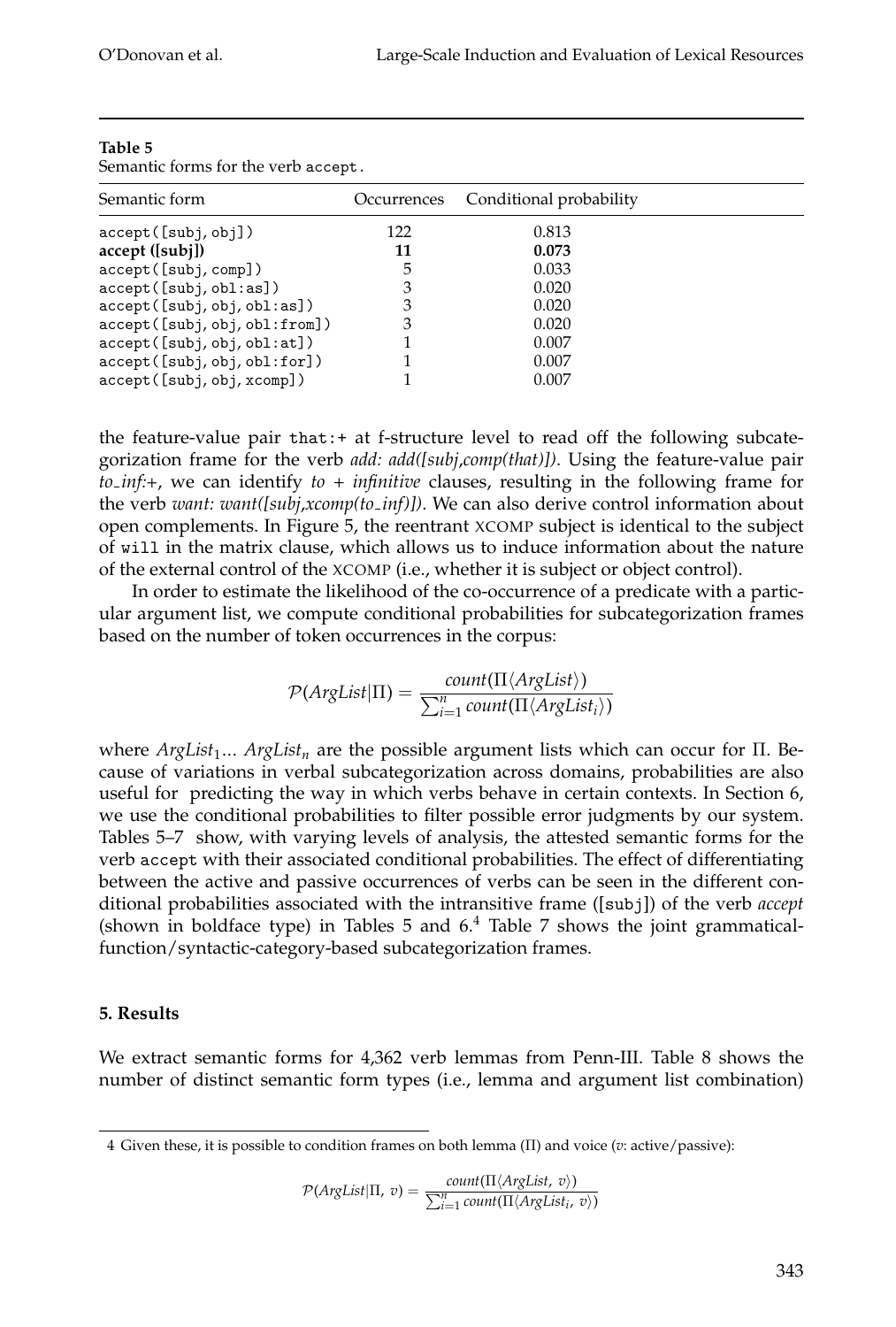| Semantic form                 |     | Occurrences Conditional probability |  |
|-------------------------------|-----|-------------------------------------|--|
| accept([subj, obj])           | 122 | 0.813                               |  |
| accept ([subj],p)             | 9   | 0.060                               |  |
| accept([subj, comp])          | 5   | 0.033                               |  |
| accept([subj, obl:as], p)     |     | 0.020                               |  |
| accept([subj, obj, obl:as])   | 3   | 0.020                               |  |
| accept([subj, obj, obl:from]) | 3   | 0.020                               |  |
| accept([subj])                |     | 0.013                               |  |
| accept([subj, obj, obl:at])   |     | 0.007                               |  |
| accept([subj, obj, obl:for])  |     | 0.007                               |  |
| accept([subj, obj, xcomp])    |     | 0.007                               |  |

Semantic forms for the verb accept marked with p for passive use.

## **Table 7**

Semantic forms for the verb accept including syntactic category for each grammatical function.

| Semantic form                       |     | Occurrences Conditional probability |  |
|-------------------------------------|-----|-------------------------------------|--|
| accept([subj(n), obj(n)])           | 116 | 0.773                               |  |
| accept([subi(n)])                   | 11  | 0.073                               |  |
| accept([subi(n), comp(that))        |     | 0.027                               |  |
| accept([subj(n), obj(n), obl:from]) |     | 0.020                               |  |
| accept([subj(n), obl:as])           | З   | 0.020                               |  |
| Other                               | 13  | 0.087                               |  |

extracted. Discriminating obliques by associated preposition and recording particle information, the algorithm finds a total of 21,005 semantic form types, 16,000 occurring in active voice and 5,005 in passive voice. When the obliques are parameterized for prepositions and particles are included for particle verbs, we find an average of 4.82 semantic form types per verb. Without the inclusion of details for individual prepositions or particles, there was an average of 3.45 semantic form types per verb. Unlike many of the researchers whose work is reviewed in Section 3, we do not predefine the frames extracted by our system. Table 9 shows the numbers of distinct frame types extracted from Penn-II, ignoring PRED values.<sup>5</sup> We provide two columns of statistics, one in which all oblique (PP) arguments are condensed into one OBL function and all particle arguments are condensed into part, and the other in which we differentiate among obl:to (e.g., *give*), obl:on (e.g., *rely*), obl:for (e.g., *compensate*), etc., and likewise for particles. Collapsing obliques and particles into simple functions, we extract 38 frame types. Discriminating particles and obliques by preposition, we extract 577 frame types. Table 10 shows the same results for Penn-III, with 50 simple frame types and 1,084 types when parameterized for prepositions and particles. We also show the result of applying absolute thresholding techniques to the semantic forms induced. Applying an absolute threshold of five occurrences, we still generate 162 frame types

<sup>5</sup> To recap, if two verbs have the same subcategorization requirements (e.g., *give*([subj, obj, obj2]), *send*([subj, obj, obj2])), then that frame [subj, obj, obj2] is counted only once.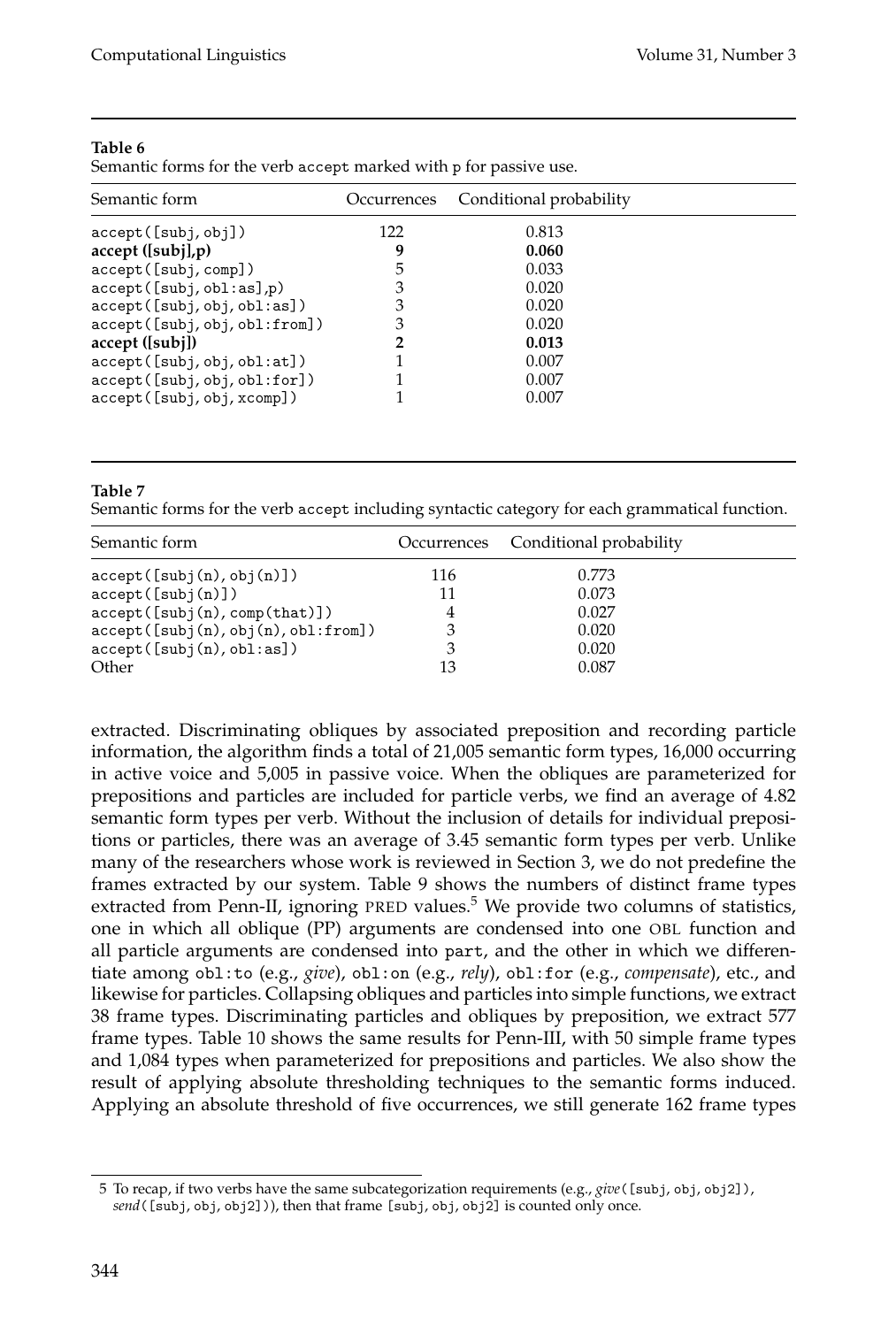Number of semantic form types for Penn-III.

|                     | Without prepositions and particles With prepositions and particles |        |
|---------------------|--------------------------------------------------------------------|--------|
| Semantic form types | 15,166                                                             | 21,005 |
| Active              | 11,038                                                             | 16,000 |
| Passive             | 4.128                                                              | 5.005  |

## **Table 9**

Number of frame types for verbs for Penn-II.

|                                       | Without prepositions<br>and particles | With prepositions<br>and particles |  |
|---------------------------------------|---------------------------------------|------------------------------------|--|
| Number of frame types                 | 38                                    | 577                                |  |
| Number of singletons                  |                                       | 243                                |  |
| Number occurring twice                |                                       | 84                                 |  |
| Number occurring five or fewer times  |                                       | 415                                |  |
| Number occurring more than five times | 31                                    | 162                                |  |

from Penn-II and 221 from Penn-III. Briscoe and Carroll (1997), by comparison, employ 163 distinct predefined frames.

# **6. Evaluation**

Most of the previous approaches discussed in Section 3 have been evaluated to different degrees. In general, a small number of frequently occurring verbs is selected, and the subcategorization frames extracted for these verbs (from some quantity of unseen test data) are compared to a gold standard. The gold standard is either manually custom-made based on the test data or adapted from an existing external resource such as the OALD (Hornby 1980) or COMLEX (MacLeod, Grishman, and Meyers 1994). There are advantages and disadvantages to both types of gold standard. While it is time-consuming to manually construct a custom-made standard, the resulting standard has the advantage of containing only the subcategorization frames exhibited in the test data. Using an existing externally produced resource is quicker, but the gold

#### **Table 10**

Number of frame types for verbs for Penn-III.

|                                       | Without prepositions<br>and particles | With prepositions<br>and particles |  |
|---------------------------------------|---------------------------------------|------------------------------------|--|
| Number of frame types                 | 50                                    | 1,084                              |  |
| Number of singletons                  | h                                     | 544                                |  |
| Number occurring twice                |                                       | 147                                |  |
| Number occurring five or fewer times  | 12                                    | 863                                |  |
| Number occurring more than five times | 38                                    | 221                                |  |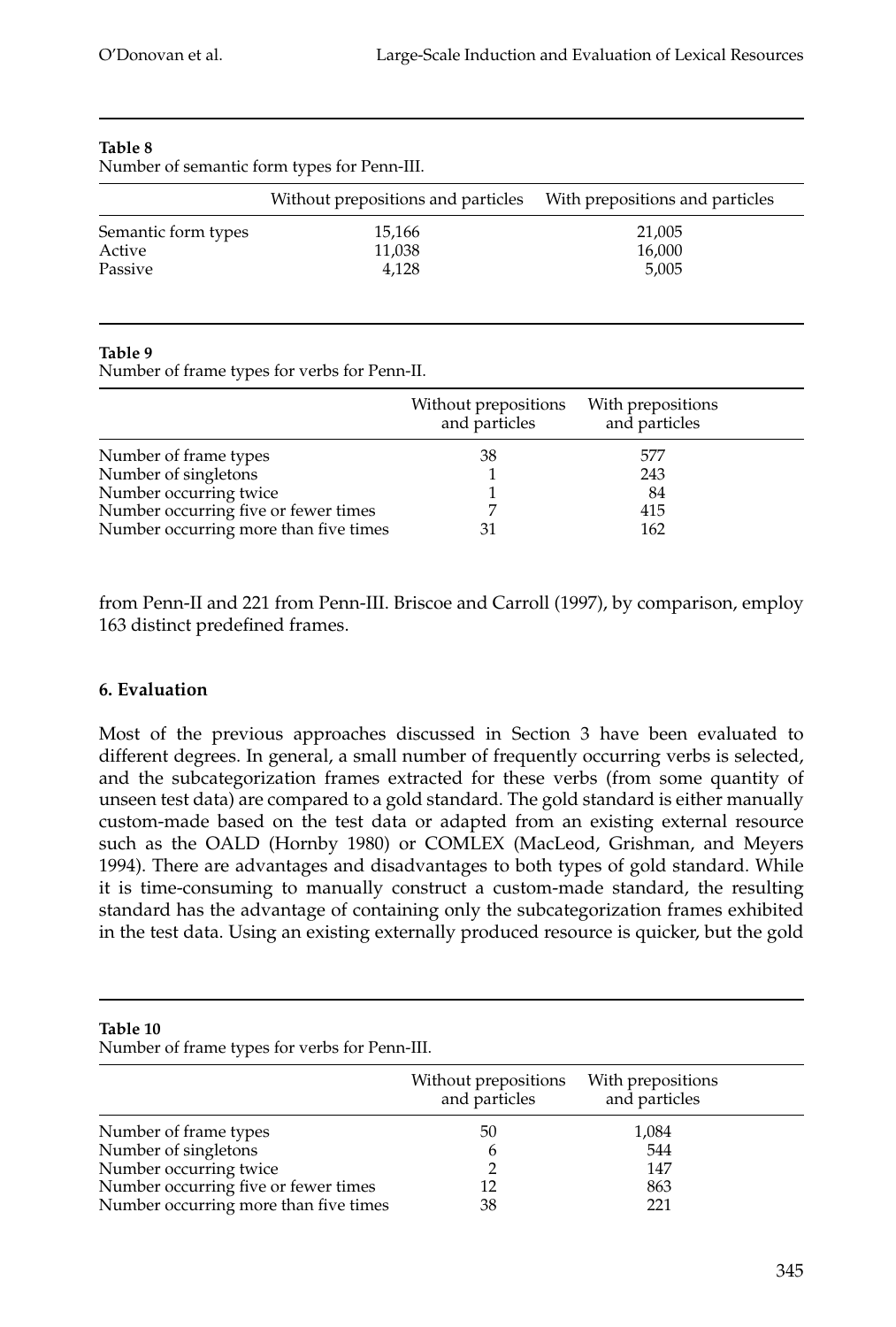standard may contain many more frames than those which occur in the data from which the test lexicon is induced or, indeed, may omit relevant correct frames contained in the data. As a result, systems generally score better against custom-made, manually established gold standards.

Carroll and Rooth (1998) achieve an F-score of 77% against the OALD when they evaluate a selection of 100 verbs with absolute frequency of greater than 500 each. Their system recognizes 15 frames, and these do not contain details of subcategorizedfor prepositions. Still, to date this is the largest number of verbs used in any of the evaluations of the systems for English described in Section 3. Sarkar and Zeman (2000) evaluate 914 Czech verbs against a custom-made gold standard and record a token recall of 88%. However, their evaluation does not examine the extracted subcategorization frames but rather the argument–adjunct distinctions posited by their system. The largest lexical evaluation we know of is that of Schulte im Walde (2002b) for German. She evaluates 3,000 German verbs with a token frequency between 10 and 2,000 against the Duden (Dudenredaktion 2001). We will refer to this work and the methods and results presented by Schulte im Walde again in Sections 6.2 and 6.3.

We carried out a large-scale evaluation of our automatically induced lexicon (2,993 active verb lemmas for Penn-II and 3,529 for Penn-III, as well as 1,422 passive verb lemmas from Penn-II) against the COMLEX resource. To our knowledge this is the most extensive evaluation ever carried out for English lexical extraction. We conducted a number of experiments on the subcategorization frames extracted from Penn-II and Penn-III which are described and discussed in Sections 6.2, 6.3, and 6.4. Finding a common format for the gold standard and induced lexical entries is a nontrivial task. To ensure that we did not bias the evaluation in favor of either resource, we carried out two different mappings for the frames from Penn-II and Penn-III: COMLEX-LFG Mapping I and COMLEX-LFG Mapping II. For each mapping we carried out six basic experiments (and two additional ones for COMLEX-LFG Mapping II) for the active subcategorization frames extracted. Within each experiment, the following factors were varied: level of prepositional phrase detail, level of particle detail, relative threshold (1% or 5%), and incorporation of an expanded set of directional prepositions. Using the second mapping we also evaluated the automatically extracted passive frames and experimented with absolute thresholds. Direct comparison of subcategorization frame acquisition systems is difficult because of variations in the number of frames extracted, the number of test verbs, the gold standards used, the size of the test data, and the level of detail in the subcategorization frames (e.g., whether they are parameterized for specific prepositions). Therefore, in order to establish a baseline against which to compare our results, following Schulte in Walde (2002b), we assigned the two most frequent frame types (transitive and intransitive) by default to each verb and compared this "artificial" lexicon to the gold standard. The section concludes with a full discussion of the reported results.

# **6.1 COMLEX**

We evaluate our induced semantic forms against COMLEX (MacLeod, Grishman, and Meyers 1994), a computational machine-readable lexicon containing syntactic information for approximately 38,000 English headwords. Its creators paid particular attention to the encoding of more detailed subcategorization information than is available in either the OALD or the LDOCE (Proctor 1978), both for verbs and for nouns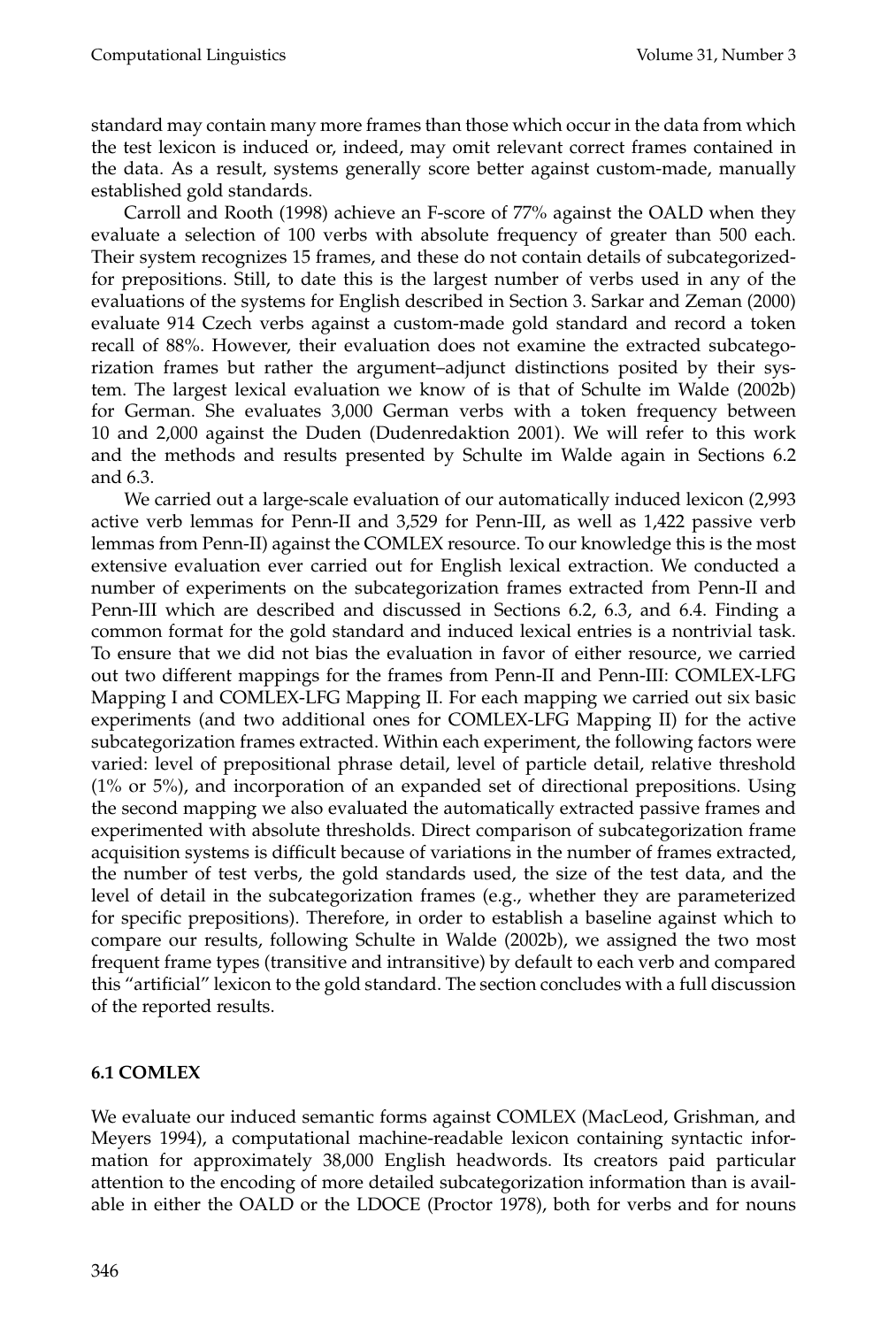

## **Figure 6**

Intersection between active-verb lemma types in COMLEX and the Penn-II-induced lexicon.

and adjectives which take complements (Grishman, MacLeod, and Meyers 1994). By choosing to evaluate against COMLEX, we set our sights high: Our extracted semantic forms are fine-grained, and COMLEX is considerably more detailed than the OALD or LDOCE used for earlier evaluations. While our system can generate semantic forms for any lemma (regardless of part of speech) which induces a PRED value, we have thus far evaluated the automatic generation of subcategorization frames for verbs only. COMLEX defines 138 distinct verb frame types without the inclusion of specific prepositions or particles.

As COMLEX contains information other than subcategorization details, it was necessary for us to extract the subcategorization frames associated with each verbal lexicon entry. The following is a sample entry for the verb *reimburse:*

(VERB :ORTH "*reimburse*" :SUBC ((NP-NP) (NP-PP :PVAL ("for")) (NP)))

Each entry is organized as a nested set of typed feature-value lists. The first symbol (i.e., VERB) gives the part of speech. The value of the :ORTH feature is the base form of the verb. Any entry with irregular morphological behavior will also include the features :PLURAL, :PAST, and so on, with the relevant values. All verbs have a :SUBC feature, and for our purposes, this is the most interesting feature. In the case of the example above, the subcategorization values specify that *reimburse* can occur with two object noun phrases (NP-NP), an object noun phrase followed by a prepositional phrase headed by *for* (NP-PP :PVAL ("for")) or just an object noun phrase (NP). (Note that the details of the subject are not included in COMLEX frames.) What makes the COMLEX resource particularly suitable for our evaluation is that each of the complement types (NP-NP, NP-PP, and NP) which make up the value of the :SUBC feature is associated with a formal frame definition which looks like the following:

|  | $(vp-frame$ np-np :cs $((np 2)(np 3))$<br>:gs $(:subject 1:obj 2:obj 2:3)$<br>ex "she asked him his name") |
|--|------------------------------------------------------------------------------------------------------------|
|  |                                                                                                            |

The value of the :cs feature is the constituent structure of the subcategorization frame, which lists the syntactic CF-PSG constituents in sequence (omitting the subject, again). The value of the :gs feature is the grammatical structure which indicates the functional role played by each of the CF-PSG constituents. The elements of the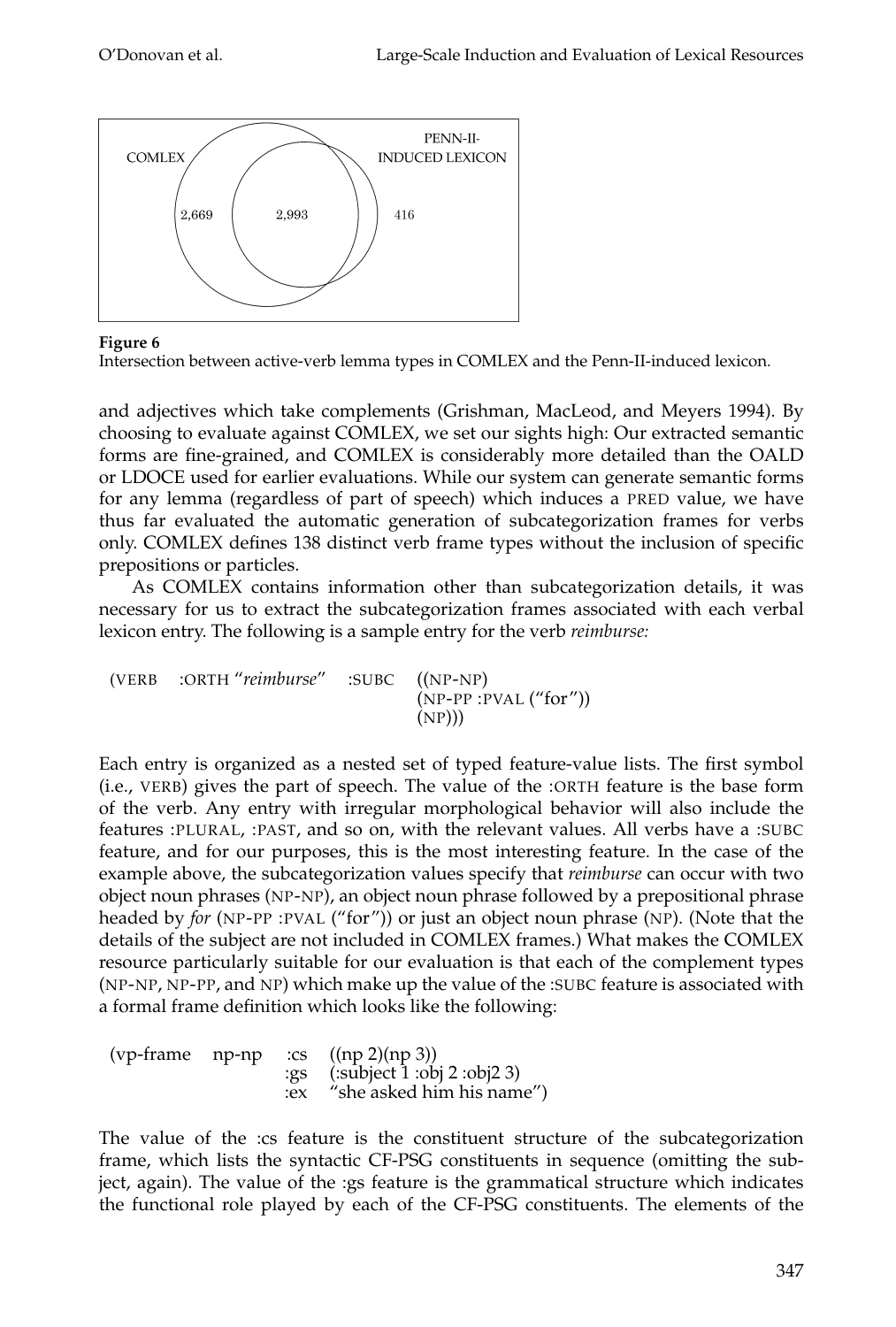

#### **Figure 7**

Intersection between active-verb lemma types in COMLEX and the Penn-III-induced lexicon.

constituent structure are indexed, and these indices are referenced in the :gs field. The index 1 always refers to the surface subject of the verb. This mapping between constituent structure and functional structure makes the information contained in COMLEX particularly suitable as an evaluation standard for the LFG semantic forms which we induce.

We present the evaluation for the verbs which occur in an active context in the treebank. COMLEX does not provide passive frames. For Penn-II, there are 2,993 verb lemmas (used actively) that both resources have in common. 2,669 verb lemmas appear in COMLEX but not in the induced lexicon, and 416 verb lemmas (used actively) appear in the induced lexicon but not in COMLEX (Figure 6). For Penn-III, COMLEX and the induced lexicon share 3,529 verb lemmas (used actively). This is shown in Figure 7. <sup>6</sup>

## **6.2 COMLEX-LFG Mapping I and Penn-II**

In order to carry out the evaluation, we have to find a common format for the expression of subcategorization information between our induced LFG-style subcategorization frames and those contained in COMLEX. The following are the common syntactic functions: SUBJ, OBJ, OBJ*i*, COMP, and PART. Unlike our system, COMLEX does not distinguish an OBL from an OBJ*i*, so we converted all the obliques in the induced frames to OBJ*i*. As in COMLEX, the value of *i* depends on the number of objects/obliques already present in the semantic form. COMLEX does not differentiate between COMPs and XCOMPs as our system does (control information is expressed in a different way: see Section 6.3), so we conflate our two LFG categories to that of COMP. The process is summarized in Table 11.

The manually constructed COMLEX entries provide a gold standard against which we evaluate the automatically induced frames. We calculate the number of true positives (*tp*s) (where our semantic forms and those from COMLEX are the same), the number of false negatives (*fn*s) (those frames which appeared in COMLEX but were not produced by our system), and the number of false positives (*fp*s) (those frames

<sup>6</sup> Given these figures, one might begin to wonder about the value of automatic induction. First, COMLEX does not rank frames by probabilities, which are essential in disambiguation. Second, the coverage of COMLEX is not complete: 518 lemmas "discovered" by the induction experiment are not listed in COMLEX; see the error analysis in Section 6.5.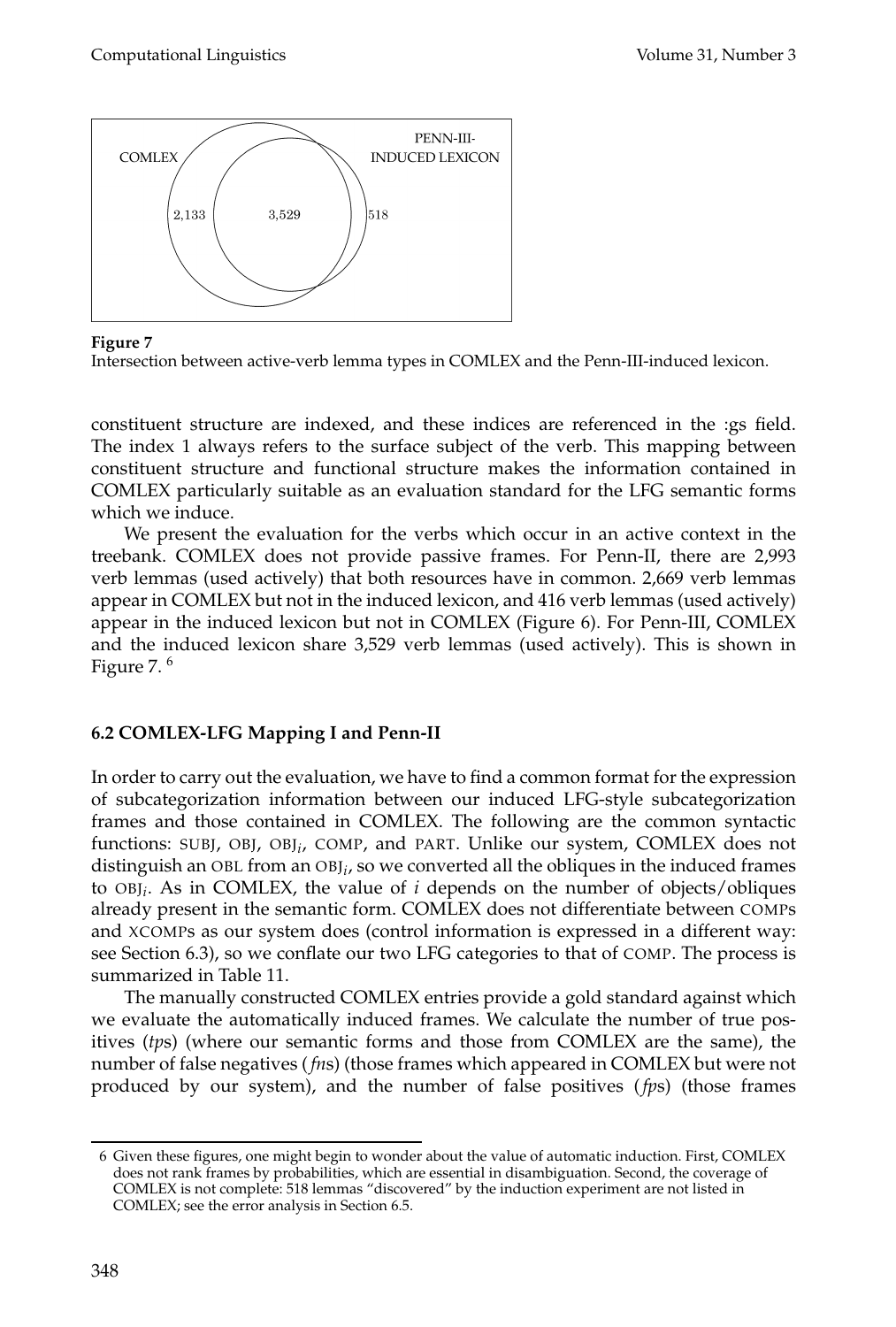|                                                       | Our syntactic functions COMLEX syntactic functions Merged function |                               |  |
|-------------------------------------------------------|--------------------------------------------------------------------|-------------------------------|--|
| <b>SUBJ</b><br>0BJ<br>OBJ2<br>0BL<br>OBL <sub>2</sub> | Subject<br>Object<br>Obj2<br>Obj3<br>Obj4                          | <b>SUBJ</b><br>0BJ<br>$OBJ_i$ |  |
| COMP<br><b>XCOMP</b>                                  | Comp                                                               | COMP                          |  |
| PART                                                  | Part                                                               | PART                          |  |

| Table 11                                                  |  |
|-----------------------------------------------------------|--|
| Mapping I: Merging of COMLEX and LFG syntactic functions. |  |

produced by our system which do not appear in COMLEX). We calculate precision, recall, and F-score using the following standard equations:

$$
recall = \frac{tp}{tp + fn}
$$

$$
precision = \frac{tp}{tp + fp}
$$

$$
f\text{-score} = \frac{2 \times recall \times precision}{recall + precision}
$$

We use the frequencies associated with each of our semantic forms in order to set a **relative threshold** to filter the selection of semantic forms. For a threshold of 1% we disregard any semantic forms with a conditional probability (i.e., given a lemma) of less than or equal to 0.01. As some verbs occur less frequently than others, we think it is important to use a relative rather than absolute threshold (as in Carroll and Rooth [1998], for instance) in this way. We carried out the evaluation in a similar way to Schulte im Walde's (2002b) for German, the only experiment comparable in scale to ours. Despite the obvious differences in approach and language, this allows us to make some tentative comparisons between our respective results. The statistics shown in Table 12 give the results of three different experiments with the relative threshold set to 1%. As for all the results tables, the baseline statistics (simply assigning the most frequent frames, in this case transitive and intransitive, to each lemma by default) are in each case shown in the left column, and the results achieved by our induced lexicon are presented in the right column. Distinguishing between complement and adjunct prepositional phrases is a notoriously difficult aspect of automatic subcategorization frame acquisition. For this reason, following the evaluation setup in Schulte im Walde (2002b), the three experiments vary with respect to the amount of prepositional information contained in the subcategorization frames.

*Experiment 1.* Here we excluded subcategorized prepositional-phrase arguments entirely from the comparison. In a manner similar to that of Schulte im Walde (2002b), any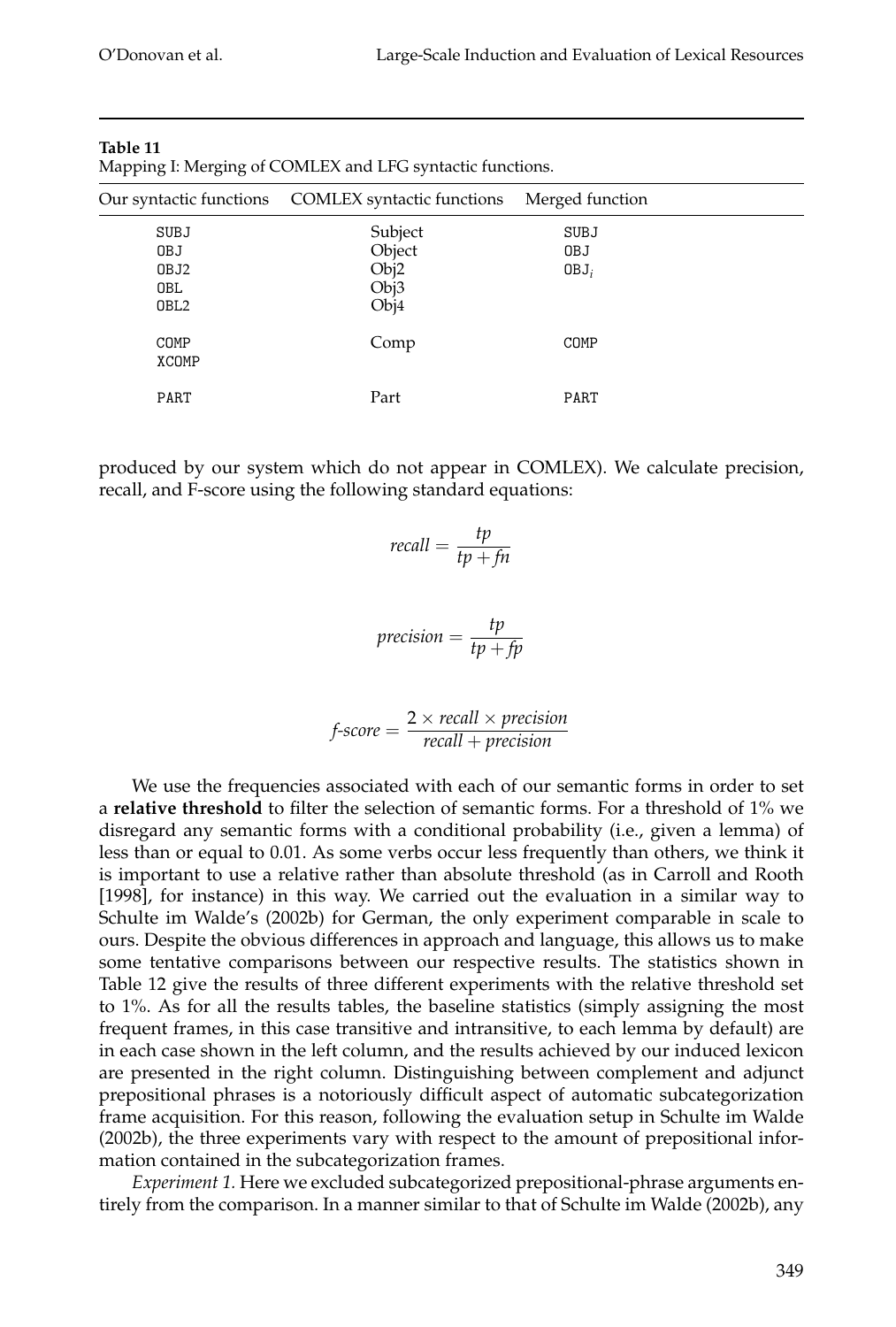|                                              |                         | Precision                                  |                         | Recall                        |                         | <i>F</i> -score         |
|----------------------------------------------|-------------------------|--------------------------------------------|-------------------------|-------------------------------|-------------------------|-------------------------|
| Mapping I                                    |                         | Baseline Induced Baseline Induced Baseline |                         |                               |                         | Induced                 |
| Experiment 1<br>Experiment 2<br>Experiment 3 | 66.1%<br>71.5%<br>64.7% | 75.2%<br>65.5%<br>71.8%                    | 65.8%<br>64.3%<br>11.9% | $69.1\%$<br>63.1%<br>$16.8\%$ | 66.0%<br>67.7%<br>20.1% | 72.0%<br>64.3%<br>27.3% |

Results of Penn-II evaluation of active frames against COMLEX (relative threshold of 1%).

frames containing an OBL were mapped to the same frame type minus that argument. For example, the frame [subj,obl:for] becomes [subj]. Using a relative threshold of 1% (Table 12), our results (precision of 75.2%, recall of 69.1%, and F-score of 72.0%) are remarkably similar to those of Schulte im Walde (2002b), who reports precision of 74.53%, recall of 69.74%, and an f-score of 72.05%.

*Experiment 2.* Here we include subcategorized prepositional phrase arguments but only in their simplest form; that is, they were not parameterized for particular prepositions. For example, the frame [subj,obl:for] is rewritten as [subj,obl]. Using a relative threshold of 1% (Table 12), our results (precision of 65.5%, recall of 63.1%, and F-score of 64.3%) compare favorably to those of Schulte im Walde (2002b), who recorded precision of 60.76%, recall of 63.91%, and an F-score of 62.30%.

*Experiment 3.* Here we used semantic forms which contain details of specific prepositions for any subcategorized prepositional phrase (e.g., [subj,obl:for]). Using a relative threshold of 1% (Table 12), our precision figure (71.8%) is quite high (in comparison to 65.52% as recorded by Schulte im Walde [2002b]). However our recall (16.8%) is very low (compared to the 50.83% that Schulte im Walde [2002b] reports). Consequently our F-score (27.3%) is also low (Schulte im Walde [2002b] records an F-score of 57.24%). The reason for this is discussed in Section 6.2.1.

The statistics in Table 13 are the result of the second experiment, in which the relative threshold was increased to 5%. The effect of such an increase is obvious in that precision goes up (by as much as 5%) for each of the three evaluations while recall goes down (by as much as 5.5%). This is to be expected, as a greater threshold means that there are fewer semantic forms associated with each verb in the induced lexicon, but they are more likely to be correct because of their greater frequency of occurrence. The conditional probabilities we associate with each semantic form together with thresholding can be used to customize the induced lexicon to the task for which it is required, that is, whether a very precise lexicon is preferred to one with broader

#### **Table 13**

| Results of Penn-II evaluation of active frames against COMLEX (relative threshold of 5%). |  |  |
|-------------------------------------------------------------------------------------------|--|--|
|                                                                                           |  |  |

|                              |                | Precision                                  |                | Recall         |                | <i>F</i> -score   |
|------------------------------|----------------|--------------------------------------------|----------------|----------------|----------------|-------------------|
| Mapping I                    |                | Baseline Induced Baseline Induced Baseline |                |                |                | Induced           |
| Experiment 1<br>Experiment 2 | 66.1%<br>71.5% | 80.2%<br>69.6%                             | 65.8%<br>64.3% | 63.6%<br>56.9% | 66.0%<br>67.7% | 70.9%<br>$62.7\%$ |
| Experiment 3                 | 64.7%          | 76.7%                                      | $11.9\%$       | $13.9\%$       | 20.1%          | $23.5\%$          |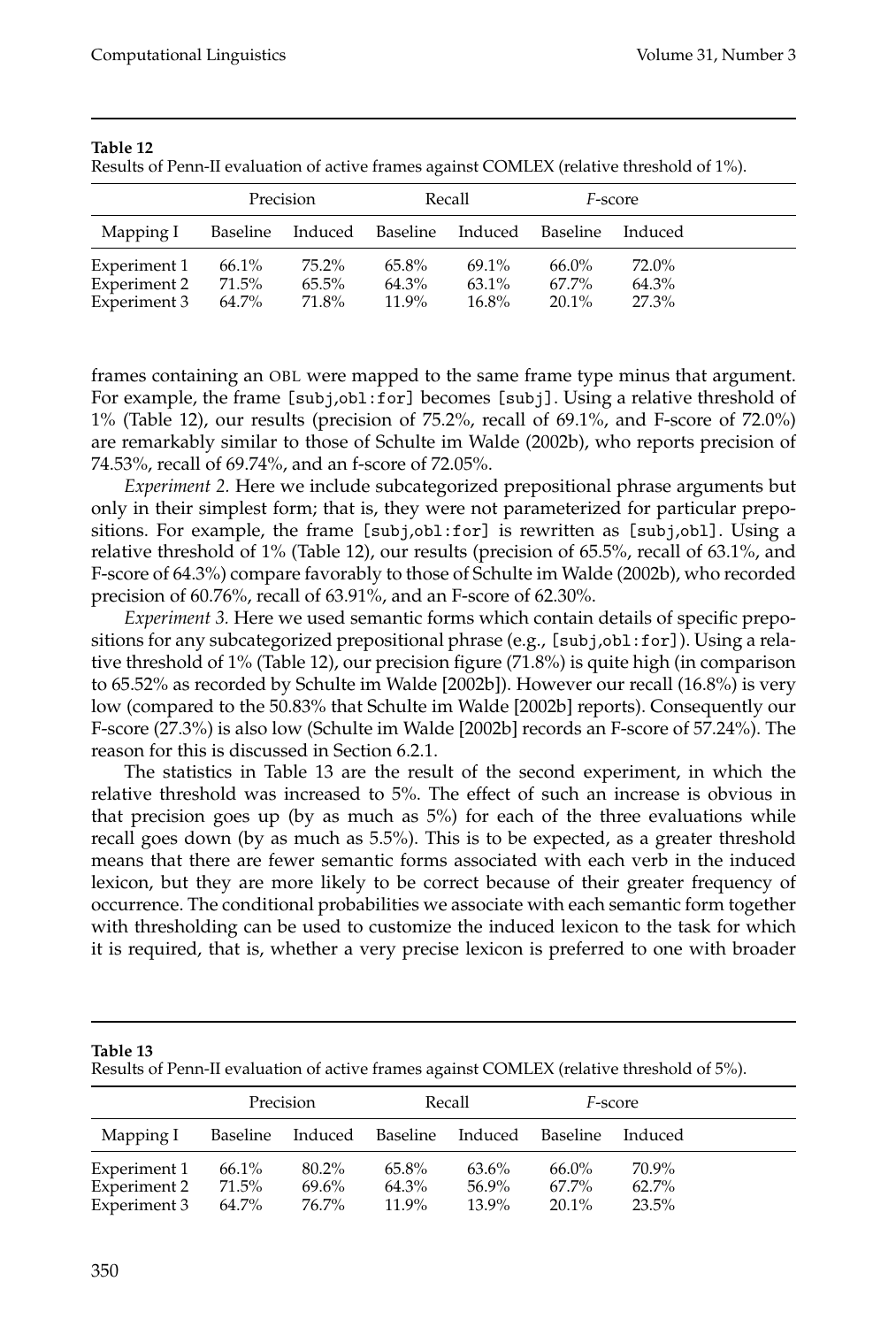coverage. In Tables 12 and 13, the baseline is exceeded in all experiments with the exception of Experiment 2. This can be attributed to Mapping I, in which OBL*<sup>i</sup>* becomes OBJ*<sup>i</sup>* (Table 11). Experiment 2 includes obliques without the specific preposition, meaning that in this mapping, the frame [subj,obj:with] becomes [subj,obj]. Therefore, the transitive baseline frame scores better than it should against the gold standard. A more fine-grained LFG-COMLEX mapping in which this effect disappears is presented in Section 6.3.

**6.2.1 Directional Prepositions.** Our recall statistic was particularly low in the case of evaluation using details of prepositions (Experiment 3, Tables 12 and 13). This can be accounted for by the fact that the creators of COMLEX have chosen to err on the side of overgeneration in regard to the list of prepositions which may occur with a verb and a subcategorization frame containing a prepositional phrase. This is particularly true of directional prepositions. For COMLEX, a list of 31 directional prepositions (Table 14) was prepared and assigned in its entirety by default to any verb which can potentially appear with any directional preposition in order to save time and avoid the risk of missing prepositions. Grishman, MacLeod, and Meyers (1994) acknowledge that this can lead to a preposition list which is "a little rich" for a particular verb, but this is the approach they have chosen to take. In a subsequent experiment, we incorporated this list of directional prepositions by default into our semantic form induction process in the same way as the creators of COMLEX have done. Table 15 shows that doing so results in a significant improvement in the recall statistic (45.1%), as would be expected, with the new statistic being almost three times as good as the result reported in Table 12 for Experiment 3 (16.8%). There is also an improvement in the precision figure (from 71.8% to 86.9%). This is due to a substantial increase in the number of true positives (from 5,612 to 14,675) compared with a stationary false positive figure (2,205 in both cases). The f-score increases from 27.3% to 59.4%.

# **6.3 COMLEX-LFG Mapping II and Penn-II**

The COMLEX-LFG Mapping I presented above establishes a "least common denominator" for the COMLEX and our LFG-inspired resources. More-fine-grained mappings are possible: in order to ensure that the mapping from our semantic forms to the COMLEX frames did not oversimplify the information in the automatically extracted subcategorization frames, we conducted a further set of experiments in which we converted the information in the COMLEX entries to the format of our extracted semantic forms. We explicitly differentiated between OBLs and OBJs by automatically

**Table 14** COMLEX directional prepositions.

| about<br>behind | across<br>below | along<br>beneath | around<br>between |
|-----------------|-----------------|------------------|-------------------|
| beyond          | bv              | down             | from              |
| in              | inside          | into             | off               |
| on              | onto            | out              | out of            |
| outside         | over            | past             | through           |
| throughout      | to              | toward           | toward            |
| up              | up to           | via              |                   |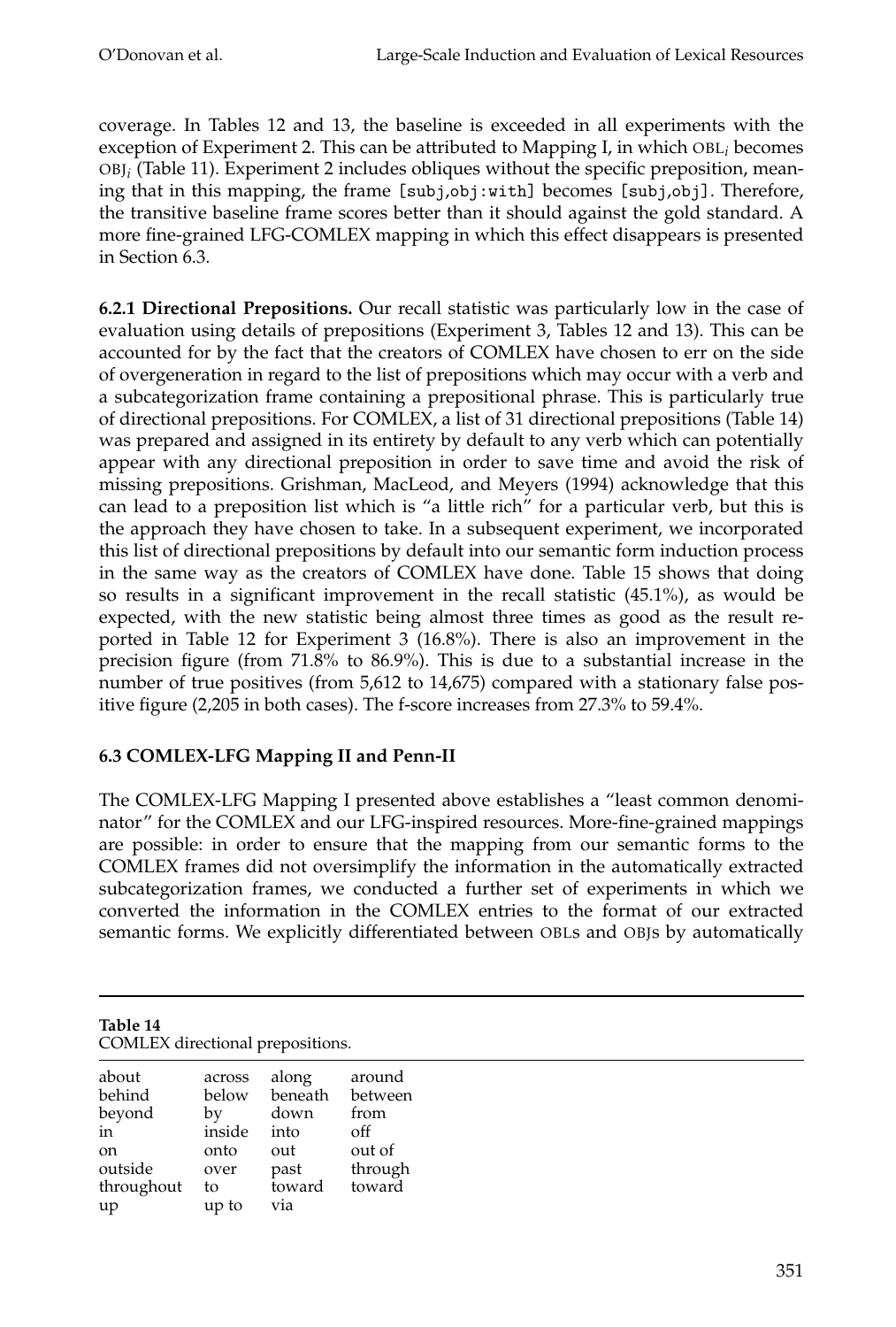Penn-II evaluation of active frames against COMLEX using p-dir list (relative threshold of 1%).

| Mapping I Precision Recall F-score |  |  |
|------------------------------------|--|--|
| Experiment 3 86.9% 45.1% 59.4%     |  |  |

deducing whether a COMLEX OBJ*<sup>i</sup>* was coindexed with an NP or a PP. Furthermore, as can be seen in the following example, COMLEX frame definitions contain details of the control patterns of sentential complements, encoded using the :features attribute. This allows for automatic discrimination between COMPs and XCOMPs.

| $(vp-frame$ to-inf-sc :cs | :features<br>:gs<br>:ex | $(vp 2 \mod to$ -infinitive :subject 1)<br>(:control subject)<br>(:subject 1:comp 2)<br>"I wanted to come") |
|---------------------------|-------------------------|-------------------------------------------------------------------------------------------------------------|
|                           |                         |                                                                                                             |

The mapping is summarized in Table 16. The results of the subsequent evaluation are presented in Tables 17 and 18. We have added Experiments 2a and 3a. These are the same as Experiments 2 and 3, except that they additionally include the specific particle with each PART function. While the recall figures in Tables 17 and 18 are slightly lower than those in Tables 12 and 13, changing the mapping in this way results in an increase in precision in each case (by as much as 11.6%). The results of the lexical evaluation are consistently better than the baseline, in some cases by almost 16% (Experiment 2, threshold 5%). Notice that in contrast to Tables 12 and 13, in the more-fine-grained COMLEX-LFG Mapping II presented here, all experiments exceed the baseline.

**6.3.1 Directional Prepositions.** The recall figures for Experiments 3 and 3a in Table 17 (24.0% and 21.5%) and Table 18 (19.7% and 17.4%) drop in a similar fashion to the results seen in Tables 12 and 13. For this reason, we again incorporated the list of 31 directional prepositions (Table 14) by default and reran Experiments 3 and 3a for a threshold of 1%. The results are presented in Table 19. The effect was as expected: The recall scores for the two experiments increased to 40.8% and 35.4% (from 24.0% and 22.5%), and the F-scores increased to 54.4% and 49.7% (from 35.9% and 33.0%).

**6.3.2 Passive Evaluation.** Table 20 presents the results of evaluating the extracted passive semantic forms for 1,422 verb lemmas shared by the induced lexicon and COMLEX.

| Table 16<br>Mapping II: Merging of COMLEX and LFG syntactic functions. |                                                                    |                  |  |  |  |  |  |
|------------------------------------------------------------------------|--------------------------------------------------------------------|------------------|--|--|--|--|--|
|                                                                        | Our syntactic functions COMLEX syntactic functions Merged function |                  |  |  |  |  |  |
| <b>SUBI</b>                                                            | Subject                                                            | <b>SUBI</b>      |  |  |  |  |  |
| OBI                                                                    | Object                                                             | OBI              |  |  |  |  |  |
| OB <sub>I2</sub>                                                       | Obj2                                                               | OB <sub>I2</sub> |  |  |  |  |  |
| OBL.                                                                   | Obj3                                                               | OBL.             |  |  |  |  |  |
| OBL <sub>2</sub>                                                       | Obj4                                                               | OBL <sub>2</sub> |  |  |  |  |  |
| COMP                                                                   | Comp                                                               | COMP             |  |  |  |  |  |
| <b>XCOMP</b>                                                           | Comp                                                               | <b>XCOMP</b>     |  |  |  |  |  |
| PART                                                                   | Part                                                               | PART             |  |  |  |  |  |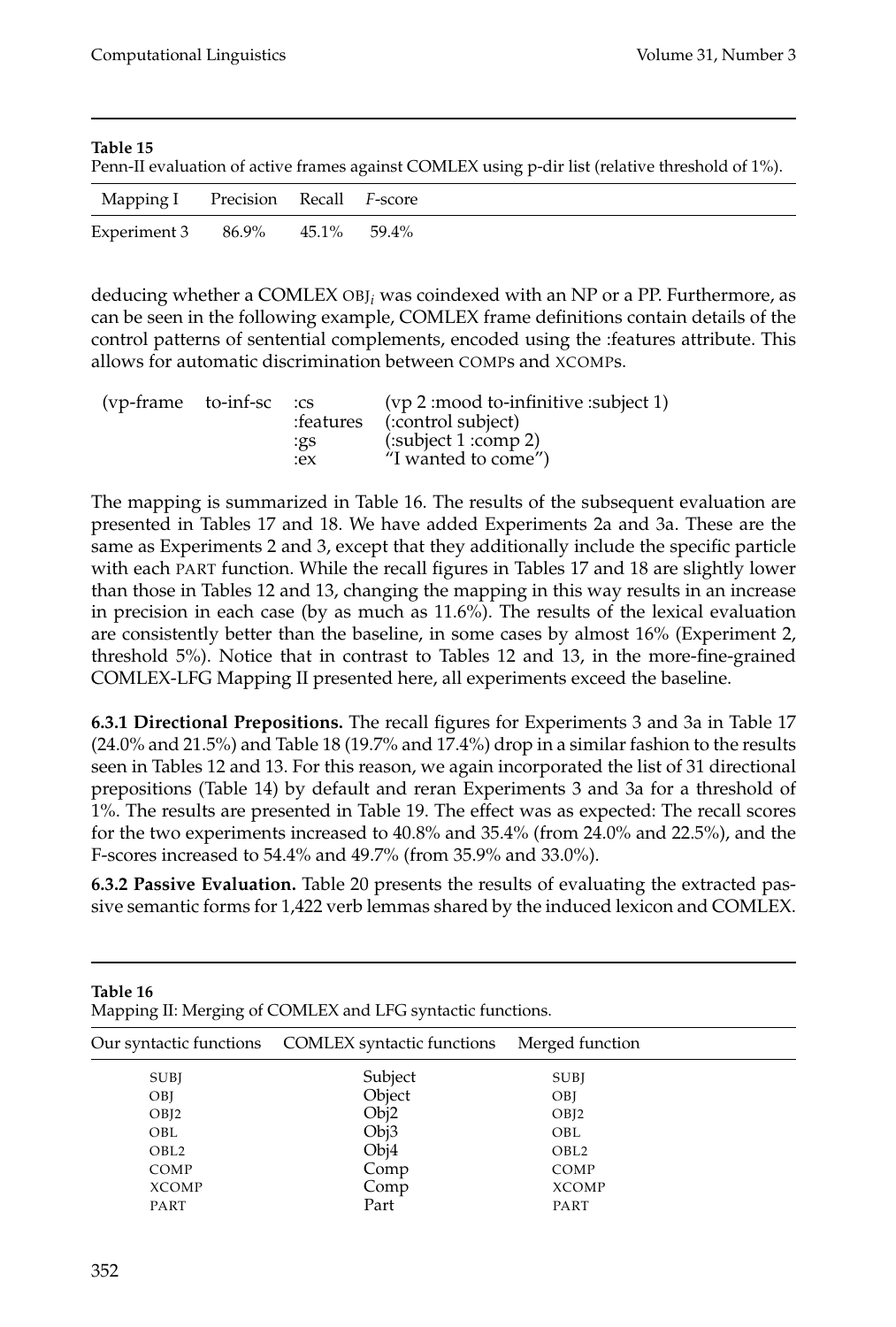|               |          | Precision |          | Recall   |          | <i>F</i> -score |
|---------------|----------|-----------|----------|----------|----------|-----------------|
| Mapping II    | Baseline | Induced   | Baseline | Induced  | Baseline | Induced         |
| Experiment 1  | 72.1%    | 79.0%     | 58.5%    | 59.6%    | 64.6%    | 68.0%           |
| Experiment 2  | $65.2\%$ | 77.1%     | 37.4%    | $50.4\%$ | 47.5%    | $61.0\%$        |
| Experiment 2a | $65.2\%$ | 76.4%     | 32.7%    | 44.5%    | $43.6\%$ | 56.3%           |
| Experiment 3  | 65.2%    | 75.9%     | $15.2\%$ | 24.0%    | 24.7%    | 35.9%           |
| Experiment 3a | 65.2%    | 71.0%     | 13.6%    | 21.5%    | 22.5%    | $33.0\%$        |

Results of Penn-II evaluation of active frames against COMLEX (relative threshold of 1%).

#### **Table 18**

Results of Penn-II evaluation of active frames against COMLEX (relative threshold of 5%).

|                                                                                       |                                                 | Precision                                    |                                              | Recall                                             |                                              | <i>F</i> -score                           |  |
|---------------------------------------------------------------------------------------|-------------------------------------------------|----------------------------------------------|----------------------------------------------|----------------------------------------------------|----------------------------------------------|-------------------------------------------|--|
| Mapping II                                                                            | <b>Baseline</b>                                 | Induced                                      | Baseline                                     | Induced                                            | Baseline                                     | Induced                                   |  |
| <b>Experiment 1</b><br>Experiment 2<br>Experiment 2a<br>Experiment 3<br>Experiment 3a | 72.1%<br>65.2%<br>65.2%<br>$65.2\%$<br>$65.2\%$ | 83.5%<br>81.4%<br>80.9%<br>75.9%<br>$75.5\%$ | 58.5%<br>37.4%<br>32.7%<br>$15.2\%$<br>13.6% | 54.7%<br>44.8%<br>$39.0\%$<br>$19.7\%$<br>$17.4\%$ | 64.6%<br>47.5%<br>$43.6\%$<br>24.7%<br>22.5% | 66.1%<br>57.8%<br>52.6%<br>31.3%<br>28.3% |  |

We applied lexical-redundancy rules (Kaplan and Bresnan 1982) to automatically convert the active COMLEX frames to their passive counterparts: For example, subjects are demoted to optional *by* oblique agents, and direct objects become subjects. The resulting precision was very high (from 72.3% to 80.2%), and there was the expected drop in recall when prepositional details were included (from 54.7% to 29.3%).

#### **Table 19**

Penn-II evaluation of active frames against COMLEX using p-dir list (relative threshold of 1%).

| Mapping II Precision Recall <i>F</i> -score                              |  |  |
|--------------------------------------------------------------------------|--|--|
| Experiment 3 $81.7\%$ $40.8\%$ 54.4\%<br>Experiment 3a 83.1% 35.4% 49.7% |  |  |

#### **Table 20**

Results of Penn-II evaluation of passive frames (relative threshold of 1%).

| Passive       | Precision | Recall | <i>F-score</i> |
|---------------|-----------|--------|----------------|
|               |           |        |                |
| Experiment 2  | 80.2%     | 54.7%  | $65.1\%$       |
| Experiment 2a | 79.7%     | 46.2%  | 58.5%          |
| Experiment 3  | 72.6%     | 33.4%  | 45.8%          |
| Experiment 3a | 72.3%     | 29.3%  | 41.7%          |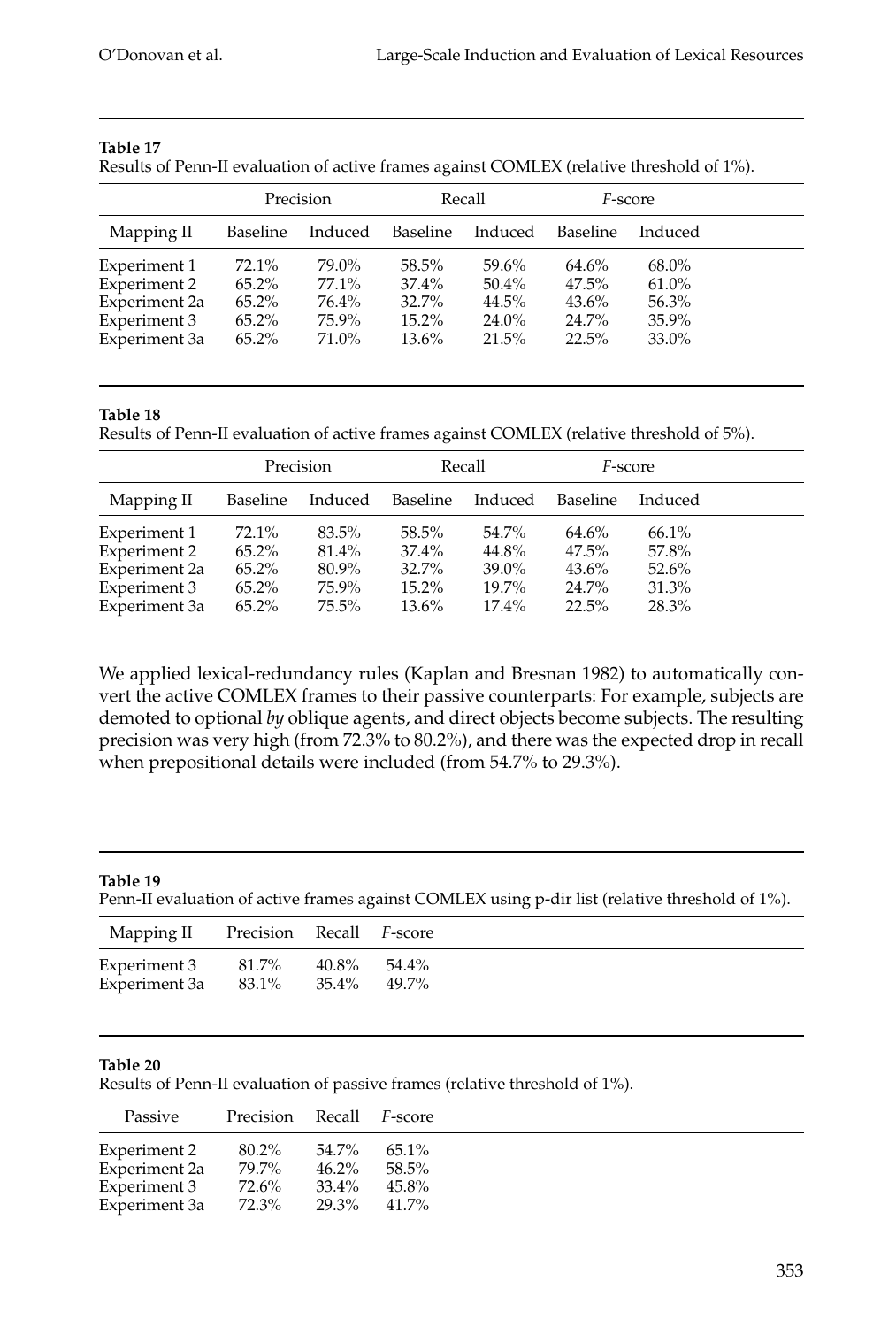**6.3.3 Absolute Thresholds.** Many of the previous approaches discussed in Section 3 use a limited number of verbs for evaluation, based on the verbs' absolute frequency in the corpus. We carried out a similar experiment. Table 21 shows the results of Experiment 2 for all verbs, for the verb lemmas with an absolute frequency greater than 100, and for verbs with a frequency greater than 200. The use of an absolute threshold results in an increase in precision (from 77.1% to 82.3% and 81.7%), an increase in recall (from 50.4% to 60.8% to 58.7%), and an overall increase in F-score (from 61.0% to 69.9% and 68.4%).

# **6.4 Penn-III (Mapping-II)**

Recently we have applied our methodology to the Penn-III Treebank, a more balanced corpus resource with a number of text genres. Penn-III consists of the WSJ section from Penn-II as well as a parse-annotated subset of the Brown corpus. The Brown corpus comprises 24,242 trees compiled from a variety of text genres including popular lore, general fiction, science fiction, mystery and detective fiction, and humor. It has been shown (Roland and Jurafsky 1998) that the subcategorization tendencies of verbs vary across linguistic domains. Our aim, therefore, is to increase the scope of the induced lexicon not only in terms of the verb lemmas for which there are entries, but also in terms of the frames with which they co-occur. The f-structure annotation algorithm was extended with only minor amendments to cover the parsed Brown corpus. The most important of these was the way in which we distinguish between oblique and adjunct. We noted in Section 4 that our method of assigning an oblique annotation in Penn-II was precise, albeit conservative. Because of a change of annotation policy in Penn-III, the -CLR tag (indicating a close relationship between a PP and the local syntactic head), information which we had previously exploited, is no longer used. For Penn-III the algorithm annotates all PPs which do not carry a Penn adverbial functional tag (such as -TMP or -LOC) and occur as the sisters of the verbal head of a VP as obliques. In addition, the algorithm annotates as obliques PPs associated with -PUT (locative complements of the verb put) or -DTV (second object in ditransitives) tags.

When evaluating the application of the lexical extraction system on Penn-III, we carried out two sets of experiments, identical in each case to those described for Penn-II in Section 6.3, including the use of relative (1% and 5%) rather than absolute thresholds. For the first set of experiments we evaluated the lexicon induced from the parseannotated Brown corpus only. This evaluation was performed for 2,713 active-verb lemmas using the more fine-grained Mapping-II. Tables 22 and 23 show that the results generally exceed the baseline, in some cases by almost 10%, similar to those recorded for Penn-II (Tables 17 and 18). While the precision is slightly lower than that reported for the experiments in Tables 17 and 18, in particular for Experiments 2, 2a, 3,

| Table 21                                                                                     |  |
|----------------------------------------------------------------------------------------------|--|
| Penn-II evaluation of active frames against COMLEX using absolute thresholds (Experiment 2). |  |

| Threshold                             | Precision Recall <i>F</i> -score |                                                       |  |
|---------------------------------------|----------------------------------|-------------------------------------------------------|--|
| All<br>Threshold 100<br>Threshold 200 | 77.1%<br>82.3%<br>81.7%          | $50.4\%$ $61.0\%$<br>$60.8\%$ $69.9\%$<br>58.7% 68.4% |  |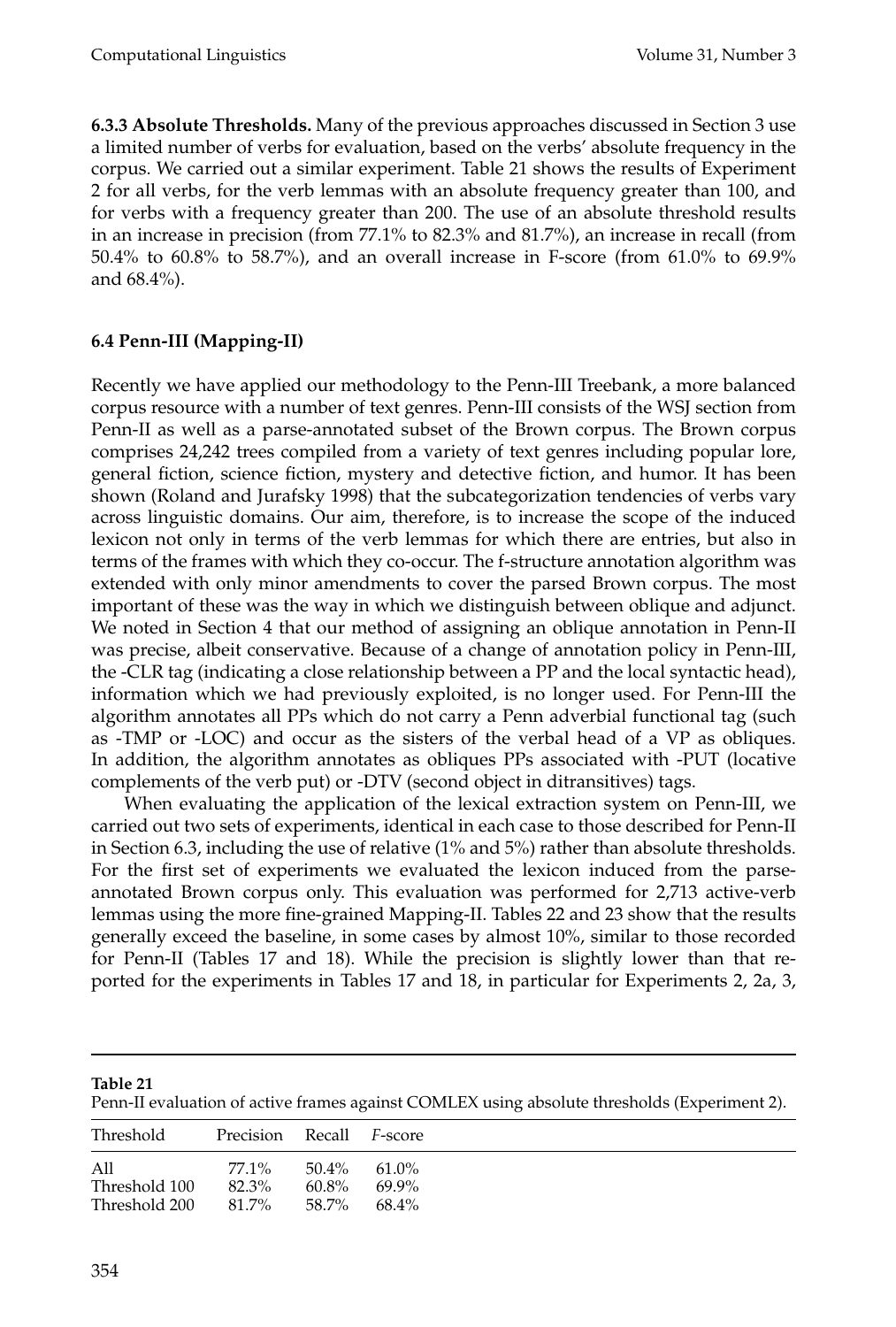Results of Penn-III active frames (Brown Corpus only) COMLEX comparison (relative threshold of 1%).

|                                                                                | Precision                                       |                                           | Recall                                             |                                                       | F-Score                                         |                                              |
|--------------------------------------------------------------------------------|-------------------------------------------------|-------------------------------------------|----------------------------------------------------|-------------------------------------------------------|-------------------------------------------------|----------------------------------------------|
| Mapping II                                                                     | Baseline                                        | Induced                                   | Baseline                                           | Induced                                               | Baseline                                        | Induced                                      |
| Experiment 1<br>Experiment 2<br>Experiment 2a<br>Experiment 3<br>Experiment 3a | 73.2%<br>66.0%<br>$66.0\%$<br>$66.0\%$<br>66.0% | 79.2%<br>70.5%<br>71.3%<br>64.3%<br>64.1% | $60.1\%$<br>37.5%<br>32.7%<br>$15.2\%$<br>$13.5\%$ | $60.0\%$<br>$50.5\%$<br>44.5%<br>$23.1\%$<br>$20.7\%$ | 66.0%<br>47.8%<br>$43.7\%$<br>24.8%<br>$22.4\%$ | $68.2\%$<br>58.9%<br>54.8%<br>34.0%<br>31.3% |

and 3a, in which details of obliques are included, the recall in each of these experiments is slightly higher than that recorded for Penn-II. We conjecture that the main reason for this is that the amended approach to the annotation of obliques is slightly less precise and conservative than the largely -CLR-tag-driven approach taken for Penn-II. Consequently we record an increase in recall and a drop in precision. This trend is repeated in the second set of experiments. In this instance, we combined the lexicon extracted from the WSJ with that extracted from the parse-annotated Brown corpus, and evaluated the resulting resource for 3,529 active-verb lemmas. The results are shown in Tables 24 and 25. The results compare very positively against the baseline. The precision scores are lower (by between 1.5% and 9.7%) than those reported for Penn-II (Tables 17 and 18). There has however been a significant increase in recall (up to 8.7%) and an overall increase in F-score (by up to 4.4%).

## **6.5 Error Analysis and Discussion**

The work presented in this section highlights a number of issues associated with the evaluation of automatically induced subcategorization frames against an existing external gold standard, in this case COMLEX. While this evaluation approach is arguably less labor-intensive than the manual construction of a custom-made gold standard, it does introduce a number of difficulties into the evaluation procedure. It is a nontrivial task to convert both the gold standard and the induced resource to a common

## **Table 23**

Results of Penn-III active frames (Brown corpus only) COMLEX comparison (relative threshold of 5%).

|               | Precision |          | Recall   |          | <i>F</i> -score |         |
|---------------|-----------|----------|----------|----------|-----------------|---------|
| Mapping II    | Baseline  | Induced  | Baseline | Induced  | Baseline        | Induced |
| Experiment 1  | 73.2%     | 82.7%    | $60.1\%$ | $56.4\%$ | $66.0\%$        | 67.0%   |
| Experiment 2  | $66.0\%$  | 74.6%    | $37.5\%$ | $46.1\%$ | 47.8%           | 57.0%   |
| Experiment 2a | $66.0\%$  | 76.0%    | 32.7%    | $40.0\%$ | 43.7%           | 52.4%   |
| Experiment 3  | $66.0\%$  | $69.2\%$ | $15.2\%$ | 18.7%    | 24.8%           | 29.5%   |
| Experiment 3a | 66.0%     | $69.0\%$ | 13.5%    | $16.6\%$ | $22.4\%$        | 26.7%   |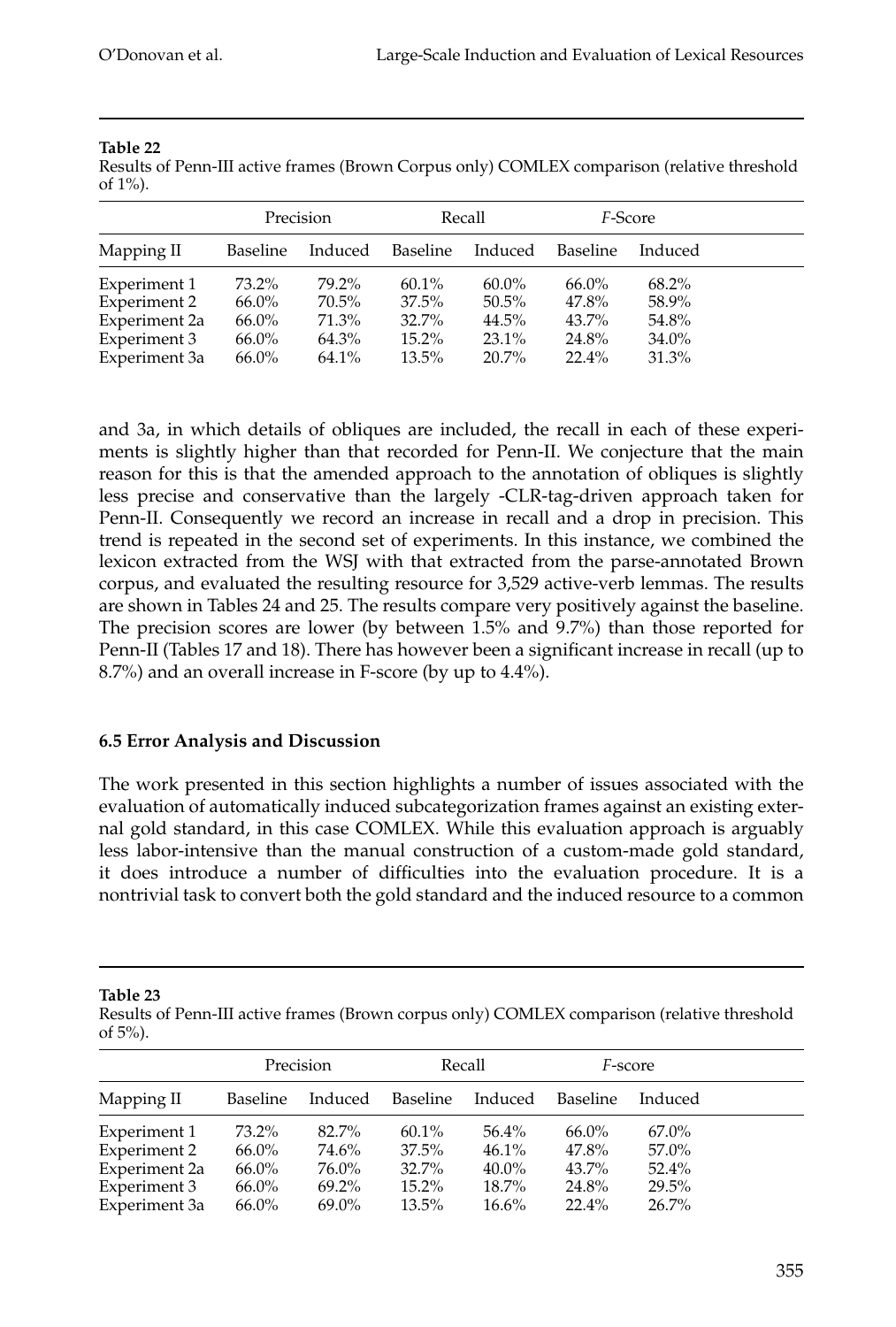Results of Penn-III active frames (Brown and WSJ) COMLEX comparison (relative threshold of  $1\%$ ).

|               | Precision |          | Recall   |          | F-score  |          |  |
|---------------|-----------|----------|----------|----------|----------|----------|--|
| Mapping II    | Baseline  | Induced  | Baseline | Induced  | Baseline | Induced  |  |
| Experiment 1  | 71.2%     | 77.4%    | $62.9\%$ | $66.2\%$ | 66.8%    | 71.4%    |  |
| Experiment 2  | 64.5%     | 70.4%    | $40.0\%$ | 58.0%    | 49.3%    | 63.6%    |  |
| Experiment 2a | 64.5%     | 71.5%    | 35.1%    | 51.9%    | $45.5\%$ | $60.2\%$ |  |
| Experiment 3  | 64.5%     | $66.2\%$ | 17.0%    | 27.4%    | 26.8%    | 38.8%    |  |
| Experiment 3a | 64.5%     | $66.0\%$ | 15.1%    | 24.8%    | $24.5\%$ | $36.0\%$ |  |

format in order to facilitate evaluation. In addition, as our results show, the choice of common format and mapping to it can affect the results. In COMLEX-LFG Mapping I (Section 6.2), we found that mapping from the induced lexicon to COMLEX resulted in higher recall scores than those achieved when we (effectively) reversed the mapping (COMLEX-LFG Mapping II [Section 6.3]). The first mapping is essentially a conflation of our more fine-grained LFG grammatical functions with the more generic COMLEX functions, while the second mapping tries to maintain as many distinctions as possible.

Another drawback to using an existing external gold standard such as COMLEX to evaluate an automatically induced subcategorization lexicon is that the resources are not necessarily constructed from the same source data. As noted above, it is well documented (Roland and Jurafsky 1998) that subcategorization frames (and their frequencies) vary across domains. We have extracted frames from two sources (the WSJ and the Brown corpus), whereas COMLEX was built using examples from the *San Jose Mercury News,* the Brown corpus, several literary works from the Library of America, scientific abstracts from the U.S. Department of Energy, and the WSJ. For this reason, it is likely to contain a greater variety of subcategorization frames than our induced lexicon. It is also possible that because of human error, COMLEX contains subcategorization frames the validity of which are in doubt, for example, the overgeneration of subcategorized-for directional prepositional phrases. This is because the aim of the COMLEX project was to construct as complete a set of subcategorization frames as possible, even for infrequent verbs. Lexicographers were allowed to extrapolate from the citations found, a procedure

**Table 25**

Results of Penn-III active frames (Brown and WSJ) COMLEX comparison (relative threshold of 5%).

| Precision |         | Recall   |          | F-score  |          |
|-----------|---------|----------|----------|----------|----------|
| Baseline  | Induced | Baseline | Induced  | Baseline | Induced  |
| 71.2%     | 82.0%   | $62.9\%$ | 61.0%    | 66.8%    | 69.9%    |
| 64.5%     | 74.3%   | $40.0\%$ | 53.5%    | 49.3%    | $62.2\%$ |
| 64.5%     | 76.4%   | 35.1%    | 45.1%    | $45.5\%$ | 56.7%    |
| 64.5%     | 71.1%   | 17.0%    | 21.5%    | 26.8%    | 33.0%    |
| 64.5%     | 70.8%   | 15.1%    | $19.2\%$ | 24.5%    | $30.2\%$ |
|           |         |          |          |          |          |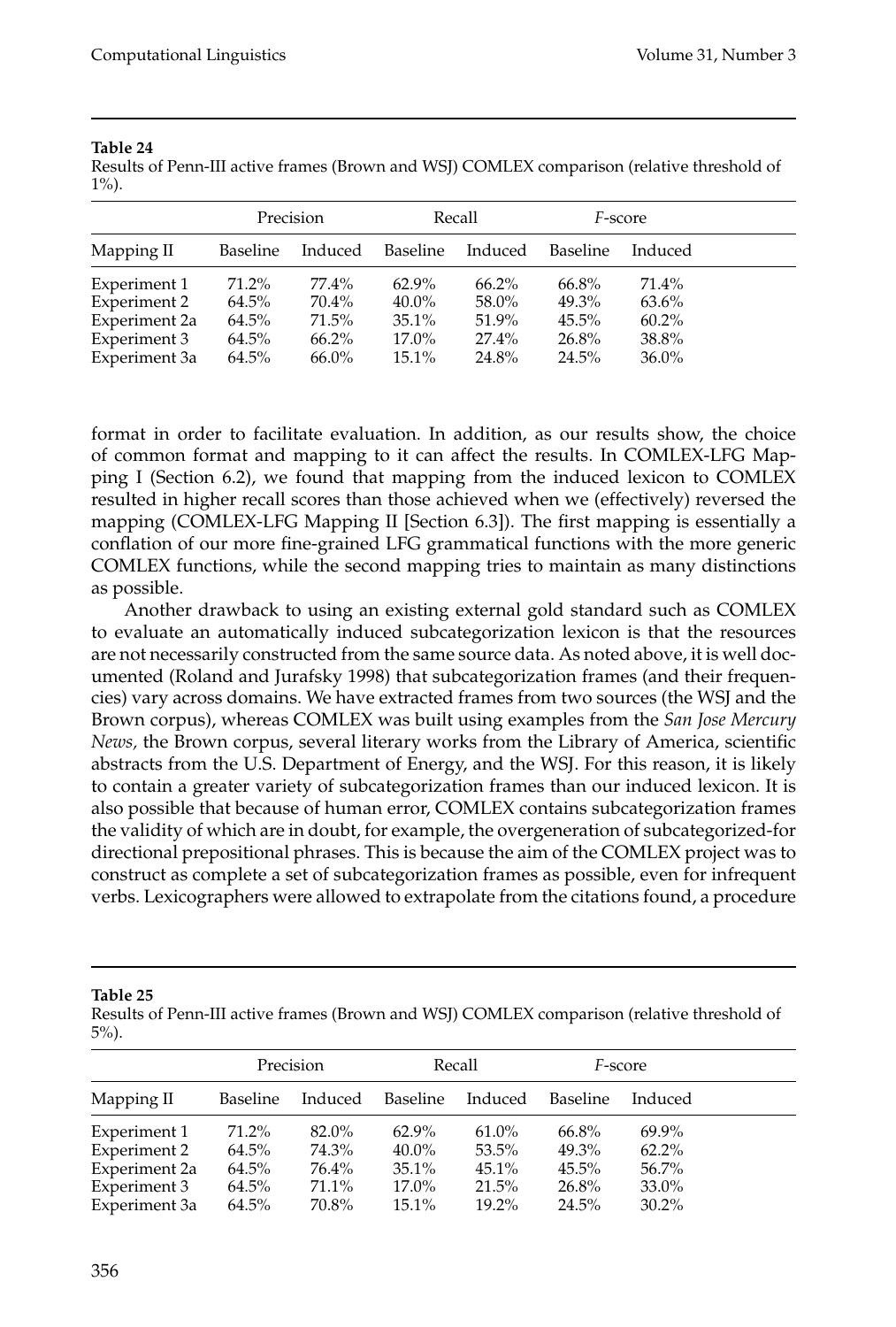which is bound to be less certain than the assignment of frames based entirely on existing examples. As a generalization, Briscoe (2001) notes that lexicons such as COMLEX tend to demonstrate high precision but low recall. Briscoe and Carroll (1997) report on manually analyzing an open-class vocabulary of 35,000 head words for predicate subcategorization information and comparing the results against the subcategorization details in COMLEX. Precision was quite high (95%), but recall was low (84%). This has an effect on both the precision and recall scores of our system against COMLEX. In order to ascertain the effect of using COMLEX as a gold standard for our induced lexicon, we carried out some more-detailed error analysis, the results of which are summarized in Table 26. We randomly selected 80 false negatives (fn) and 80 false positives (fp) across a range of active frame types containing prepositional and particle detail taken from Penn-III and manually examined them in order to classify them as "correct" or "incorrect." Of the 80 fps, 33 were manually judged to be legitimate subcategorization frames. For example, as Table 26 shows, there are a number of correct transitive verbs ([subj,obj]) in our automatically induced lexicon which are not included in COMLEX. This examination was also useful in highlighting to us the frame types on which the lexical extraction procedure was performing poorly, in our case, those containing XCOMPs and those containing OBJ2S. Out of 80 fns, 14 were judged to be incorrect when manually examined. These can be broken down as follows: one intransitive frame, three ditransitive frames, three frames containing a COMP, and seven frames containing an oblique were found to be invalid.

# **7. Lexical Accession Rates**

In addition to evaluating the quality of our extracted semantic forms, we also examined the rate at which they are induced. This can be expressed as a measure of the coverage of the induced lexicon on new data. Following Hockenmaier, Bierner, and Baldridge (2002), Xia (1999), and Miyao, Ninomiya, and Tsujii (2004), we extract a reference lexicon from Sections 02–21 of the WSJ. We then compare this to a test lexicon from Section 23. Table 27 shows the results of the evaluation of the coverage of an induced lexicon for verbs only. There is a corresponding semantic form in the reference lexicon for 89.89% of the verbs in Section 23. 10.11% of the entries in the test lexicon did not appear in the reference lexicon. Within this group, we can distinguish between known words, which have an entry in the reference lexicon, and unknown words, which do not exist at all in the reference lexicon. In the same way we make the distinction

| Table 26<br>Error analysis.          |         |                         |         |                          |
|--------------------------------------|---------|-------------------------|---------|--------------------------|
| Frame type                           |         | COMLEX: False negatives |         | Induced: False positives |
|                                      | Correct | Incorrect               | Correct | Incorrect                |
| [subj]                               |         |                         |         |                          |
| [subj, obj]                          | 10      |                         |         |                          |
| [subj, obj, obj2]                    |         | З                       |         |                          |
| $[ \ldots, \texttt{xcomp}, \ldots ]$ | 10      |                         |         | 10                       |
| $[ \ldots, \text{comp}, \ldots ]$    |         | 3                       |         | 5                        |
| [.,ob1,]                             | 23      |                         |         | 16                       |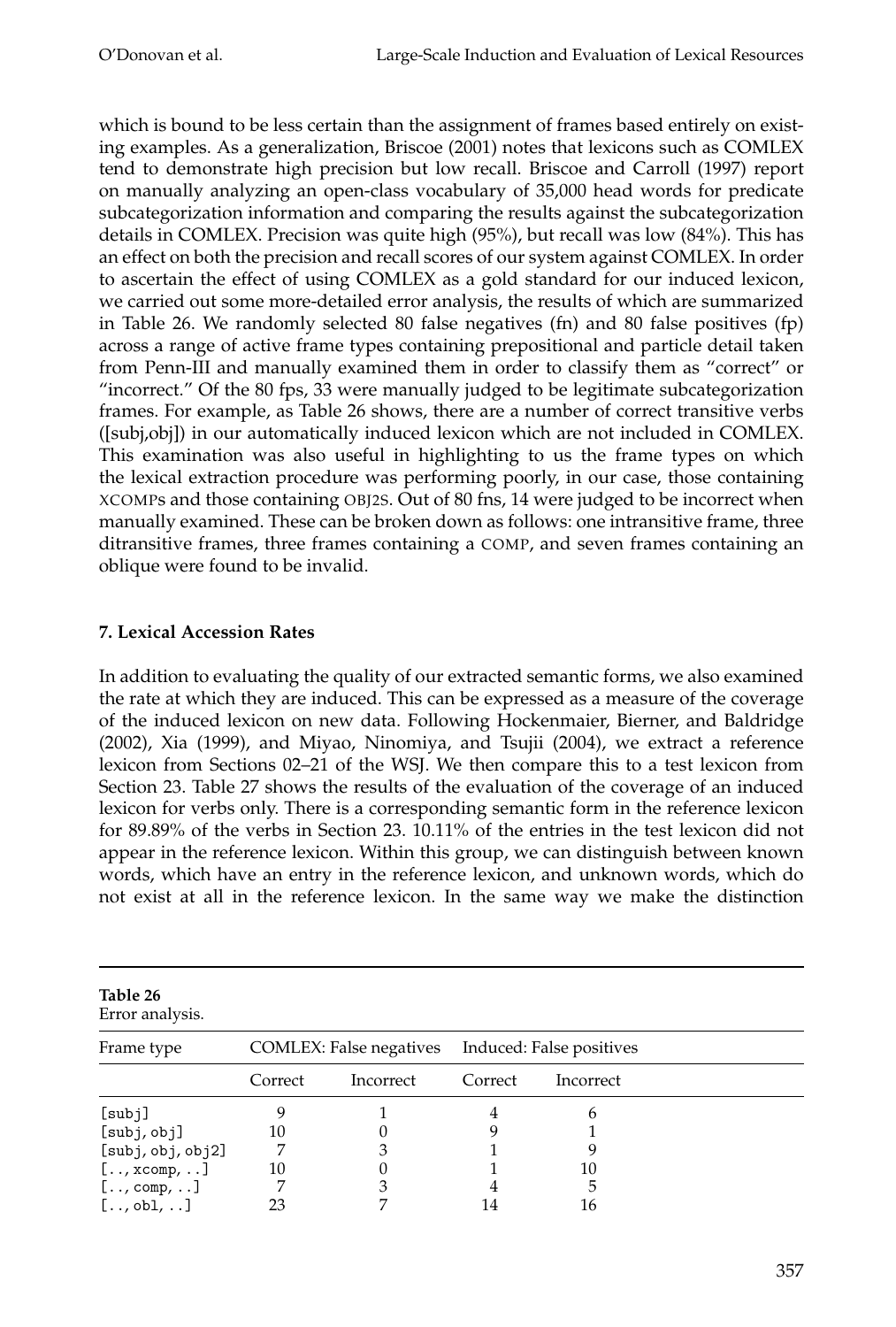Coverage of induced lexicon (WSJ 02–21) on unseen data (WSJ 23) (verbs only).

| Entries also in reference lexicon | 89.89%   |
|-----------------------------------|----------|
| Entries not in reference lexicon  | 10.11%   |
| Known words                       | 7.85%    |
| Known words, known frames         | 7.85%    |
| Known words, unknown frames       |          |
| Unknown words                     | $2.32\%$ |
| Unknown words, known frames       | $2.32\%$ |
| Unknown words, unknown frames     |          |

between known frames and unknown frames. There are, therefore, four different cases in which an entry may not appear in the reference lexicon. Table 27 shows that the most common case is that of known verbs occurring with a different, although known, subcategorization frame (7.85%).

The rate of accession may also be represented graphically. In Charniak (1996) and Krotov et al. (1998), it was observed that treebank grammars (CFGs extracted from treebanks) are very large and grow with the size of the treebank. We were interested in discovering whether the acquisition of lexical material from the same data displayed a similar propensity. Figure 8 graphs the rate of induction of semantic form and CFG rule types from Penn-III (the WSJ and parse-annotated Brown corpus combined). Because of the variation in the size of sections between the Brown and the WSJ, we plotted accession against word count. The first part of the graph (up to 1,004,414 words)



#### **Figure 8**

Comparison of accession rates for semantic form and CFG rule types for Penn-III (nonempty frames) (WSJ followed by Brown).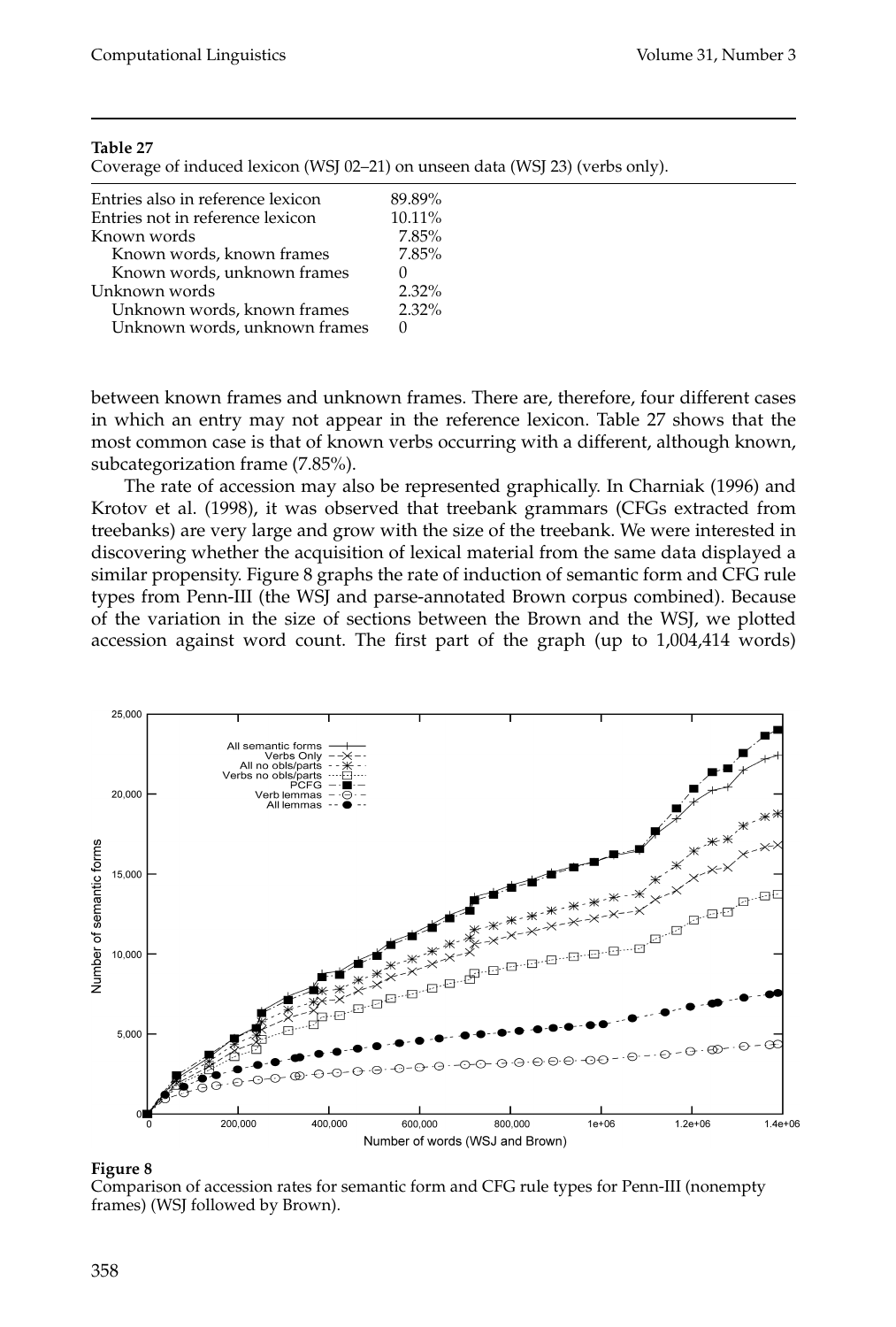represents the rate of accession from the WSJ, and the final 384,646 words are those of the Brown corpus. The seven curves represent the following: The acquisition of semantic form types (nonempty) for all syntactic categories with and without specific preposition and particle information, the acquisition of semantic form types (nonempty) for all verbs with and without specific preposition and particle information, the number of lemmas associated with the extract semantic forms, and the acquisition of CFG rule types. The curve representing the growth in the overall size of the lexicon is similar in shape to that of the PCFG, while the rate of increase in the number of verbal semantic forms (particularly when obliques and particles are excluded) appears to slow more quickly. Figure 8 shows the effect of domain diversity from the Brown section in terms of increased growth rates for 1e+06 words upward. Figure 9 depicts the same information, this time extracted from the Brown section first followed by the WSJ. The curves are different, but similar trends are represented. This time the effects of domain diversity for the Brown section are discernible by comparing the absolute accession rate for the 0.4e+06 mark between Figures 8 and 9.

Figure 10 shows the result when we abstract away from semantic forms (verb frame combinations) to subcategorization frames and plot their rate of accession. The graph represents the growth rate of frame types for Penn-III (WSJ followed by Brown and Brown followed by WSJ). The curve rises sharply initially but gradually levels, practically flattening out, despite the increase in the number of words. This reflects the information about Section 23 in Table 27, where we demonstrate that although new verb frame combinations occur, all of the frame types in Section 23 have been seen by the lexical extraction program in previous sections.



## **Figure 9**

Comparison of accession rates for semantic form and CFG rule types for Penn-III (nonempty frames) (Brown followed by WSJ).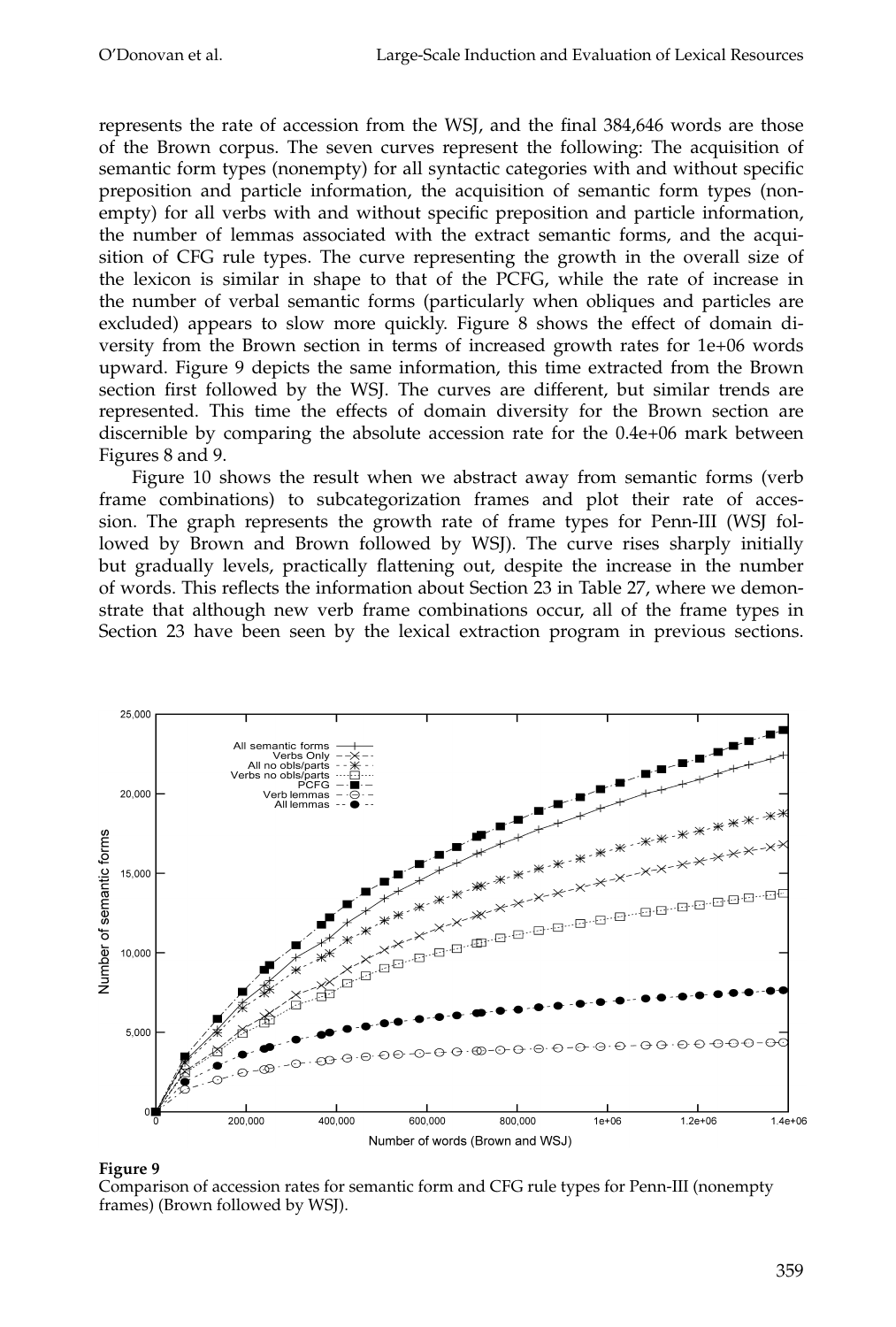

**Figure 10**



Figure 11 shows that including information about prepositions and particles in the frames results in an accession rate which continues to grow, albeit ever more slowly, with the increase in size of the extraction data. This emphasizes the advantage of our approach, which extracts frames containing such information without the limitation of predefinition.



**Figure 11** Accession rates for frame types for Penn-III.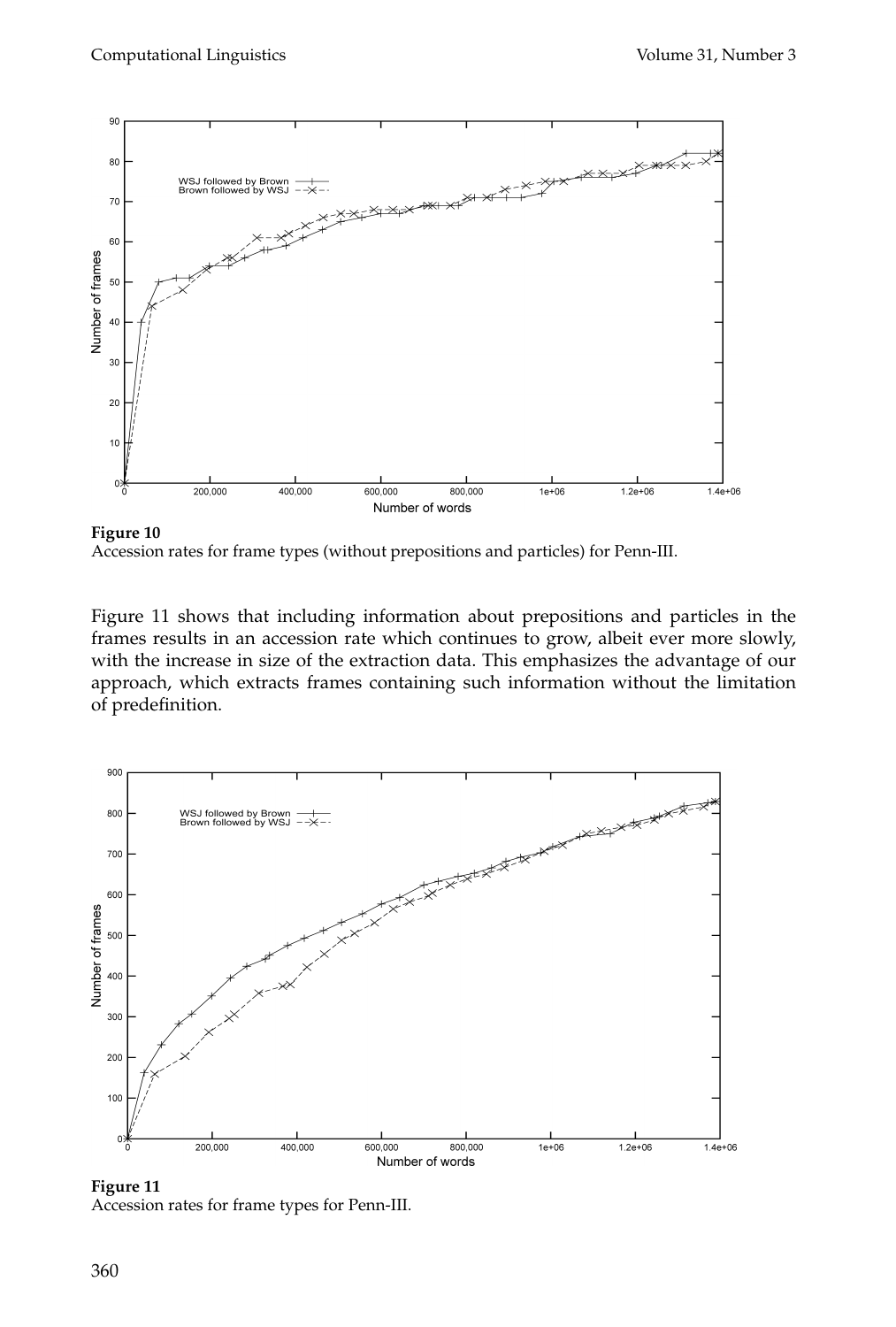# **8. Conclusions and Further Work**

We have presented an algorithm for the extraction of semantic forms (or subcategorization frames) from the Penn-II and Penn-III Treebanks, automatically annotated with LFG f-structures. In contrast to many other approaches, ours does not predefine the subcategorization frames we extract. We have applied the algorithm to the WSJ sections of Penn-II (50,000 trees) (O'Donovan et al. 2004) and to the parse-annotated Brown corpus of Penn-III (almost 25,000 additional trees). We extract syntactic-function-based subcategorization frames (LFG semantic forms) and traditional CFG category-based frames, as well as mixed-function-category-based frames. Unlike many other approaches to subcategorization frame extraction, our system properly reflects the effects of long-distance dependencies. Also unlike many approaches, our method distinguishes between active and passive frames. Finally, our system associates conditional probabilities with the frames we extract. Making the distinction between the behavior of verbs in active and passive contexts is particularly important for the accurate assignment of probabilities to semantic forms. We carried out an extensive evaluation of the complete induced lexicon against the full COMLEX resource. To our knowledge, this is the most extensive qualitative evaluation of subcategorization extraction in English. The only evaluation of a similar scale is that carried out by Schulte im Walde (2002b) for German. The results reported here for Penn-II compare favorably against the baseline and, in fact, are an improvement on those reported in O'Donovan et al. (2004). The results for the larger, more domain-diverse Penn-III lexicon are very encouraging, in some cases almost 15% above the baseline. We believe our semantic forms are fine-grained, and by choosing to evaluate against COMLEX, we set our sights high: COMLEX is considerably more detailed than the OALD or LDOCE used for other earlier evaluations. Our error analysis also revealed some interesting issues associated with using an external standard such as COMLEX. In the future, we hope to evaluate the automatic annotations and extracted lexicon against Propbank (Kingsbury and Palmer 2002).

Apart from the related approach of Miyao, Ninomiya, and Tsujii (2004), which does not distinguish between argument and adjunct prepositional phrases, our treebank and automatic f-structure annotation-based architecture for the automatic acquisition of detailed subcategorization frames is quite unlike any of the architectures presented in the literature. Subcategorization frames are reverse-engineered and almost a byproduct of the automatic f-structure annotation algorithm. It is important to realize that the induction of lexical resources is part of a larger project on the acquisition of wide-coverage, robust, probabilistic, deep unification grammar resources from treebanks Burke, Cahill, et al. (2004b). We are already using the extracted semantic forms in parsing new text with robust, wide-coverage probabilistic LFG grammar approximations automatically acquired from the f-structure-annotated Penn-II treebank, specifically in the resolution of LDDs, as described in Cahill, Burke, et al. (2004). We hope to be able to apply our lexical acquisition methodology beyond existing parse-annotated corpora (Penn-II and Penn-III): New text is parsed by our probabilistic LFG approximations into f-structures from which we can then extract further semantic forms. The work reported here is part of the core components for bootstrapping this approach.

In the shorter term, we intend to make the extracted subcategorization lexicons from Penn-II and Penn-III available as a downloadable public-domain research resource.

We have also applied our more general unification grammar acquisition methodology to the TIGER Treebank (Brants et al. 2002) and Penn Chinese Treebank (Xue, Chiou, and Palmer 2002), extracting wide-coverage, probabilistic LFG grammar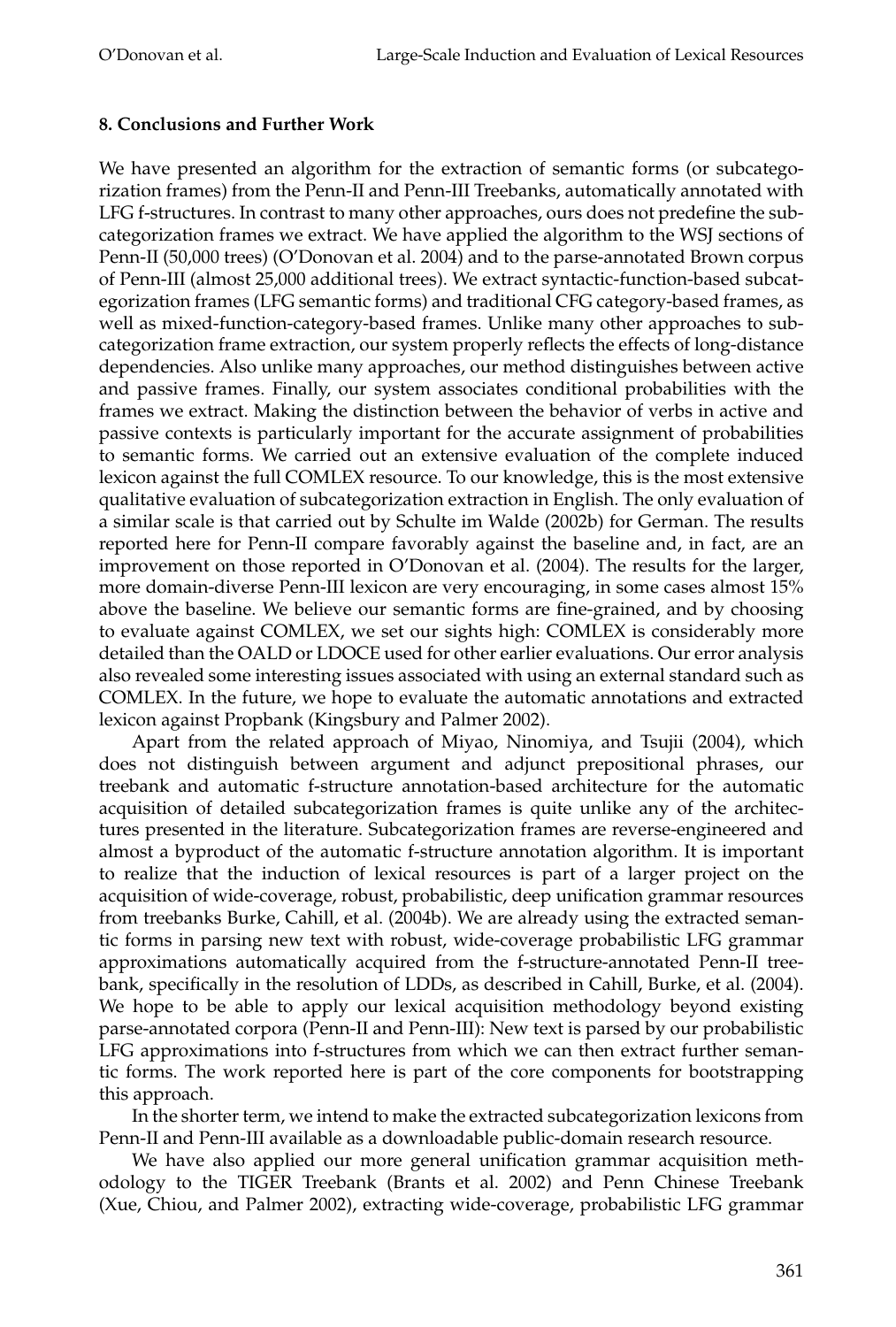approximations and lexical resources for German (Cahill et al. 2003) and Chinese (Burke, Lam, et al. 2004). The lexical resources, however, have not yet been evaluated. This, and much else, has to await further research.

# **Acknowledgments**

The research reported here is partially supported by Enterprise Ireland Basic Research Grant SC/2001/186, an IRCSET PhD fellowship award, and an IBM PhD fellowship award. We are particularly grateful to our anonymous reviewers, whose insightful comments have helped to improve this article considerably.

# **References**

- Ades, Anthony and Mark Steedman. 1982. On the order of words. *Linguistics and Philosophy*, 4(4):517– 558.
- Boguraev, Branimir, Edward Briscoe, John Carroll, David Carter, and Claire Grover. 1987. The derivation of a grammatically indexed lexicon from the *Longman Dictionary of Contemporary English*. In *Proceedings of the 25th Annual Meeting of the Association of Computational Linguistics*, pages 193–200, Stanford, CA.
- Brants, Sabine, Stefanie Dipper, Silvia Hansen, Wolfgang Lezius, and George Smith. 2002. The TIGER Treebank. In *Proceedings of the Workshop on Treebanks and Linguistic Theories*, Sozopol, Bulgaria.
- Brent, Michael. 1993. From grammar to lexicon: Unsupervised learning of lexical syntax. *Computational Linguistics*, 19(2):203–222.
- Bresnan, Joan. 2001. *Lexical-Functional Syntax*. Blackwell, Oxford.
- Briscoe, Edward. 2001. From dictionary to corpus to self-organizing dictionary: Learning valency associations in the face of variation and change. In *Proceedings of Corpus Linguistics 2001*, Lancaster, UK.
- Briscoe, Edward and John Carroll. 1997. Automatic extraction of subcategorization from corpora. In *Proceedings of the Fifth ACL Conference on Applied Natural Language Processing*, pages 356–363, Washington, DC.

Burke, Michael, Aoife Cahill, Ruth O'Donovan, Josef van Genabith, and Andy Way. 2004a. Evaluation of an automatic annotation algorithm against the PARC 700 Dependency Bank. In *Proceedings of the Ninth International Conference on LFG*, pages 101–121, Christchurch, New Zealand.

Burke, Michael, Aoife Cahill, Ruth O'Donovan, Josef van Genabith, and Andy Way. 2004b. Treebank-based acquisition of wide-coverage, probabilistic LFG resources: Project overview, results and evaluation. In *Proceedings of the Workshop "Beyond Shallow Analyses— Formalisms and Statistical Modelling for Deep Analyses" at the First International Joint Conference on Natural Language Processing (IJCNLP-04)*, Hainan Island, China.

- Burke, Michael, Olivia Lam, Rowena Chan, Aoife Cahill, Ruth O'Donovan, Adams Bodomo, Josef van Genabith, and Andy Way. 2004. Treebank-based acquisition of a Chinese lexical-functional grammar. In *Proceedings of the 18th Pacific Asia Conference on Language, Information and Computation*, pages 161–172, Tokyo.
- Cahill, Aoife, Michael Burke, Ruth O'Donovan, Josef van Genabith, and Andy Way. 2004. Long-distance dependency resolution in automatically acquired wide-coverage PCFG-based LFG approximations. In *Proceedings of the 42nd Annual Meeting of the Association of Computational Linguistics*, pages 320–327, Barcelona.
- Cahill, Aoife, Martin Forst, Mairead McCarthy, Ruth O'Donovan, Christian Rohrer, Josef van Genabith, and Andy Way. 2003. Treebank-based multilingual unification-grammar development. In *Proceedings of the Workshop on Ideas and Strategies for Multilingual Grammar Development at the 15th ESS-LLI*, pages 17–24, Vienna.
- Cahill, Aoife, Mairead McCarthy, Michael Burke, Ruth O'Donovan, Josef van Genabith, and Andy Way. 2004. Evaluating automatic F-structure annotation for the Penn-II Treebank. *Journal of Research on Language and Computation*, 2(4):523–547.
- Cahill, Aoife, Mairead McCarthy, Josef van Genabith, and Andy Way. 2002. Parsing text with a PCFG derived from Penn-II with an automatic F-structure annotation procedure. In *Proceedings of the Seventh International Conference on LFG*, edited by Miriam Butt and Tracy Holloway King. CSLI Publications, Stanford, CA, pages 76–95.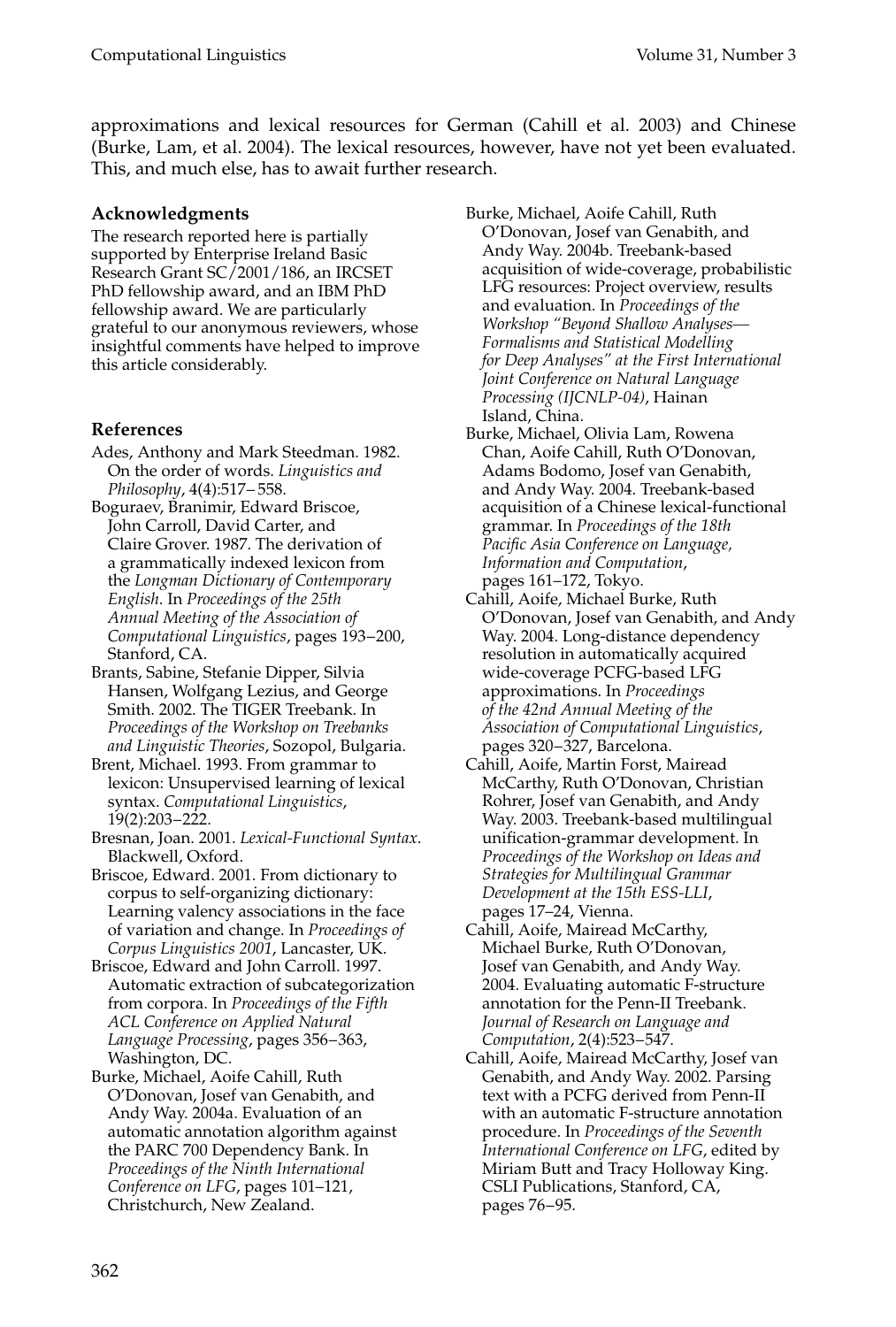- Carroll, Glenn and Mats Rooth. 1998. Valence induction with a head-lexicalised PCFG. In *Proceedings of the Third Conference on Empirical Methods in Natural Language Processing*, pages 36–45, Granada, Spain.
- Charniak, Eugene. 1996. Tree-bank grammars. In *AAAI-96: Proceedings of the Thirteenth National Conference on Artificial Intelligence*. MIT Press, Cambridge, MA, pages 1031–1036.
- Chen, John and K. Vijay-Shanker. 2000. Automated extraction of TAGs from the Penn Treebank. In *Proceedings of the 38th Annual Meeting of the Association of Computational Linguistics*, pages 65–76, Hong Kong.
- Collins, Michael. 1997. Three generative lexicalised models for statistical parsing. In *Proceedings of the 35th Annual Meeting of the Association for Computational Linguistics*, pages 16–23, Madrid.
- Crouch, Richard, Ron Kaplan, Tracy King, and Stefan Riezler. 2002. A comparison of evaluation metrics for a broad coverage parser. In *Proceedings of Workshop "Beyond PARSEVAL" at Third International Conference on Language Resources and Evaluation*, Las Palmas, Spain.
- Dalrymple, Mary. 2001. *Lexical Functional Grammar*. Volume 34 of *Syntax and Semantics*. Academic Press, New York.
- Dowty, David. 1982. Grammatical relations and Montague grammar. In Pauline Jacobson and Geoffrey Pullum, editors, *The Nature of Syntactic Representation*. Reidel, Dordrecht, The Netherlands, pages 79–130.
- Dudenredaktion, editor. 2001. *DUDEN—Das Stilworterbuch*. [DUDEN—The Style Dictionary]. Number 2 in *Duden in zwölf Banden* [Duden in Twelve Volumes]. Dudenverlag, Mannheim, Germany.
- Eckle, Judith. 1999. *Linguistic Knowledge for Automatic Lexicon Acquisition from German Text Corpora*. Ph.D. thesis, University of Stuttgart, Germany.
- Frank, Anette. 2000. Automatic F-structure annotation of treebank trees. In *Proceedings of the Fifth International Conference on LFG,* Berkeley, CA, edited by Miriam Butt and Tracy Holloway King. CSLI, pages 139–160.
- Grishman, Ralph, Catherine MacLeod, and Adam Meyers. 1994. COMLEX syntax: Building a computational lexicon. In *Proceedings of the 15th International Conference on Computational Linguistics*, pages 268–272, Kyoto.
- Hajic, Jan. 1998. Building a syntactically annotated corpus: The Prague Dependency Treebank. In *Issues in Valency and Meaning*, edited by Eva Hajicova. Karolinum, Prague, Czech Republic, pages 106–132.
- Hindle, Donald and Mats Rooth. 1993. Ambiguity and lexical relations. *Computational Linguistics*, 19(1):103–120.
- Hockenmaier, Julia, Gann Bierner, and Jason Baldridge. 2004. Extending the coverage of a CCG system. *Journal of Language and Computation*, 2(2):165–208.
- Hornby, Albert, editor. 1980. *Oxford Advanced Learner's Dictionary of Current English*. Oxford University Press, Oxford, UK.
- Joshi, Aravind. 1988. Tree adjoining grammars. In David Dowty, Lauri Karttunen, and Arnold Zwicky, editors, *Natural Language Parsing*. Cambridge University Press, Cambridge, pages 206–250.
- Kaplan, Ronald and Joan Bresnan. 1982. Lexical functional grammar: A formal system for grammatical representation. In Joan Bresnan, editor, *The Mental Representation of Grammatical Relations*. MIT Press, Cambridge, MA, pages 173–281.
- King, Tracy Holloway, Richard Crouch, Stefan Riezler, Mary Dalrymple, and Ronald Kaplan. 2003. The PARC 700 Dependency Bank. In *Proceedings of the Fourth International Workshop on Linguistically Interpreted Corpora*, Budapest.
- Kingsbury, Paul and Martha Palmer. 2002. From Treebank to PropBank. In *Proceedings of the Third International Conference on Language Resources and Evaluation (LREC-2002)*, Las Palmas, Spain.
- Kinyon, Alexandra and Carlos Prolo. 2002. Identifying verb arguments and their syntactic function in the Penn Treebank. In *Proceedings of the Third LREC Conference*, pages 1982–1987, Las Palmas, Spain.
- Korhonen, Anna. 2002. Subcategorization acquisition. As Technical Report UCAM-CL-TR-530, Computer Laboratory, University of Cambridge, UK.
- Krotov, Alexander, Mark Hepple, Robert Gaizauskas, and Yorick Wilks. 1998. Compacting the Penn Treebank grammar. In *Proceedings of the 36th Annual Meeting of the Association for Computational Linguistics and 17th International Conference on Computational Linguistics*, pages 669–703, Montreal.
- Levin, Beth. 1993. *English Verb Classes and Alternations*. University of Chicago Press, Chicago.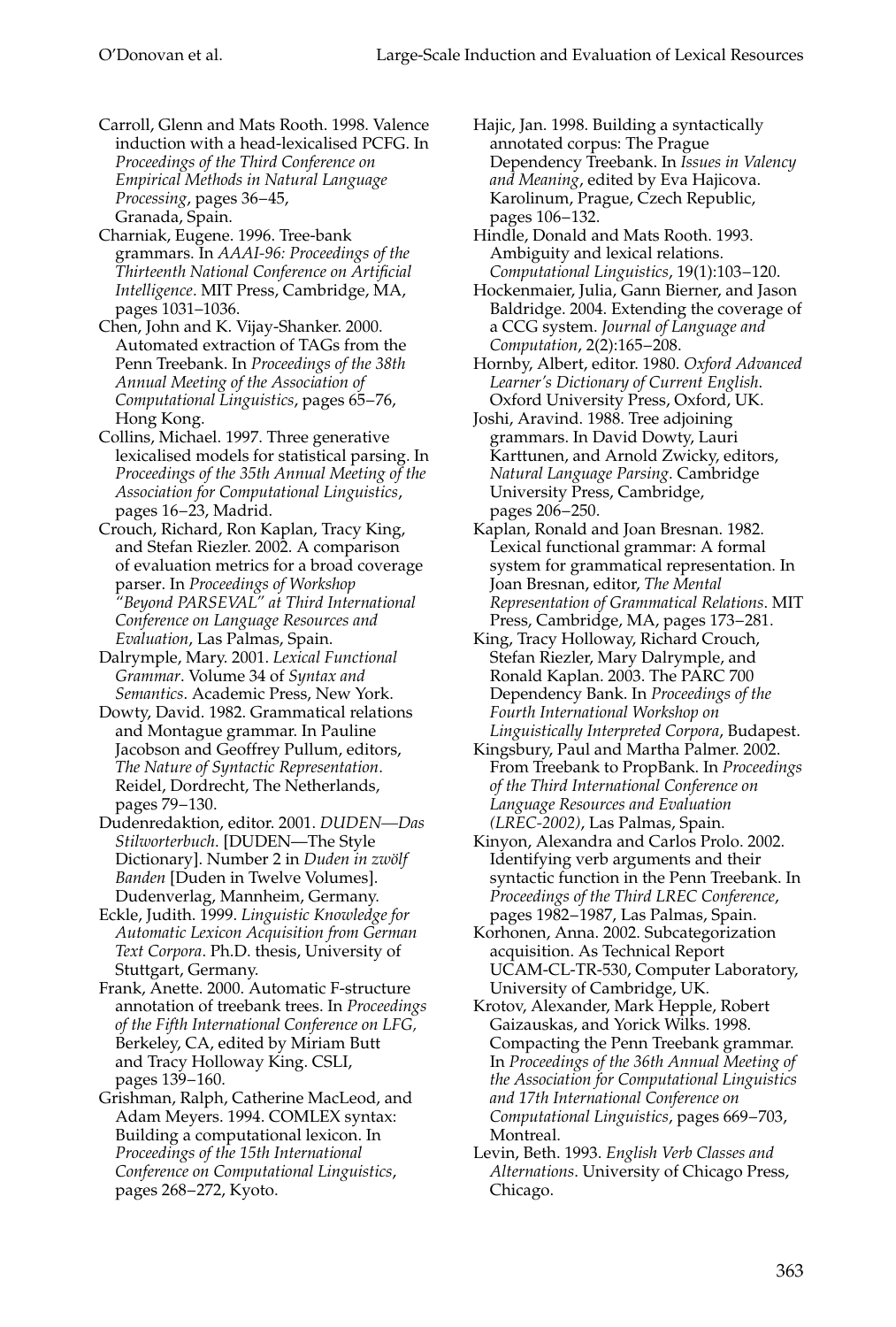- MacLeod, Catherine, Ralph Grishman, and Adam Meyers. 1994. The Comlex Syntax Project: The first year. In *Proceedings of the ARPA Workshop on Human Language Technology*, pages 669–703, Princeton.
- Magerman, David. 1994. *Natural Language Parsing as Statistical Pattern Recognition*. Ph.D. thesis, Stanford University, Stanford, CA.
- Magerman, David. 1995. Statistical decision tree models for parsing. In *Proceedings of the 33rd Annual Meeting for the Association of Computational Linguistics*, pages 276–283, Cambridge, MA.
- Manning, Christopher. 1993. Automatic acquisition of a large subcategorisation dictionary from corpora. In *Proceedings of the 31st Annual Meeting of the Association for Computational Linguistics*, pages 235–242, Columbus, OH.
- Marcus, Mitchell, Grace Kim, Mary Ann Marcinkiewicz, Robert MacIntyre, Mark Ferguson, Karen Katz, and Britta Schasberger. 1994. The Penn Treebank: Annotating predicate argument structure. In *Proceedings of the ARPA Human Language Technology Workshop*, Princeton.
- Marinov, Svetoslav and Cecilia Hemming. 2004. Automatic Extraction of Subcategorization Frames from the Bulgarian Tree Bank. Unpublished manuscript, Graduate School of Language Technology, Göteborg, Sweden.
- Meyers, Adam, Catherine MacLeod, and Ralph Grishman. 1996. Standardization of the complement/adjunct distinction. In *Proceedings of the Seventh EURALEX International Conference*, Göteborg, Sweden.
- Miyao, Yusuke, Takashi Ninomiya, and Jun'ichi Tsujii. 2004. Corpus-oriented grammar development for acquiring a head-driven phrase structure grammar from the Penn Treebank. In *Proceedings of the First International Joint Conference on Natural Language Processing (IJCNLP-04)*, pages 390–398, Hainan Island, China.
- Nakanishi, Hiroko, Yusuke Miyao, and Jun'ichi Tsujii. 2004. Using inverse lexical rules to acquire a wide-coverage lexicalized grammar. In *Proceedings of the Workshop "Beyond Shallow Analyses—Formalisms and Statistical Modelling for Deep Analyses" at the First International Joint Conference on Natural Language Processing (IJCNLP-04)*, Hainan Island, China.
- O'Donovan, Ruth, Michael Burke, Aoife Cahill, Josef van Genabith, and

Andy Way. 2004. Large-scale induction and evaluation of lexical resources from the Penn-II Treebank. In *Proceedings of the 42nd Annual Meeting of the Association of Computational Linguistics*, pages 368–375, Barcelona.

- Pollard, Carl and Ivan Sag. 1994. *Head-Driven Phrase Structure Grammar*. University of Chicago Press, Chicago.
- Proctor, Paul, editor. 1978. *Longman Dictionary of Contemporary English*. Longman, London.
- Roland, Douglas and Daniel Jurafsky. 1998. How verb subcategorization frequencies are affected by corpus choice. In *Proceedings of the 36th Annual Meeting of the Association for Computational Linguistics and 17th International Conference on Computational Linguistics*, pages 1117–1121, Montreal.
- Sadler, Louisa, Josef van Genabith, and Andy Way. 2000. Automatic F-structure annotation from the AP Treebank. In *Proceedings of the Fifth International Conference on LFG,* Berkeley, CA, edited by Miriam Butt and Tracy Holloway King. CSLI, pages 226–243.
- Sarkar, Anoop and Daniel Zeman. 2000. Automatic extraction of subcategorization frames for Czech. In *Proceedings of the 19th International Conference on Computational* Linguistics, pages 691-697, Saarbrücken, Germany.
- Schulte im Walde, Sabine. 2002a. A subcategorisation lexicon for German verbs induced from a lexicalised PCFG. In *Proceedings of the Third LREC Conference*, pages 1351–1357, Las Palmas, Spain.
- Schulte im Walde, Sabine. 2002b. Evaluating verb subcategorisation frames learned by a German statistical grammar against manual definitions in the Duden Dictionary. In *Proceedings of the 10th EURALEX International Congress*, pages 187–197, Copenhagen.
- Simov, Kiril, Gergana Popova, and Petya Osenova. 2002. HPSG-based syntactic treebank of Bulgarian (BulTreeBank). In Andrew Wilson, Paul Rayson, and Tony McEnery, editors, *A Rainbow of Corpora: Corpus Linguistics and the Languages of the World*. Lincon-Europa, Munich, pages 135–142.
- Ushioda, Akira, David Evans, Ted Gibson, and Alex Waibel. 1993. The Automatic acquisition of frequencies of verb subcategorization frames from tagged